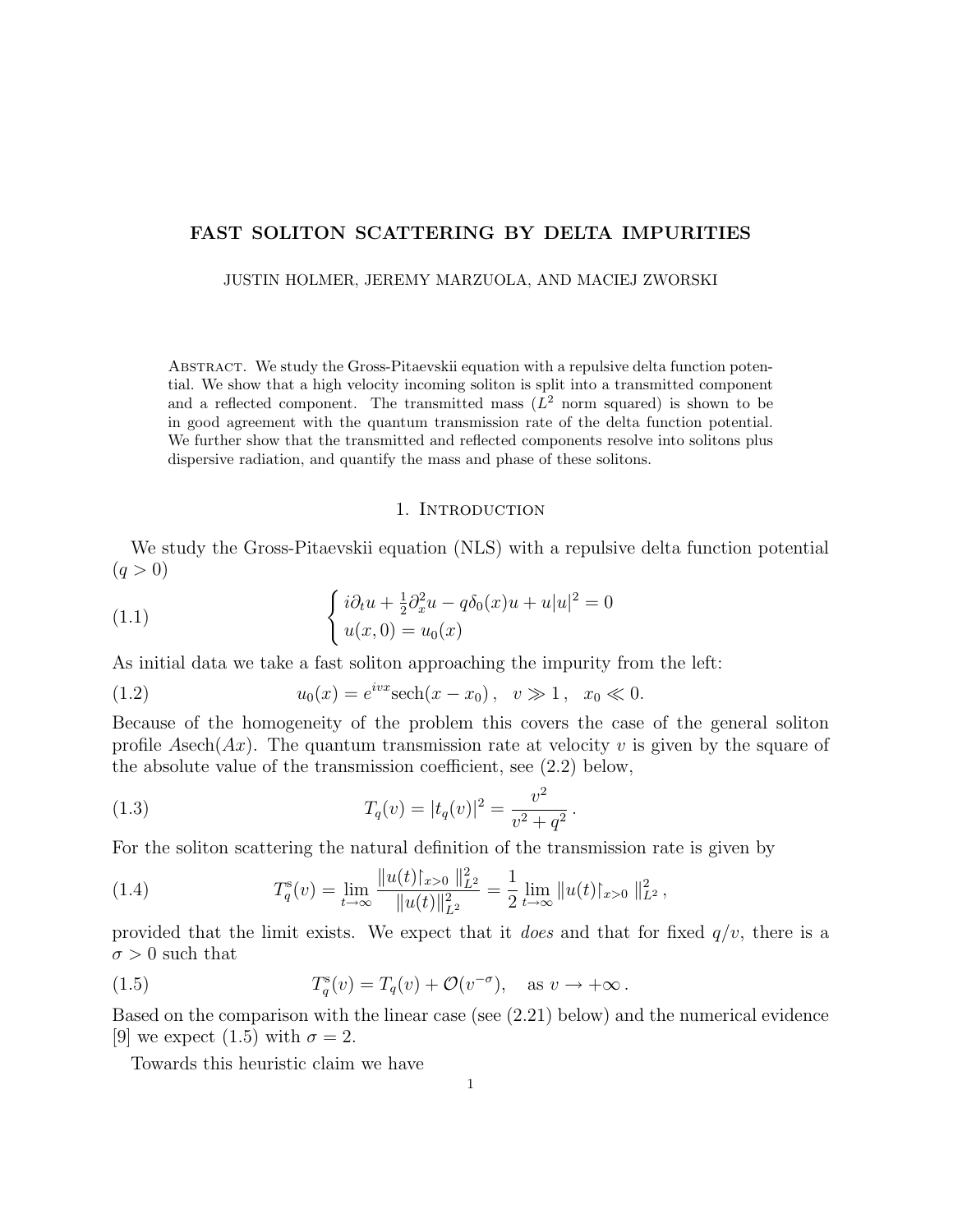

FIGURE 1. Numerical simulation of the case  $q = v = 3$ ,  $x_0 = -10$ , at times  $t = 0.0, 2.7, 3.3, 4.0$ . Each frame is a plot of amplitude |u| versus x.

**Theorem 1.** Let  $\delta$  satisfy  $\frac{2}{3} < \delta < 1$ . If  $u(x, t)$  is the solution of (1.1) with initial condition (1.2) and  $x_0 \leq -v^{1-\delta}$ , then for fixed  $q/v$ ,

(1.6) 
$$
\frac{1}{2} \int_{x>0} |u(x,t)|^2 dx = \frac{v^2}{v^2 + q^2} + \mathcal{O}(v^{1-\frac{3}{2}\delta}), \quad \text{as } v \to +\infty,
$$

uniformly for

$$
\frac{|x_0|}{v} + v^{-\delta} \le t \le (1 - \delta) \log v
$$

We see that by taking  $\delta$  very close to 1, we obtain an asymptotic rate just shy of  $v^{-1/2}$ . More precisely, we show that there exists

$$
v_0=v_0(q/v,\delta)\,,
$$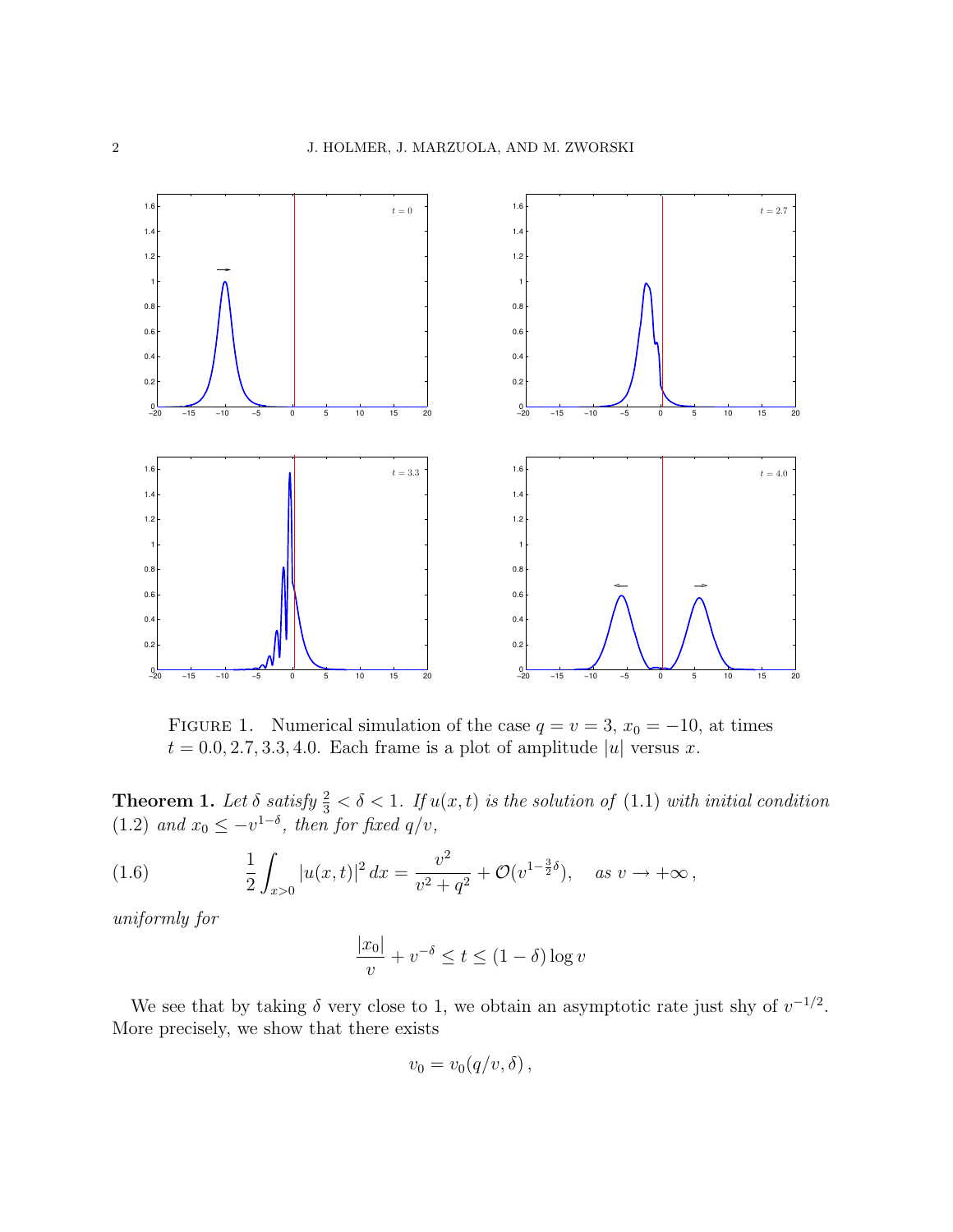

FIGURE 2. A plot of the numerically obtained transmission  $T_q^s(v)$  versus velocity v for five values of  $\alpha = q/v = 0.6, 0.8, 1.0, 1.2, 1.4$ . The dashed lines are the corresponding theoretical  $v \to +\infty$  asymptotic values given by  $1/(1+\mathcal{E})$  $\alpha^2$ ).

diverging to  $+\infty$  as  $\delta \uparrow 1$  and  $q/v \to +\infty$ , such that for fixed  $q/v$ , if  $v \ge v_0$ , then

$$
\left|\frac{1}{2}\int_{x>0}|u(x,t)|^2dx-\frac{v^2}{v^2+q^2}\right|\leq cv^{1-\frac{3}{2}\delta}.
$$

The constant c appearing here is independent of all parameters  $(q, v, \text{ and } \delta)$ .

We have conducted a numerical verification of Theorem  $1$  – see Fig. 2. It shows that the approximation given by (1.6) is very good even for velocities as low as  $\sim$  3, at least for

$$
0.6 \le \alpha \stackrel{\text{def}}{=} q/v \le 1.4 \, .
$$

A more elaborate numerical analysis will appear in our forthcoming paper [9].

Our second result shows that the scattered solution is given, on the same time scale, by a sum of a reflected and a transmitted soliton, and of a time decaying (radiating) term – see the fourth frame of Fig. 1. This is further supported by a forthcoming numerical study [9]. In previous works in the physics literature (see for instance [2]) the resulting waves were only described as "soliton-like".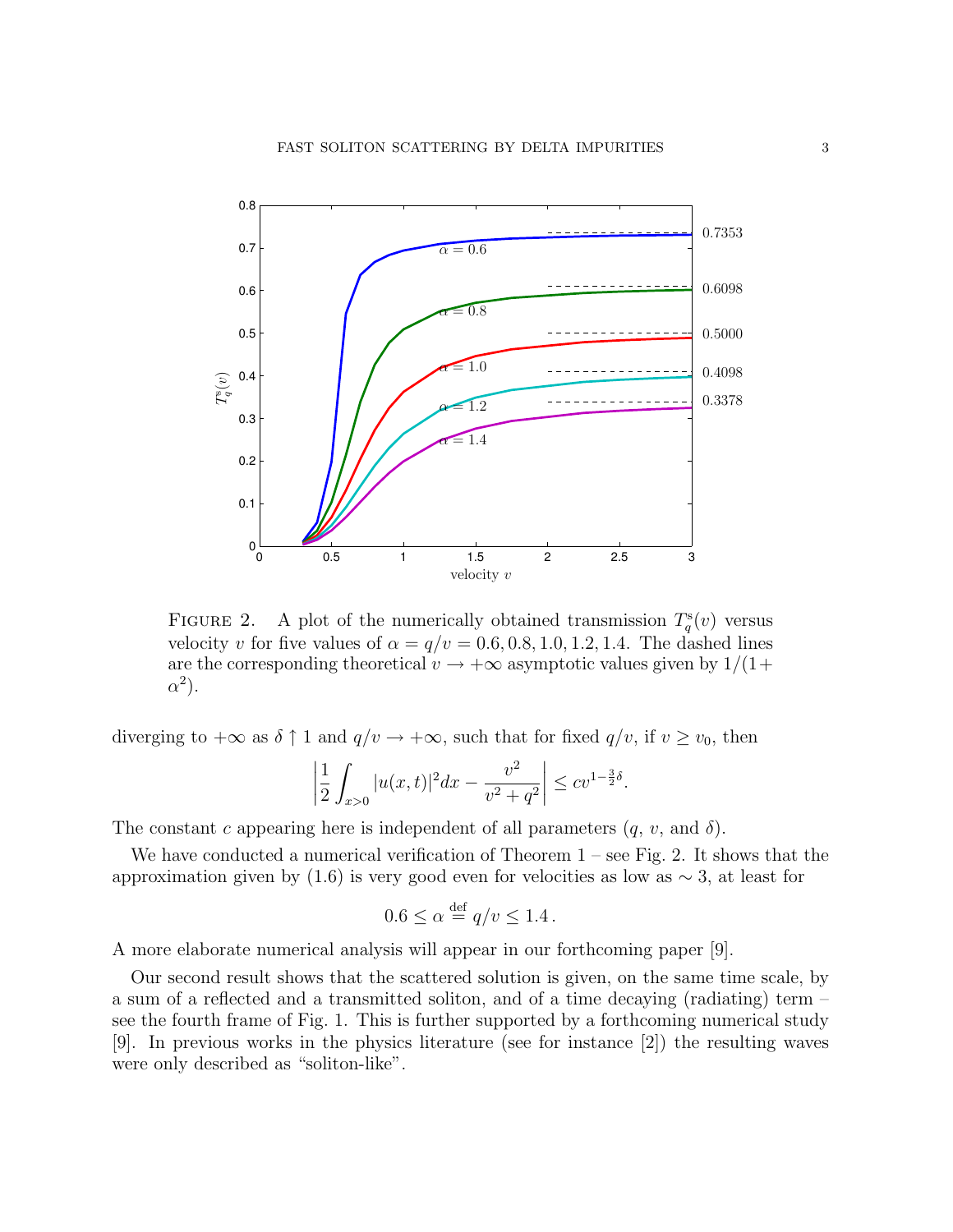Theorem 2. Under the hypothesis of Theorem 1 and for

$$
\frac{|x_0|}{v} + 1 \le t \le (1 - \delta) \log v,
$$

we have, as  $v \rightarrow +\infty$ ,

(1.7) 
$$
u(x,t) = u_T(x,t) + u_R(x,t) + \mathcal{O}_{L_x^{\infty}}\left((t - |x_0|/v)^{-1/2}\right) + \mathcal{O}_{L_x^2}(v^{1-\frac{3}{2}\delta}),
$$

$$
u_T(x,t) = e^{i\varphi_T}e^{ixv + i(A_T^2 - v^2)t/2}A_T \operatorname{sech}(A_T(x - x_0 - tv)),
$$

$$
u_R(x,t) = e^{i\varphi_R}e^{-ixv + i(A_R^2 - v^2)t/2}A_R \operatorname{sech}(A_R(x + x_0 + tv)),
$$

where  $A_T = (2|t_q(v)|-1)_+, A_R = (2|r_q(v)|-1)_+,$  and

(1.8) 
$$
\varphi_T = \arg t_q(v) + \varphi_0(|t_q(v)|) + (1 - A_T^2)|x_0|/2v, \n\varphi_R = \arg r_q(v) + \varphi_0(|r_q(v)|) + (1 - A_R^2)|x_0|/2v, \n\varphi_0(\omega) = \int_0^\infty \log \left(1 + \frac{\sin^2 \pi \omega}{\cosh^2 \pi \zeta}\right) \frac{\zeta}{\zeta^2 + (2\omega - 1)^2} d\zeta.
$$

Here  $t_q(v)$  and  $r_q(v)$  are the transmission and reflection coefficients of the delta-potential (see (2.2)). When  $2|t_q(v)| = 1$  or  $2|r_q(v)| = 1$  the first error term in (1.7) is modified to  $\mathcal{O}_{L^{\infty}_x}((\log(t - |x_0|/v))/(t - |x_0|/v))^{\frac{1}{2}}).$ 

Here and later we use the standard notation

(1.9) 
$$
a_+^k = \begin{cases} a^k & a \ge 0, \\ 0 & a < 0. \end{cases}
$$

This asymptotic description holds for v greater than some threshold depending on  $q/v$ and  $\delta$ , as in Theorem 1. The implicit constant in the  $\mathcal{O}_{L_x^2}$  error term is entirely independent of all parameters  $(q, v, \text{and } \delta)$ , although the implicit constant in the  $\mathcal{O}_{L_x^{\infty}}$  error term depends upon  $q/v$ , or more precisely, the proximity of  $|t_q(v)|$  and  $|r_q(v)|$  to  $\frac{1}{2}$ .

A comparison of the transmission and reflection coefficients (1.3) of the  $\delta$  potential, and of the soliton transmission and reflections coefficients (1.8), is shown in Figure 3.

Scattering of solitons by delta impurities is a natural model explored extensively in the physics literature – see for instance [2],[8], and references given there. The heuristic insight that at high velocities "linear scattering" by the external potential should dominate the partition of mass is certainly present there. In the mathematical literature the dynamics of solitons in the presence of external potentials has been studied in high velocity or semiclassical limits following the work of Floer and Weinstein [6], and Bronski and Jerrard [1] – see [7] for recent results and a review of the subject. Roughly speaking, the soliton evolves according to the classical motion of a particle in the external potential. That is similar to the phenomena in other settings, such as the motion of the Landau-Ginzburg vortices.

The possible novelty in  $(1.6)$  and  $(1.7)$  lies in seeing quantum effects of the external potential strongly affecting soliton dynamics. As shown in Fig. 2, Theorem 1 gives a very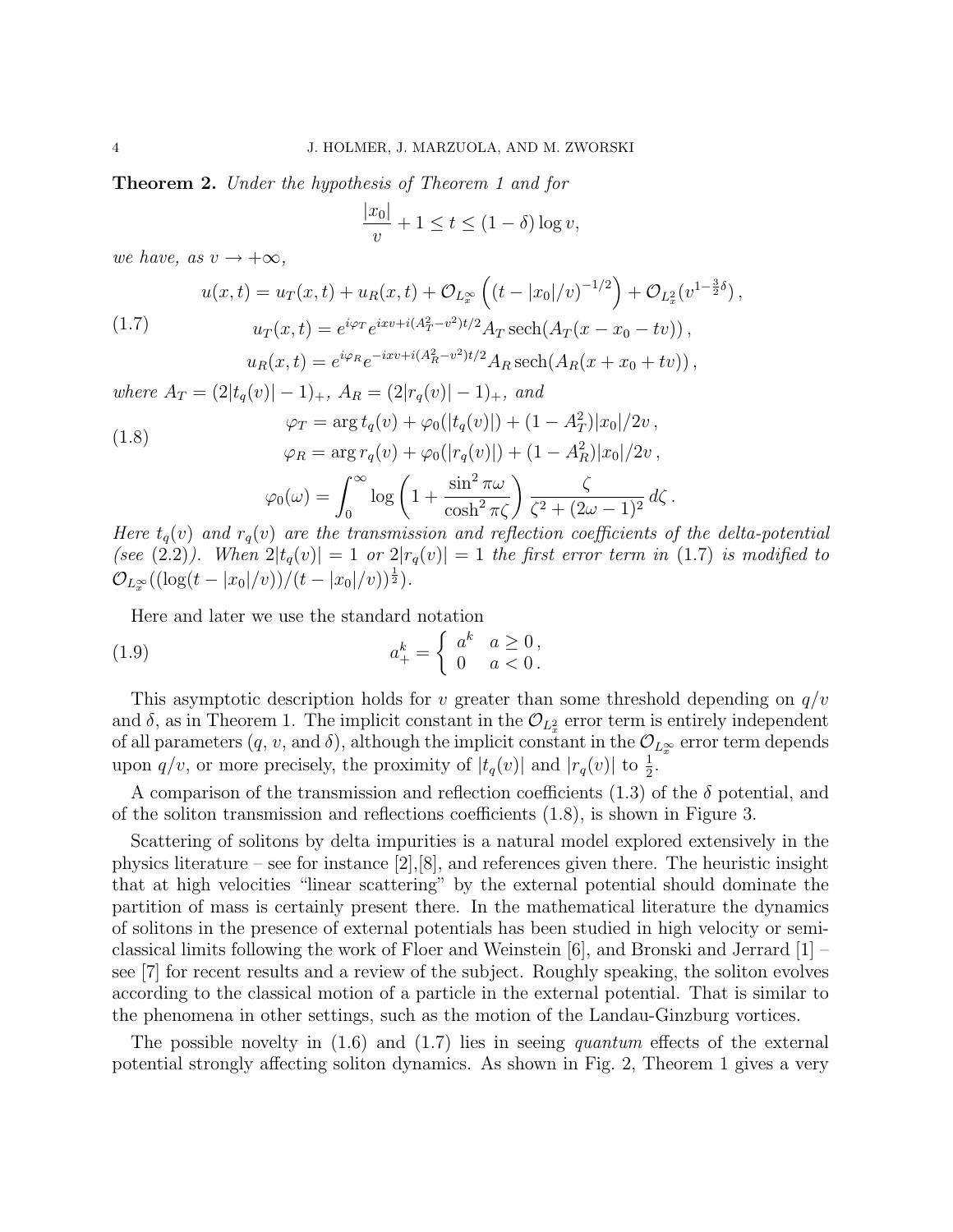

FIGURE 3. Comparison of linear and nonlinear scattering coefficients as functions of  $\alpha \stackrel{\text{def}}{=} q/v$ .

good approximation to the transmission rate already at low velocities. Fig. 1 shows time snapshots of the evolution of the soliton, and the last frame suggests the soliton resolution (1.7). We should stress that the asymptotic solitons are resolved at a much larger time – see [9].

The proof of the two theorems, given below in §3–4, proceeds by approximating the solution during the "interaction phase" (the interval of time during which the solution significantly interacts with the delta potential at the origin) by the corresponding linear flow. This approximation is achieved, uniformly in  $q$ , by means of Strichartz estimates established in §2. The use of the Strichartz estimates as an approximation device, as opposed to say energy estimates, is critical since the estimates obtained depend only upon the  $L^2$ norm of the solution, which is conserved and *independent* of  $v$ . Thus,  $v$  functions as an asymptotic parameter; larger v means a shorter interaction phase and a better approximation of the solution by the linear flow. Theorem 2 combines this analysis with the inverse scattering method. The delta potential splits the incoming soliton into two waves which become single solitons.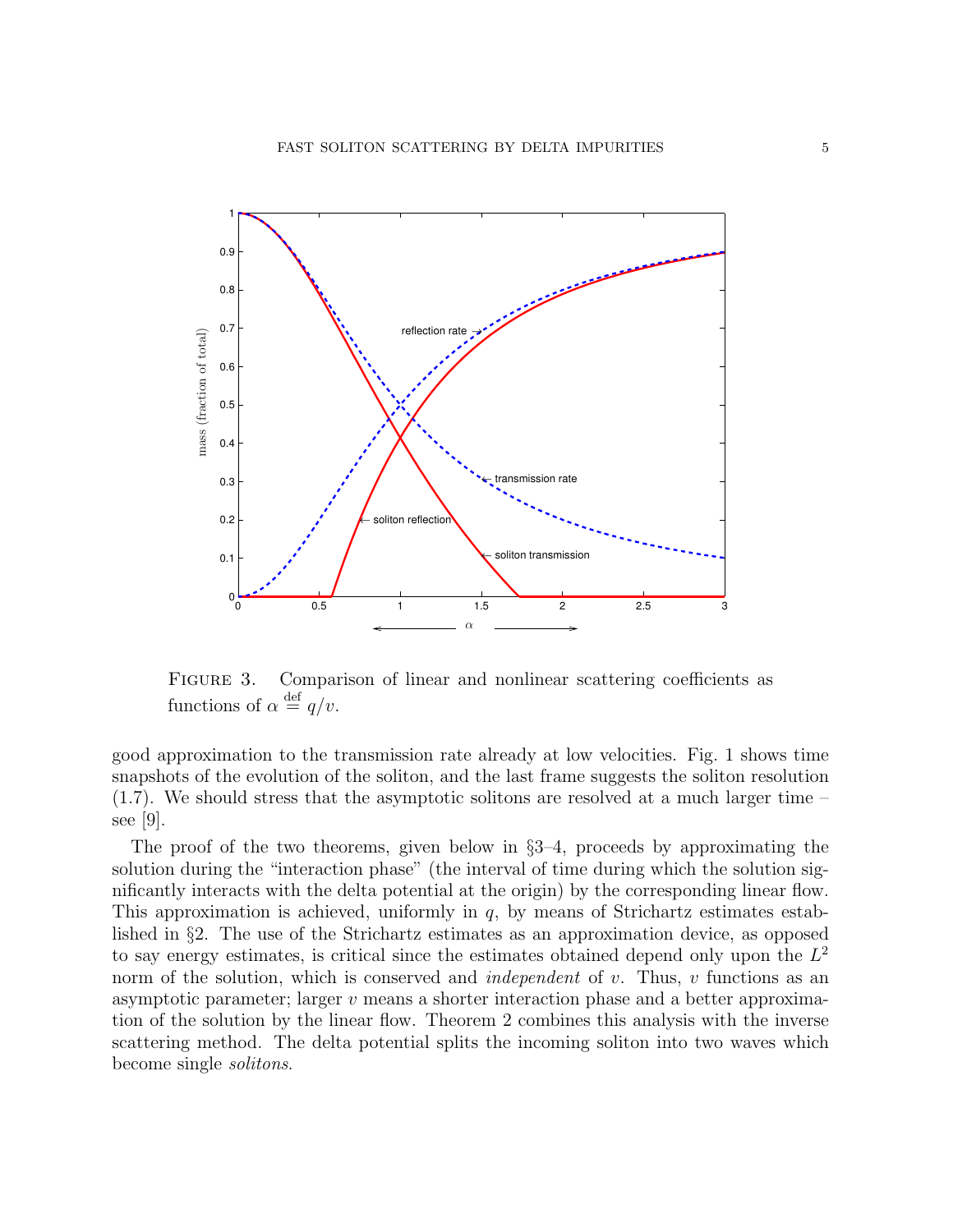Acknowledgments. We would like to thank Mike Christ, Percy Deift, and Michael Weinstein for helpful discussions during the preparation of this paper. The work of the first author was supported in part by an NSF postdoctoral fellowship, and that of the second and third author by NSF grants DMS-0354539 and DMS-0200732.

### 2. Scattering by a delta function

Here we present some basic facts about scattering by a delta-function potential on the real line. Let  $q \geq 0$  and put

$$
H_q = -\frac{1}{2}\frac{d^2}{dx^2} + q \delta_0(x) .
$$

We define special solutions,  $e_{\pm}(x,\lambda)$ , to  $(H_q - \lambda^2/2)e_{\pm} = 0$ , using notation given in (1.9):

(2.1) 
$$
e_{\pm}(x,\lambda) = t_q(\lambda)e^{\pm i\lambda x}x_{\pm}^0 + (e^{\pm i\lambda x} + r_q(\lambda)e^{\mp i\lambda x})x_{\mp}^0,
$$

where  $t_q$  and  $r_q$  are the the transmission and reflection coefficients:

(2.2) 
$$
t_q(\lambda) = \frac{i\lambda}{i\lambda - q}, \quad r_q(\lambda) = \frac{q}{i\lambda - q}.
$$

They satisfy two equations, one standard (unitarity) and one due to the special structure of the potential:

(2.3) 
$$
|t_q(\lambda)|^2 + |r_q(\lambda)|^2 = 1, \quad t_q(\lambda) = 1 + r_q(\lambda).
$$

We use the representation of the propagator in terms of the generalized eigenfunctions– see for instance the notes [16] covering scattering by compactly supported potentials. The resolvent

$$
R_q(\lambda) \stackrel{\text{def}}{=} (H_q - \lambda^2/2)^{-1},
$$

has kernel given by

$$
R_q(\lambda)(x, y) = \frac{1}{i\lambda t_q(\lambda)} \left( e_+(x, \lambda)e_-(y, \lambda)(x - y)^0_+ + e_+(y, \lambda)e_-(x, \lambda)(x - y)^0_-\right).
$$

This gives an explicit formula for the spectral projection, and hence the Schwartz kernel of the propagator:

(2.4) 
$$
\exp(-itH_q) = \frac{1}{2\pi} \int_0^\infty e^{-it\lambda^2/2} \left( e_+(x,\lambda) \overline{e_+(y,\lambda)} + e_-(x,\lambda) \overline{e_-(y,\lambda)} \right) d\lambda.
$$

The propagator for  $H_q$  is described in the following

**Lemma 2.1.** Suppose that  $\varphi \in L^1$  and that  $\text{supp}\varphi \subset (-\infty, 0]$ . Then

(2.5) 
$$
\exp(-itH_q)\varphi(x) = \exp(-itH_0)(\varphi * \tau_q)(x)x_+^0 + (\exp(-itH_0)\varphi(x) + \exp(-itH_0)(\varphi * \rho_q)(-x))x_-^0,
$$

where

(2.6) 
$$
\rho_q(x) = -q \exp(qx)x_-^0, \quad \tau_q(x) = \delta_0(x) + \rho_q(x).
$$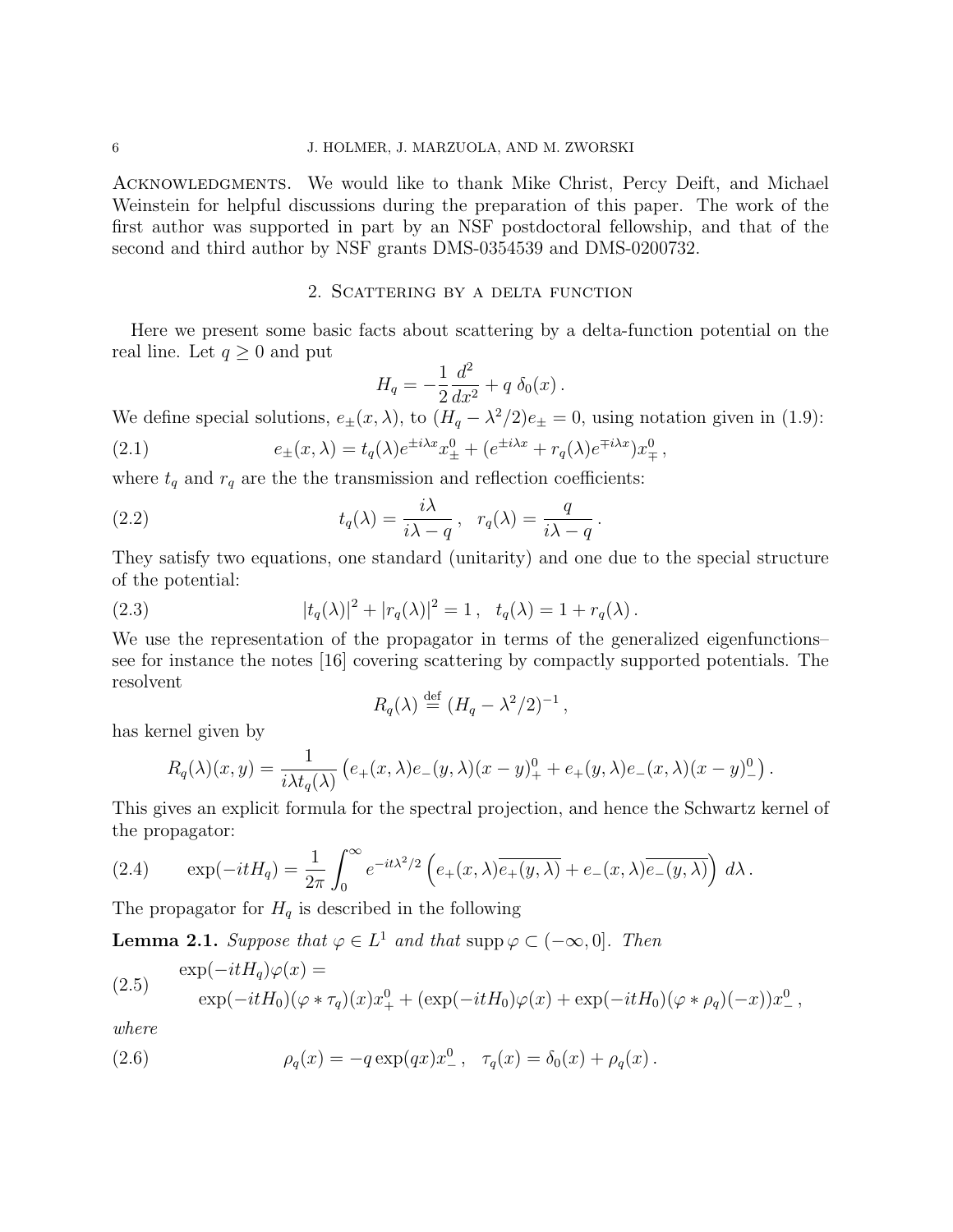*Proof.* All we need to do is to combine (2.1) and (2.4). Using the support property of  $\varphi$  we compute,

$$
\int \varphi(y)\overline{e_+(y,\lambda)}dy = r_q(-\lambda)\hat{\varphi}(-\lambda) + \hat{\varphi}(\lambda),
$$

$$
\int \varphi(y)\overline{e_-(y,\lambda)}dy = t_q(-\lambda)\hat{\varphi}(-\lambda),
$$

so that

$$
(\exp(-itH_q)\varphi)|_{x>0} = \frac{1}{2\pi} \int_0^\infty e^{-it\lambda^2/2} (t_q(\lambda)e^{i\lambda x}(r_q(-\lambda)\hat{\varphi}(-\lambda) + \hat{\varphi}(\lambda)) +
$$
  

$$
(r_q(\lambda)e^{i\lambda x} + e^{-i\lambda x})t_q(-\lambda)\hat{\varphi}(-\lambda)) d\lambda
$$
  

$$
= \frac{1}{2\pi} \int_{\mathbb{R}} e^{-it\lambda^2/2} t_q(\lambda)\hat{\varphi}(\lambda)e^{i\lambda x} d\lambda
$$
  

$$
= \exp(-itH_0)(\tau_q * \varphi)(x), \quad \hat{\tau}_q(\lambda) = t_q(\lambda),
$$

where we used the fact that  $r_q(-\lambda)t_q(\lambda) + r_q(\lambda)t_q(-\lambda) = 0$ . Similarly, using  $r_q(-\lambda)r_q(\lambda) + t_q(-\lambda)t_q(\lambda) = 1$ , we have

$$
(\exp(-itH_q)\varphi)|_{x<0} = \frac{1}{2\pi} \int_0^\infty e^{-it\lambda^2/2} \left( \hat{\varphi}(\lambda)e^{i\lambda x} + r_q(\lambda)\hat{\varphi}(\lambda)e^{-i\lambda x} \right) d\lambda
$$
  
=  $\exp(-itH_0)\varphi(x) + \exp(-itH_0)(\varphi * \rho_q)(-x), \quad \hat{\rho}_q(\lambda) = r_q(\lambda).$ 

A simple computation gives  $(2.6)$  concluding the proof.

We have two simple applications of Lemma 2.1: the Strichartz estimates (Proposition 2.2) and the asymptotics of the linear flow  $\exp(-itH_q)$  as  $v \to +\infty$  (Proposition 2.3). We start with the Strichartz estimate, which will be used several times in the various approximation arguments of §3. Since it is particularly simple in our setting, we give a complete proof (see [11] for references and the general version).

**Proposition 2.2.** Suppose  $q \geq 0$  and

(2.7) 
$$
i\partial_t u(x,t) + \frac{1}{2}\partial_x^2 u(x,t) - q\delta_0(x)u(x,t) = f(x,t), \quad u(x,0) = \varphi(x).
$$

Let the indices  $p, r, \tilde{p}, \tilde{r}$  satisfy

(2.8) 
$$
2 \le p, r \le \infty, \quad 1 \le \tilde{p}, \tilde{r} \le 2, \quad \frac{2}{p} + \frac{1}{r} = \frac{1}{2}, \quad \frac{2}{\tilde{p}} + \frac{1}{\tilde{r}} = \frac{5}{2}
$$

and fix a time  $T > 0$ . Then

(2.9) 
$$
||u||_{L_{[0,T]}^p L_x^r} \leq c||\varphi||_{L^2} + c||f||_{L_{[0,T]}^{\tilde{p}} L_x^{\tilde{r}}}
$$

The constant c is independent of q and T. Moreover, in  $(2.7)$ , we can take  $f(x,t) =$  $g(t)\delta_0(x)$  and, on the right-hand side of (2.9), replace  $||f||_{L_{[0,T]}^{\tilde{p}}L_x^{\tilde{x}}}$  with  $||g||_{L_{[0,T]}^{\frac{4}{3}}}$ .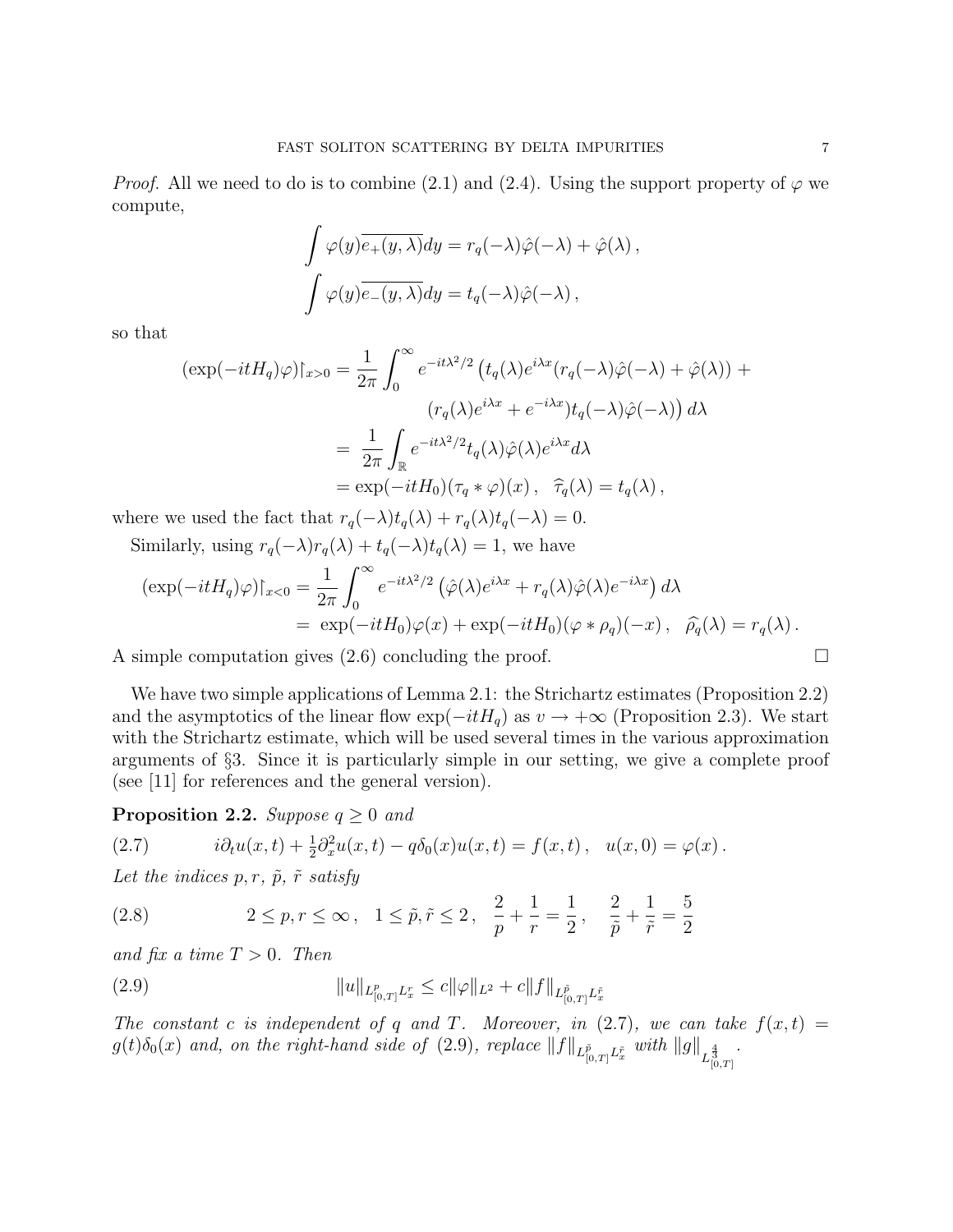*Proof.* We put  $U_q(t) \stackrel{\text{def}}{=} \exp(-itH_q)$ , so that  $U_q(t)$  is a unitary group on  $L^2(\mathbb{R})$ . For  $\varphi \in$  $L^1(\mathbb{R})$  we have, using Lemma 2.1,

$$
||U_q(t)\varphi||_{L^{\infty}} \leq \sum_{\pm} ||U_q(t)(\varphi x_{\pm}^0)||_{L^{\infty}}
$$
  
\n
$$
\leq \sum_{\pm} ||U_0(t)||_{L^1 \to L^{\infty}}(||(\varphi x_{\pm}^0) * \tau_q||_{L^1} + ||(\varphi x_{\pm}^0) * \rho_q||_{L^1})
$$
  
\n
$$
\leq \frac{1}{\sqrt{\pi|t|}} (1 + 2||\rho_q||_{L^1}) ||\varphi||_{L^1}
$$
  
\n
$$
\leq \frac{3}{\sqrt{\pi|t|}} ||\varphi||_{L^1}.
$$

By the Riesz-Thorin interpolation theorem (see for instance [10, Theorem 7.1.12]) we have

$$
(2.11) \t\t\t ||U(t)||_{L^{r'}\to L^r} \leq C|t|^{-\frac{1}{2}\left(1-\frac{2}{r}\right)}, \quad 1 \leq r' \leq 2 \,, \quad \frac{1}{r} + \frac{1}{r'} = 1 \,.
$$

The estimate (2.9) with  $f \equiv 0$  reads

$$
||U(t)g||_{L_t^p L_x^r} \leq C||g||_{L^2(\mathbb{R})},
$$

which by duality is equivalent to

(2.12) 
$$
\left\| \int_{\mathbb{R}} U(-s) F(s) ds \right\|_{L^{2}(\mathbb{R})} \leq C \|F\|_{L_{t}^{p'} L_{x}^{r'}}.
$$

The two equivalent estimates together give ((2.12) is applied with  $p'$ , r' replaced by  $\tilde{p}$ ,  $\tilde{r}$  – it is easily checked that (2.8) still holds)

$$
\left\| \int_{\mathbb{R}} U(t-s)F(s)ds \right\|_{L_t^p L_x^r} \leq \|F\|_{L_t^{\tilde{p}} L_x^{\tilde{r}}},
$$

Putting  $F(s) = 1_{[0,t]}(s) f(s, x)$  we obtain (2.9) for  $u_0 = 0$ . Hence it suffices to prove (2.12). Put

$$
TF(x) \stackrel{\text{def}}{=} \int_{\mathbb{R}} U(-s)F(s,x)ds,
$$

and note that  $T^*g(s, x) := U(s)g(x)$ . The estimate (2.12) is equivalent to

$$
\langle T^*T G, F \rangle_{L^2_{t,x}} \leq C ||G||_{L_t^{p'} L_x^{r'}} ||F||_{L_t^{p'} L_x^{r'}},
$$

which is the same as

(2.13) 
$$
\left| \iint_{\mathbb{R}} \langle G(t), U(t-s)F(s) \rangle dt ds \right| \leq C ||G||_{L_t^{p'} L_x^{r'}} ||F||_{L_t^{p'} L_x^{r'}}.
$$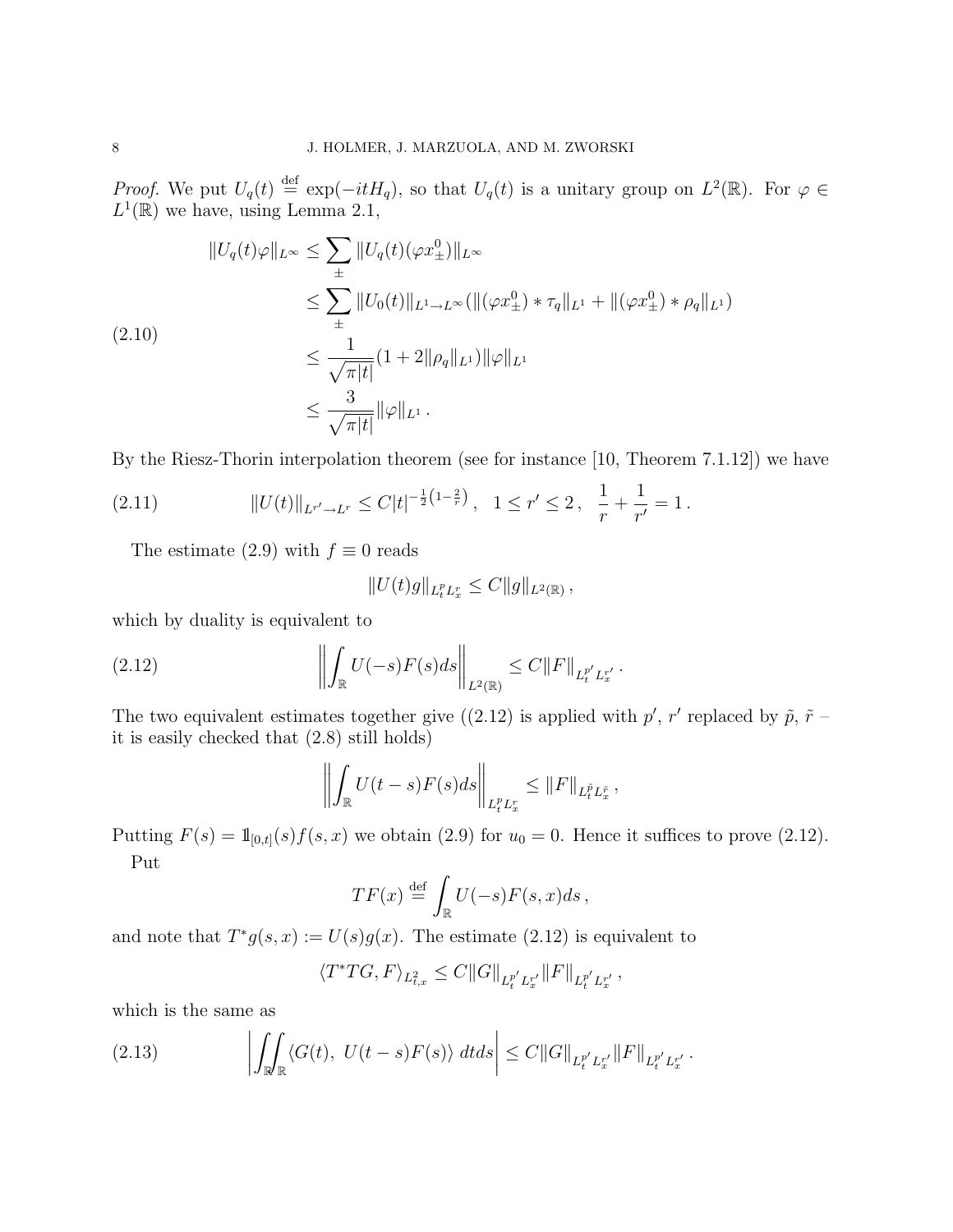To obtain (2.13) from (2.11) we apply the Hardy-Littlewood-Sobolev inequality which says that if  $K_a(t) = |t|^{-1/a}$  and  $1 < a < \infty$  then

$$
||K_a * F||_{L^{\alpha}(\mathbb{R})} \leq C ||F||_{L^{\beta}(\mathbb{R})}, \quad \frac{1}{\alpha} = \frac{1}{\beta} - \frac{1}{a}, \quad 1 < \beta < \alpha,
$$

see for instance [10, Theorem 4.5.3]. We apply it with

$$
\frac{1}{a} = \frac{1}{2} \left( 1 - \frac{2}{r} \right) , \quad \alpha = p , \quad \beta = p' ,
$$

which is the admissibility condition  $(2.8)$ .

We now turn to the large velocity asymptotics of the linear flow  $\exp(-itH_a)$ .

**Proposition 2.3.** Let  $\theta \in C^{\infty}(\mathbb{R})$  be bounded, together will all of its derivatives. Let  $\varphi \in \mathcal{S}(\mathbb{R}), v > 0$ , and suppose  $\text{supp}[\theta(\bullet)\varphi(\bullet - x_0)] \subset (-\infty, 0]$ . Then for  $2|x_0|/v \le t \le 1$ ,

(2.14) 
$$
e^{-itH_q}[e^{ixv}\varphi(x-x_0)] = t(v)e^{-itH_0}[e^{ixv}\varphi(x-x_0)] + r(v)e^{-itH_0}[e^{-ixv}\varphi(-x-x_0)] + e(x,t)
$$

where, for any  $k > 0$ ,

$$
||e(\cdot,t)||_{L^2} \leq \frac{1}{v} ||\partial_x[\theta(x)\varphi(x-x_0)]||_{L^2} + \frac{c_k}{(tv)^k} ||\langle x \rangle^k \varphi(x)||_{H^k} + 4||(1-\theta(x))\varphi(x-x_0)||_{L^2_x}
$$

In §3, Proposition 2.3 will be applied with  $\theta(x)$  a smooth cutoff to  $x < 0$ , and  $\varphi(x) =$ sechx with  $x_0 = -v^{1-\delta} \ll 0$ .

Before proving Proposition 2.3, we need the following

**Lemma 2.4.** Let  $\psi \in \mathcal{S}(\mathbb{R})$  with supp  $\psi \subset (-\infty, 0]$ . Then  $(2.15)$  $e^{-itH_q}[e^{ixv}\psi(x)](x) = e^{-itH_0}[e^{ixv}\psi(x)](x) x^0_-$ +  $t(v)e^{-itH_0}[e^{ixv}\psi(x)](x) x^0_+$  $+ r(v)e^{-itH_0}[e^{-ixv}\psi(-x)](x) x_-^0$  $+ e(x, t)$ 

where

$$
||e(x,t)||_{L_x^2} \le \frac{1}{v} ||\partial_x \psi||_{L^2}
$$

uniformly in t.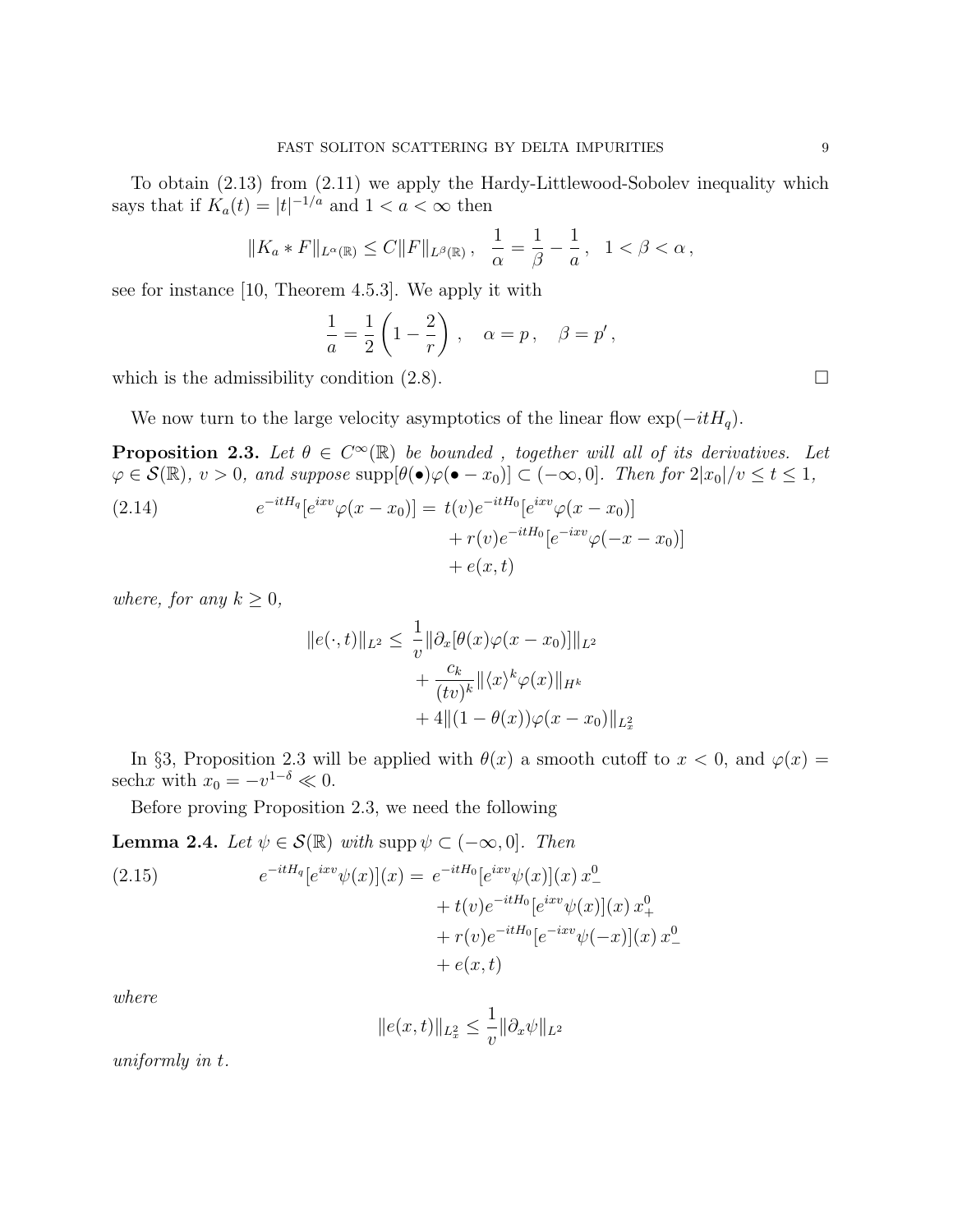*Proof of Lemma 2.4.* By (2.5) with  $\varphi(x) = e^{ixv}\psi(x)$ ,

$$
e(x,t) = [e^{-itH_0}(\varphi * (\tau - t(v)\delta_0))(x)] x_+^0
$$
  
+ 
$$
[e^{-itH_0}(\varphi * (\rho - r(v)\delta_0))(-x)] x_-^0
$$

and thus it suffices to show

(2.16) 
$$
||e^{-itH_0}(\varphi * (\tau - t(v)\delta_0))(x)||_{L_x^2} \leq \frac{1}{v}||\partial_x \psi||_{L_x^2}
$$

and

$$
||e^{-itH_0}(\varphi * (\rho - r(v)\delta_0))(x)||_{L_x^2} \le \frac{1}{v} ||\partial_x \psi||_{L_x^2}
$$

The proofs of these two estimates are similar, so we only carry out the proof of  $(2.16)$ . By unitarity of  $e^{-itH_0}$  and the Plancherel's identity,

(2.17) 
$$
\|e^{itH_0}[\varphi * (\tau - t(v)\delta_0)](x)\|_{L_x^2} = \|\hat{\psi}(\lambda - v)(t(\lambda) - t(v))\|_{L_x^2}.
$$

Since

$$
t(\lambda) - t(v) = \frac{-iq(\lambda - v)}{(i\lambda - q)(iv - q)}
$$

we have  $|t(\lambda) - t(v)| \le (\lambda - v)/v$ . Using this to estimate the right-hand side of (2.17) and applying Plancherel's identity again yields  $(2.16)$ .

*Proof of Proposition 2.3.* Apply (2.15) to  $\psi(x) = \theta(x)\varphi(x-x_0)$  to obtain  $(2.18)$  $e^{-itH_q}[e^{ixv}\varphi(x-x_0)](x) = e^{-itH_0}[e^{ixv}\varphi(x-x_0)](x)x_-^0$ +  $t(v)e^{-itH_0}[e^{ixv}\varphi(x-x_0)](x)x_+^0$  $+ r(v)e^{-itH_0}[e^{-ixv}\varphi(-x-x_0)](x)x_-^0$  $+ e_1(x, t) + e_2(x, t)$ 

where  $e_1(x,t)$  is as in Lemma 2.4 and (putting  $f(x) = e^{ixv}(1 - \theta(x))\varphi(x - x_0)$ )

$$
e_2(x,t) = +e^{-itH_q} f(x) - e^{-itH_0} f(x) x_-^0
$$
  
-  $t(v)e^{-itH_0} f(x) x_+^0 - r(v)e^{-itH_0}[f(-x)](x) x_-^0$ 

By Lemma 2.4,

$$
||e_1(x,t)||_{L_x^2} \le \frac{1}{v} ||\partial_x[\theta(x)\varphi(x-x_0)]||_{L_x^2}
$$

uniformly for all  $t$ , and by unitarity of the linear flows,

$$
||e_2(x,t)||_{L_x^2} \le 4||(1-\theta(x))\varphi(x-x_0)||_{L_x^2}
$$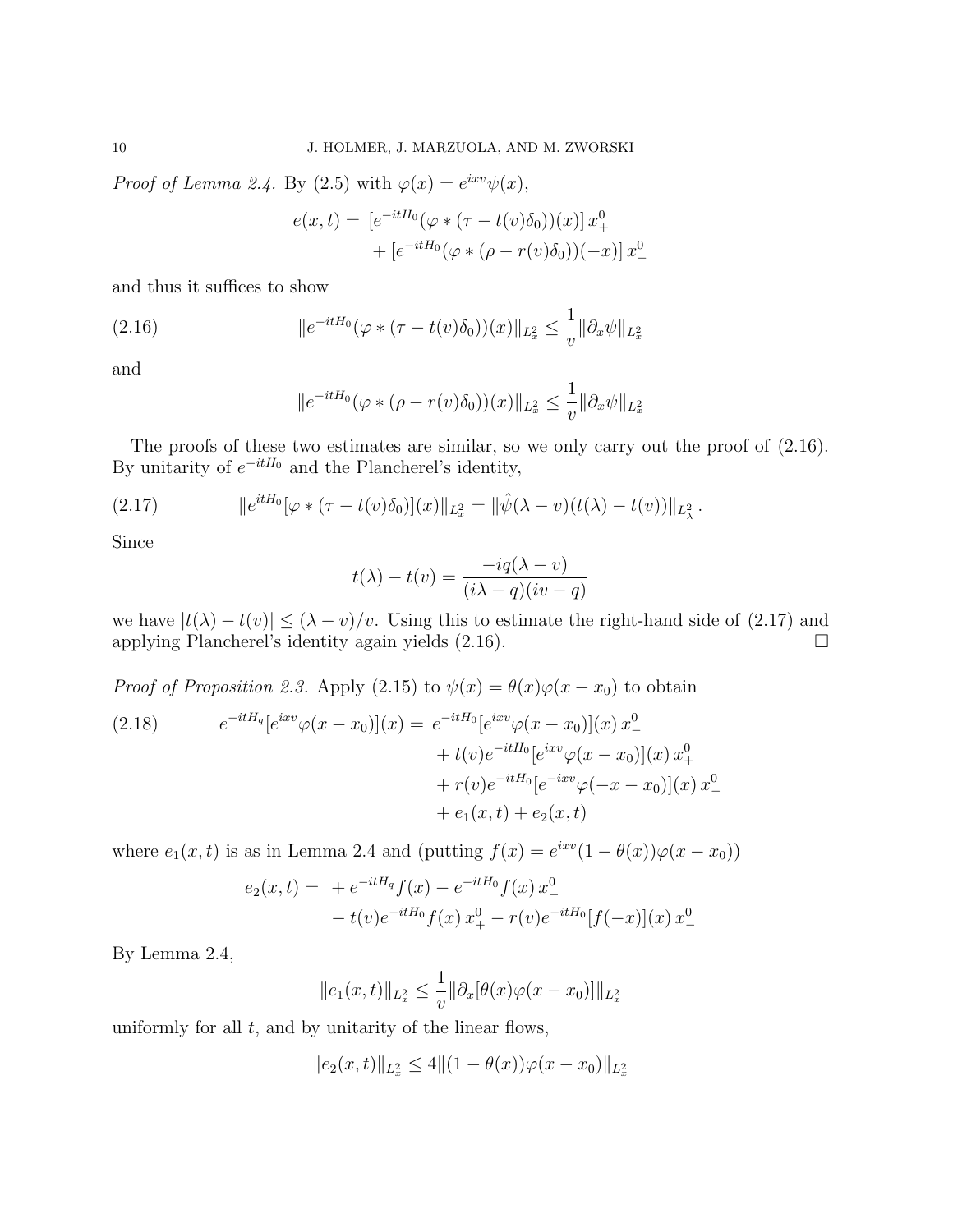also uniformly in all t. Now restrict to the time interval  $2|x_0|/v \le t \le 1$ . By (2.18), it remains to show that

(2.19) 
$$
\|e^{-itH_0}[e^{ixv}\varphi(x-x_0)](x)\|_{L^2_{x<0}} \leq \frac{c_k}{(tv)^k} \|\langle x\rangle^k \varphi(x)\|_{H^k_x}
$$

$$
\|e^{-itH_0}[e^{-ixv}\varphi(-x-x_0)](x)\|_{L^2_{x>0}} \leq \frac{c_k}{(tv)^k} \|\langle x\rangle^k \varphi\|_{H^k}
$$

The second of these is in fact equivalent to the first, since for any function  $g(x)$ ,

$$
e^{-itH_0}[g(-x)](x) = e^{-itH_0}[g(x)](-x).
$$

Now we establish (2.19). Since

$$
[e^{i\bullet v}\varphi(\bullet - x_0)](\lambda) = e^{-ix_0(\lambda - v)}\hat{\varphi}(\lambda - v),
$$
  

$$
e^{-itH_0}[e^{ixv}\varphi(x - x_0)](x) = \frac{1}{2\pi} \int e^{ix\lambda}e^{-ix_0(\lambda - v)}e^{-it\lambda^2/2}\hat{\varphi}(\lambda - v) d\lambda
$$
  

$$
= e^{-itv^2/2}e^{ixv}\frac{1}{2\pi} \int e^{i\lambda(x - x_0 - tv)}e^{-it\lambda^2/2}\hat{\varphi}(\lambda) d\lambda
$$

By k applications of integration by parts in  $\lambda$ ,

$$
\int e^{i\lambda(x-x_0-tv)}e^{-it\lambda^2/2}\hat{\varphi}(\lambda) d\lambda = \left(\frac{i}{x-x_0-tv}\right)^k \int e^{i\lambda(x-x_0-tv)}\partial_\lambda^k [e^{-it\lambda^2/2}\hat{\varphi}(\lambda)] d\lambda
$$

Since  $2|x_0|/v \leq t$ , we have  $-x_0 - tv < 0$  and thus  $|x - x_0 - tv| \geq |-x_0 - tv| \geq tv/2$  for  $x < 0$ . Hence

(2.20)  
\n
$$
\int_{-\infty}^{0} |e^{-itH_0}[e^{ixv}\varphi(x-x_0)](x)|^2 dx
$$
\n
$$
\leq \frac{c_k}{(tv)^k} \left\| \int e^{i\lambda(x-x_0-tv)} \partial_{\lambda}^k [e^{-it\lambda^2/2} \hat{\varphi}(\lambda)] d\lambda \right\|_{L_x^2}
$$
\n
$$
= \frac{c_k}{(tv)^k} \left\| \partial_{\lambda}^k [e^{-it\lambda^2/2} \hat{\varphi}(\lambda)] \right\|_{L_x^2}
$$

from which the result follows by applying the Leibniz product rule and the Plancherel identity once again (and using that  $t \leq 1$ ).

# Remark. Suppose that

$$
u(x,t) = e^{-itH_q}[e^{ixv}\psi(x)], \quad \psi \in \mathcal{S}(\mathbb{R}), \text{ supp } \psi \subset (-\infty,0), \ \ \|\psi\|_{L^2} = 1.
$$

Then for  $t \gg 1$  and as  $v \to +\infty$ ,

(2.21) 
$$
\int_0^\infty |u(x,t)|^2 dx = \frac{v^2}{v^2 + q^2} + \mathcal{O}\left(\frac{1}{v^2}\right).
$$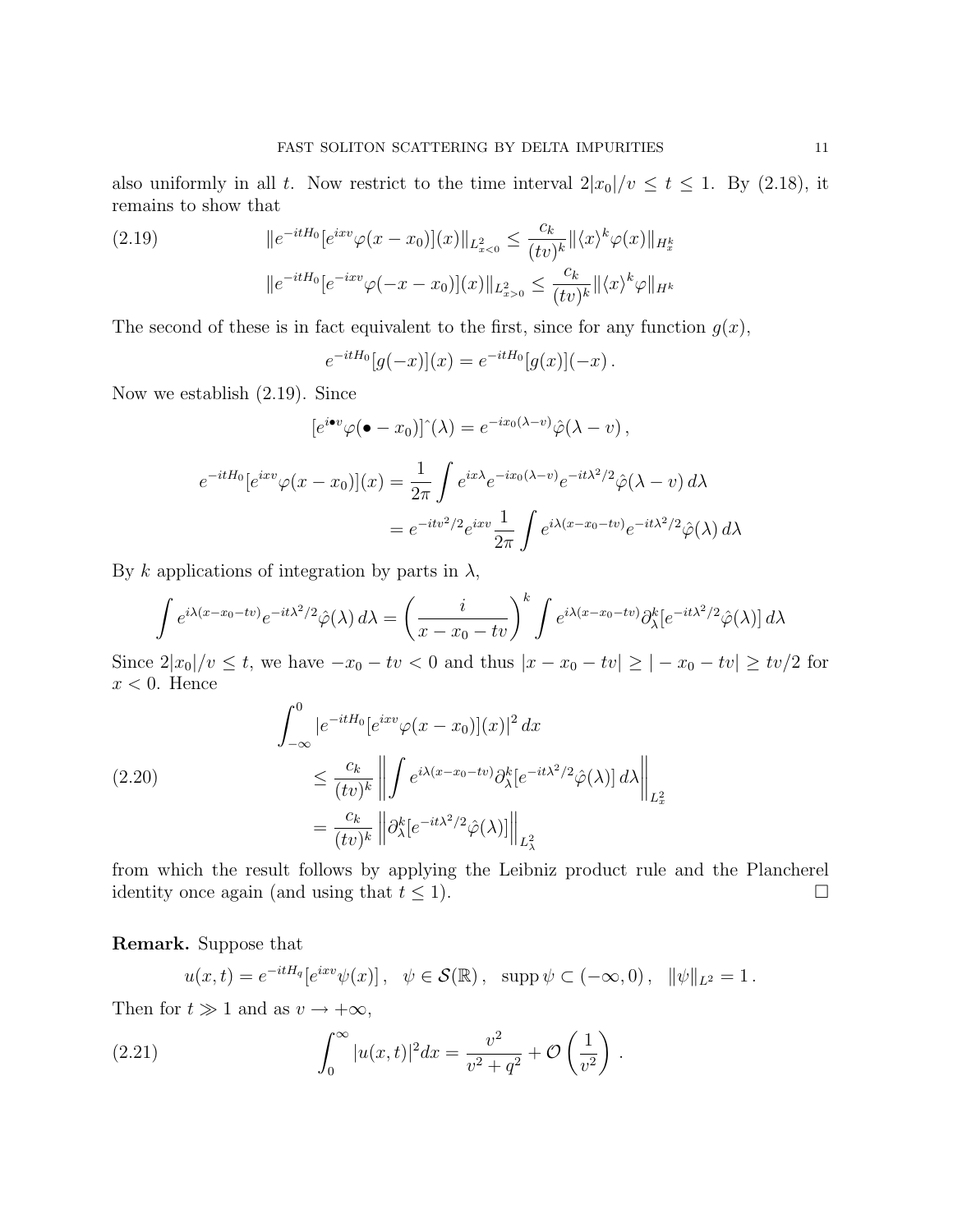In fact using (2.5) and an estimate similar to (2.20) we see that for  $t > 1$ 

$$
\int_0^\infty |u(x,t)|^2 dx = ||e^{-itH_0}((e^{i\bullet v}\psi) * \tau_q)x_+^0||^2 = ||(e^{i\bullet v}\psi) * \tau_q||_2^2 + \mathcal{O}(v^{-\infty})
$$
  

$$
= \frac{1}{2\pi} ||i\lambda \hat{\psi}(\lambda - v)/(i\lambda - q)||^2 + \mathcal{O}(v^{-\infty})
$$
  

$$
= \frac{1}{2\pi} \int_{|\lambda - v| \le \sqrt{v}} \frac{\lambda^2}{\lambda^2 + q^2} |\hat{\psi}(\lambda - v)|^2 d\lambda + \mathcal{O}(v^{-\infty})
$$

An expansion in powers of  $(\lambda - v)/v$  gives (2.21).

### 3. SOLITON SCATTERING

In this section, we prove Theorem 1. We recall the notation for operators from Sect.2 and introduce short hand notation for the nonlinear flows:

- $H_0 = -\frac{1}{2}$  $\frac{1}{2}\partial_x^2$ . The flow  $e^{-itH_0}$  is termed the "free linear flow"
- $H_q = -\frac{1}{2}$  $\frac{1}{2}\partial_x^2 + q\delta_0(x)$ . The flow  $e^{-itH_q}$  is termed the "perturbed linear flow"
- NLS<sub>q</sub>(t) $\varphi$ , termed the "perturbed nonlinear flow" is the evolution of initial data  $\varphi(x)$  according to the equation  $i\partial_t u + \frac{1}{2}$  $\frac{1}{2}\partial_x^2 u - q\delta_0(x)u + |u|^2 u = 0$
- NLS<sub>0</sub>(t) $\varphi$ , termed the "free nonlinear flow" is the evolution of initial data  $\varphi(x)$ according to the equation  $i\partial_t h + \frac{1}{2}$  $\frac{1}{2}\partial_x^2 h + |h|^2 h = 0$

From Sect.1 we recall the form of the initial condition:  $u_0(x) = e^{ixv} \text{sech}(x - x_0), v \gg 1$ ,  $x_0 \leq -v^{1-\delta}, \frac{2}{3} < \delta < 1$ , and we put  $u(x,t) = NLS_q(t)u_0(x)$ .

We begin by outlining the scheme, and will then supply the details. The  $\mathcal O$  notation always means  $L_x^2$  difference, uniformly on the time interval specified, and up to a multiplicative factor that is independent of q, v, and  $\delta$  (any such dependence will be exhibited explicitly).

**Phase 1 (Pre-interaction)**. Consider  $0 \le t \le t_1$ , where  $t_1 = |x_0|/v - v^{-\delta}$  so that  $x_0 + vt_1 = -v^{1-\delta}$ . The soliton has not yet encountered the delta obstacle and propagates according to the free nonlinear flow

(3.1) 
$$
u(x,t) = e^{-itv^2/2}e^{it/2}e^{ixv}\mathrm{sech}(x-x_0-vt) + \mathcal{O}(qe^{-v^{1-\delta}}), \quad 0 \le t \le t_1
$$

The analysis here is valid provided  $v$  is greater than some absolute threshold (independent of q, v, or  $\delta$ ). But if we further require that v be sufficiently large so that  $v^{-3/2}e^{v^{1-\delta}} \geq \alpha$ (recall  $\alpha = q/v$ ), then  $qe^{-v^{1-\delta}} \leq v^{-1/2} \leq v^{-\delta/2}$ . This is the error that arises in the main argument of Phase 2 below.

**Phase 2 (Interaction)**. Let  $t_2 = t_1 + 2v^{-\delta}$  and consider  $t_1 \le t \le t_2$ . The incident soliton, beginning at position  $-v^{1-\delta}$ , encounters the delta obstacle and splits into a transmitted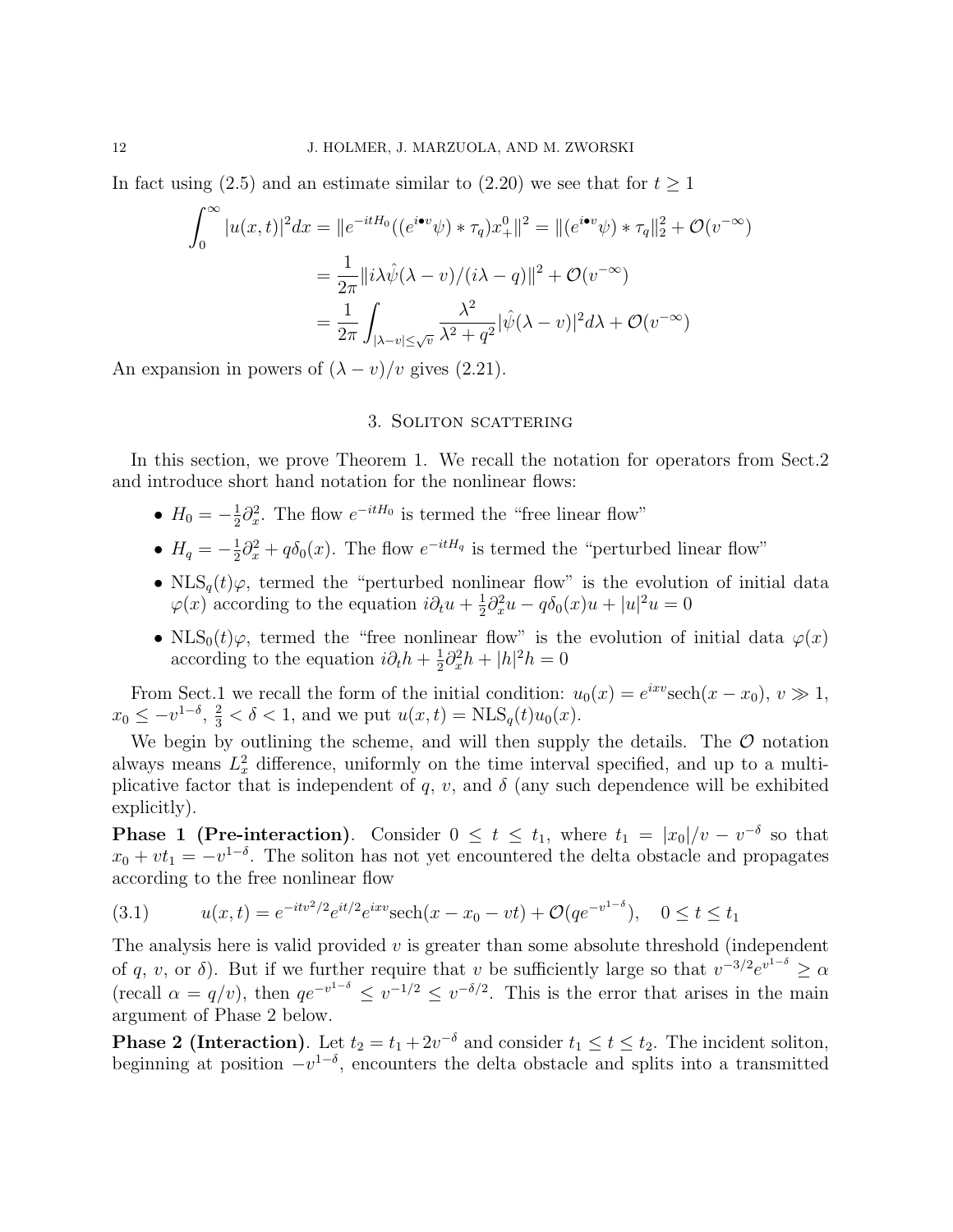component and a reflected component, which by time  $t = t_2$ , are concentrated at positions  $v^{1-\delta}$  and  $-v^{1-\delta}$ , respectively. More precisely, at the conclusion of this phase (at  $t = t_2$ ),

(3.2) 
$$
u(x,t_2) = t(v)e^{-it_2v^2/2}e^{it_2/2}e^{ixv}\mathrm{sech}(x-x_0-vt_2) + r(v)e^{-it_2v^2/2}e^{it_2/2}e^{-ixv}\mathrm{sech}(x+x_0+vt_2) + \mathcal{O}(v^{-\frac{1}{2}\delta})
$$

This is the most interesting phase of the argument, which proceeds by using the following three observations

- The perturbed nonlinear flow is approximated by the perturbed linear flow for  $t_1 \leq t \leq t_2$ .
- The perturbed linear flow is split as the sum of a transmitted component and a reflected component, each expressed in terms of the free linear flow of soliton-like waveforms.
- The free linear flow is approximated by the free nonlinear flow on  $t_1 \le t \le t_2$ . Thus, the soliton-like form of the transmitted and reflected components obtained above is preserved.

The brevity of the time interval  $[t_1, t_2]$  is critical to the argument, and validates the approximation of linear flows by nonlinear flows.

**Phase 3 (Post-interaction)**. Let  $t_3 = t_2 + (1 - \delta) \log v$ , and consider [ $t_2, t_3$ ]. The transmitted and reflected waves essentially do not encounter the delta potential and propagate according to the free nonlinear flow,

(3.3) 
$$
u(x,t) = e^{-itv^2/2}e^{it_2/2}e^{ixv}NLS_0(t-t_2)[t(v)\text{sech}(x)](x-x_0-tv) + e^{-itv^2/2}e^{it_2/2}e^{-ixv}NLS_0(t-t_2)[r(v)\text{sech}(x)](x+x_0+tv) + \mathcal{O}(v^{1-\frac{3}{2}\delta}), \qquad t_2 \le t \le t_3
$$

This is proved by a perturbative argument that enables us to evolve forward a time  $(1$ δ) log v at the expense of enlarging the error by a multiplicative factor of  $e^{(1-\delta)\log v} = v^{1-\delta}$ . The error thus goes from  $v^{-\delta/2}$  at  $t = t_2$  to  $v^{1-\frac{3}{2}\delta}$  at  $t = t_3$ .

Now we turn to the details.

3.1. **Phase 1.** Let  $u_1(x,t) = NLS_0(t)u_0(x)$  and  $u(x,t) = NLS_0(t)u_0(x)$ . Let  $w = u - u_1$ . Recall that  $t_1 = |x_0|/v - v^{-\delta}$  so that  $x_0 + vt_1 = -v^{1-\delta}$ . Note that

$$
u_1(x,t) = e^{-itv^2/2}e^{it/2}e^{ixv}\mathrm{sech}(x - x_0 - tv)
$$

We will need the following perturbation lemma.

**Lemma 3.1.** If 
$$
t_a < t_b
$$
,  $t_b - t_a \le c_1$ , and  $||w(\cdot, t_a)||_{L^2} + q||u_1(0, t)||_{L^{\infty}_{[t_a, t_b]}} \le 1$ , then  

$$
||w||_{L^{\infty}_{[t_a, t_b]}L^2_x} \le c_2(||w(\cdot, t_a)||_{L^2_x} + q||u_1(0, t)||_{L^{\infty}_{[t_a, t_b]}})
$$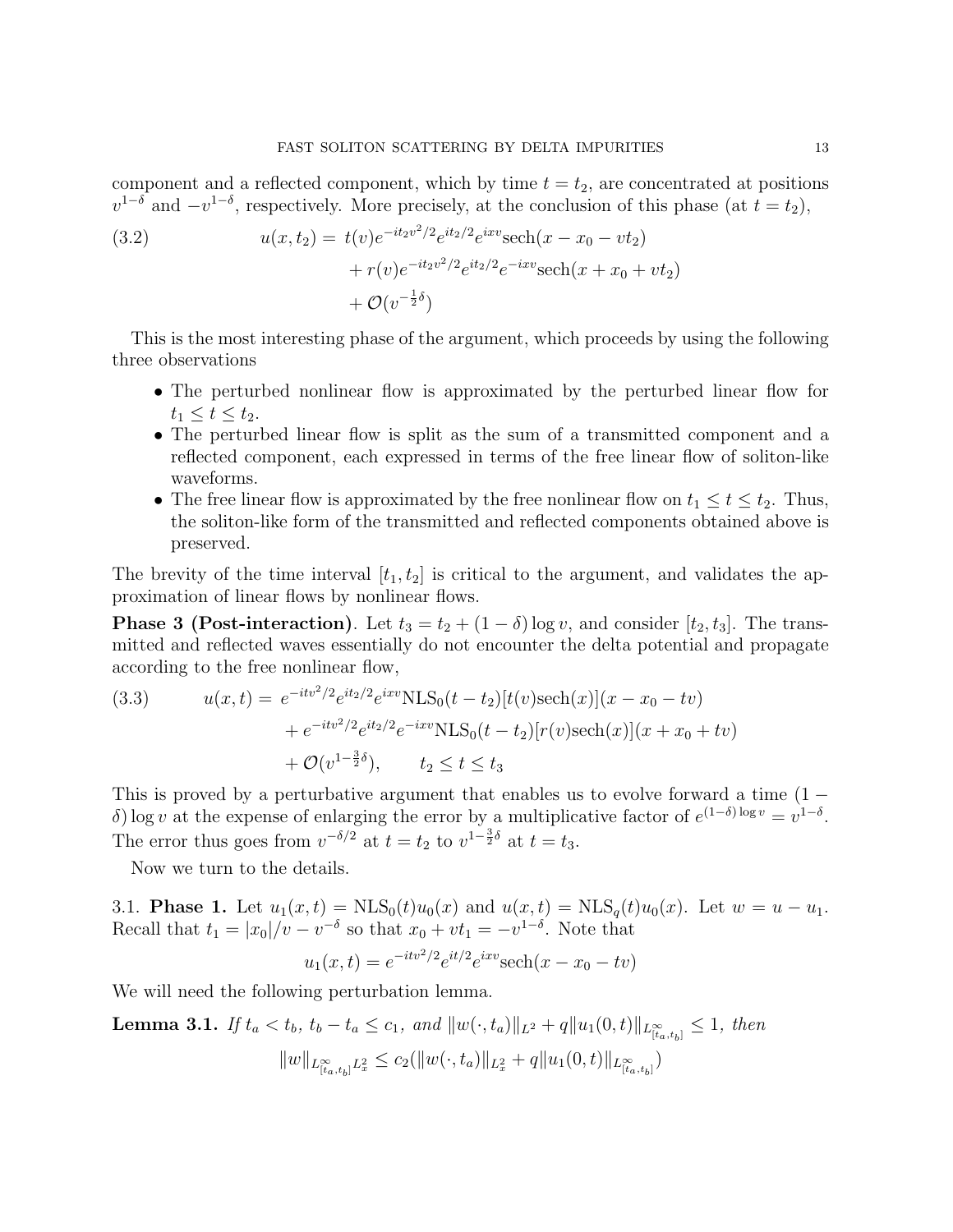where the constants  $c_1$  and  $c_2$  depend only on constants appearing in the Strichartz estimates and are, in particular, independent of q and v.

Proof. w solves

$$
i\partial_t w + \partial_x^2 w - q\delta_0(x)w = -|w + u_1|^2(w + u_1) + |u_1|^2 u_1 + q\delta_0(x)u_1
$$
  
= 
$$
-\underbrace{|w|^2 w}_{\text{cubic}} - \underbrace{(2u_1|w|^2 + \bar{u}_1w^2)}_{\text{quadratic}} - \underbrace{(2|u_1|^2w + u_1^2\bar{w})}_{\text{linear}} + q\delta_0(x)u_1
$$

From this equation,  $w$  is estimated using Proposition 2.2. For the cubic nonlinear term we take  $\tilde{p} = \tilde{r} = 6/5$  and estimate by Hölder as

$$
\| |w|^2 w \|_{L_{[t_a,t_b]}^{6/5} L_x^{6/5}} \le (t_b - t_a)^{1/2} \| w \|_{L_{[t_a,t_b]}^6 L_x^6}^2 \| w \|_{L_{[t_a,t_b]}^\infty L_x^2}
$$

Since complex conjugates becomes irrelevant in the estimates, both quadratic terms are treated identically. In Proposition 2.2, we take  $\tilde{p} = \tilde{r} = 6/5$  and estimate by Hölder as

$$
||u_1 w^2||_{L_{[ta,t_b]}^{6/5}L_x^{6/5}} \le (t_b - t_a)^{1/2} ||w||_{L_{[ta,t_b]}^6L_x^6}^2 ||u_1||_{L_{[ta,t_b]}^\inftyL_x^2}
$$
  

$$
\le \sqrt{2}(t_b - t_a)^{1/2} ||w||_{L_{[ta,t_b]}^6L_x^6}^2
$$

For the linear terms (both of the form  $u_1^2w$ ), we take  $\tilde{p} = \tilde{r} = 6/5$  in Proposition 2.2 and estimate as

$$
||u_1^2 w||_{L_{[t_a,t_b]}^{6/5}L_x^{6/5}} \le (t_b - t_a)^{1/2} ||w||_{L_{[t_a,t_b]}^6L_x^6} ||u_1||_{L_{[t_a,t_b]}^6L_x^6} ||u_1||_{L_{[t_a,t_b]}^\inftyL_x^2}
$$
  

$$
\le 2(t_b - t_a)^{2/3} ||w||_{L_{[t_a,t_b]}^6L_x^6}
$$

The delta term is estimated by the concluding sentence of Proposition 2.2 as

$$
q||u(0,t)||_{L_{[ta,t_b]}^{4/3}} \leq q(t_b-t_a)^{3/4}||u(0,t)||_{L_{[ta,t_b]}^{\infty}}
$$

Since  $t_b - t_a \leq 1$ , collecting the above estimates we have (taking  $||w||_X = ||w||_{L_{[t_a,t_b]}^{\infty}L_x^2} +$  $||w||_{L_{[t_a,t_b]}^6L_x^6},$ 

$$
||w||_X \leq c||w(\cdot,t_a)||_{L_x^2} + c(t_b - t_a)^{1/2} (||w||_X + ||w||_X^2 + ||w||_X^3) + cq||u(0,t)||_{L_{[t_a,t_b]}^{\infty}}
$$

Provided  $(t_b - t_a)^{1/2} \le 1/(2c)$  above, the linear term on the right can be absorbed by the left as

$$
||w||_X \le 2c||w(\cdot, t_a)||_{L^2_x} + 2c(t_b - t_a)^{1/2} (||w||_X^2 + ||w||_X^3) + 2cq||u(0, t)||_{L^{\infty}_{[t_a, t_b]}}
$$

Continuity of  $||w||_{X(t_b)}$  as a function of  $t_b$  shows that provided  $2c(t_b-t_a)^{1/2}(4c||w(\cdot,t_a)||_{L^2} +$  $4cq\|u_1(0, t)\|_{L^{\infty}_{[ta, t_b]}} \leq 1/2$ , the above estimate implies

$$
||w||_X \le 4c||w(\cdot, t_a)||_{L^2_x} + 4cq||u(0, t)||_{L^{\infty}_{[t_a, t_b]}}
$$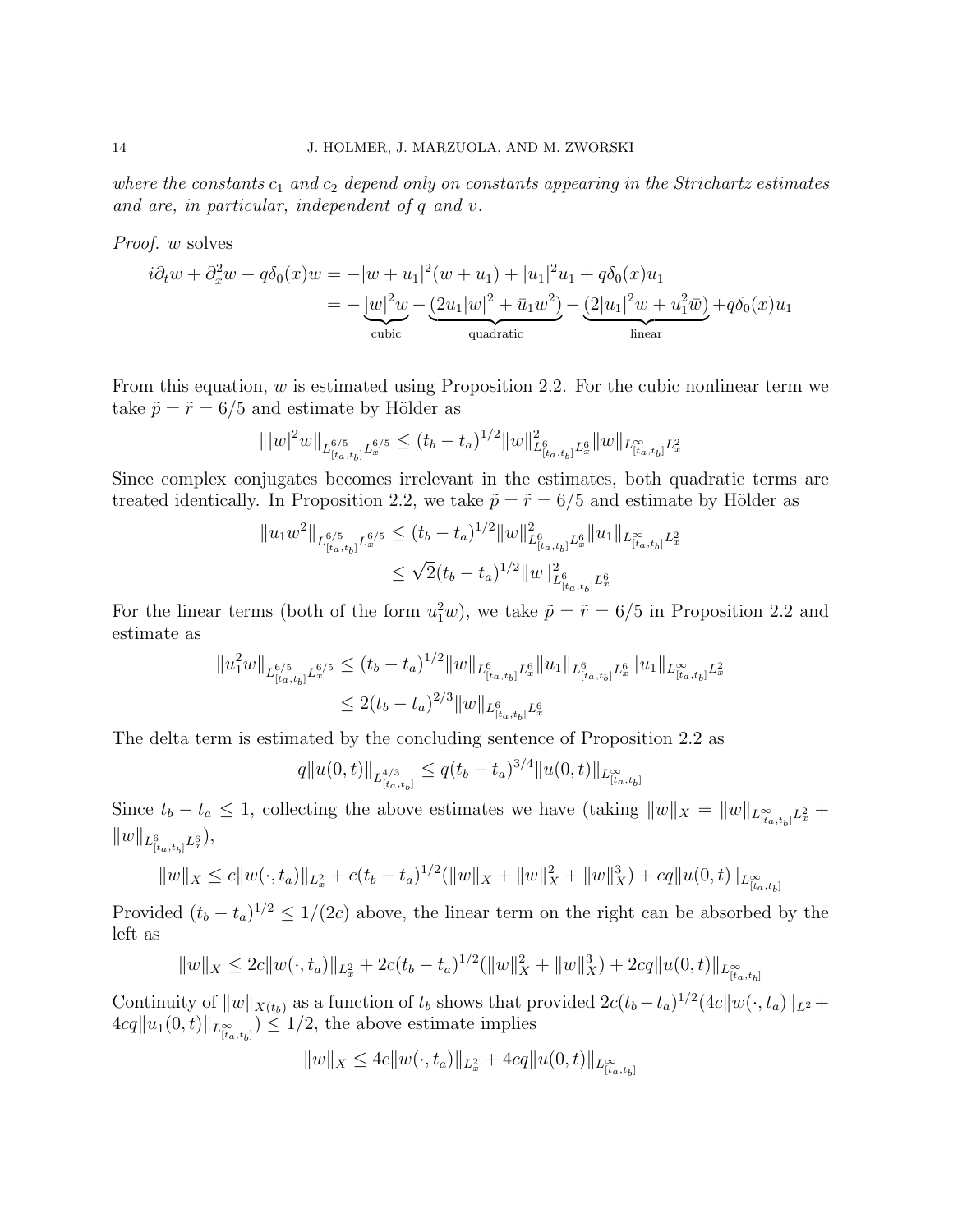concluding the proof.  $\Box$ 

Now we proceed to apply Lemma 3.1. The constants  $c_1$  and  $c_2$  will, for convenience of exposition, be taken to be  $c_1 = 1$  and  $c_2 = 2$ . Let  $k \geq 0$  be the integer such that  $k \le t_1 < k+1$ . (Note that  $k = 0$  if the soliton starts within a distance v of the origin, i.e.  $-v-v^{1-\delta} \le x_0 \le -v^{1-\delta}$ , and the inductive analysis below is skipped.) Apply Lemma 3.1 with  $t_a = 0, t_b = 1$  to obtain (since  $w(\cdot, 0) = 0$ )

$$
||w||_{L^{\infty}_{[0,1]}L^2_x} \le 2q||u_1(0,t)||_{L^{\infty}_{[0,1]}} \le 2q \mathrm{sech}(x_0+v)
$$

Apply Lemma 3.1 again with  $t_a = 1$ ,  $t_b = 2$  to obtain

$$
||w||_{L^{\infty}_{[1,2]}L^{2}_{x}} \leq 2(||w(\cdot,1)||_{L^{2}_{x}} + q||u_{1}(0,t)||_{L^{\infty}_{[1,2]}})
$$
  

$$
\leq 2^{2}q \operatorname{sech}(x_{0} + v) + 2^{1}q \operatorname{sech}(x_{0} + 2v)
$$

We continue inductively up to step k, and then collect all k estimates to obtain the following bound on the time interval  $[0, k]$ 

$$
||w||_{L_{[0,k]}^{\infty}L_x^2} \le 2q \sum_{j=1}^k 2^{k-j} \mathrm{sech}(x_0 + jv)
$$

The estimate sech $\alpha \leq 2e^{-|\alpha|}$  reduces matters to bounding

$$
2^{k} q e^{x_0+v} \sum_{j=0}^{k-1} 2^{-j} e^{jv}
$$

and, after summing the geometric series, we obtain

$$
||w||_{L_{[0,k]}^{\infty}L_x^2} \le c2^k e^{x_0+v} \frac{(2^{-1}e^v)^k - 1}{2^{-1}e^v - 1} \le c q e^{x_0 + kv}
$$

where the last inequality requires  $2^{-1}e^v \geq 2$ . Finally, applying Lemma 3.1 on [k, t<sub>1</sub>],

$$
||w||_{L_{[0,t_1]}^{\infty}L_x^2} \le c(qe^{x_0+kv} + q\mathrm{sech}(x_0 + t_1v)) \le cqe^{-v^{1-\delta}}
$$

As a consequence, (3.1) follows.

3.2. Phase 2. We shall need a lemma stating that the free nonlinear flow is approximated by the free linear flow, and that the perturbed nonlinear flow is approximated by the perturbed linear flow. Both estimates are consequences of the corresponding Strichartz estimates (Proposition 2.2). Crucially, the hypotheses and estimates of this lemma depend only on the  $L^2$  norm of the initial data  $\varphi$ . Below, (3.5) is applied with  $\varphi(x) = u(x, t_1)$ , and  $||u(x, t_1)||_{L^2_x} = ||u_0||_{L^2}$  is independent of v; thus v does not enter adversely into the analysis.

**Lemma 3.2.** If  $\varphi \in L^2$  and  $0 < t_b$  such that  $t_b < c_1 \|\varphi\|_{L^2}^{-4}$ , then

(3.4) 
$$
\|\text{NLS}_0(t)\varphi - e^{-itH_0}\varphi\|_{L_{[0,t_b]}^\infty L_x^2} \leq c_2 t_b^{1/2} \|\varphi\|_{L^2}^3
$$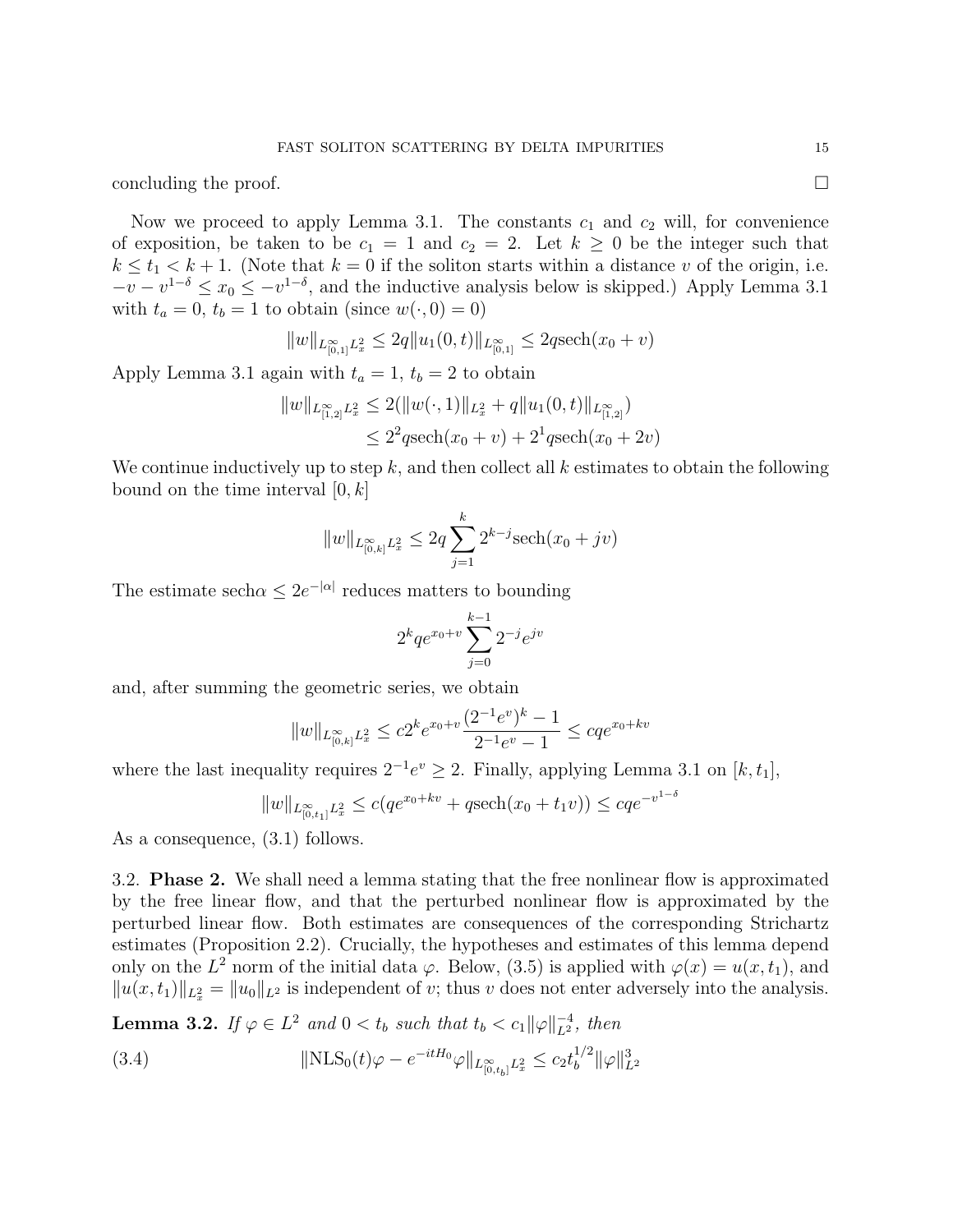(3.5) 
$$
\|\text{NLS}_{q}(t)\varphi - e^{-itH_{q}}\varphi\|_{L_{[0,t_b]}^{\infty}L_x^2} \leq c_2 t_b^{1/2} \|\varphi\|_{L^2}^3
$$

where  $c_1$  and  $c_2$  depend only on constants appearing in the Strichartz estimates. In particular, they are independent of q.

*Proof.* Estimate (3.4) is in fact a special case of (3.5) obtained by taking  $q = 0$ . Let  $h(t) = NLS_q(t)\varphi$  so that

$$
i\partial_t h + \frac{1}{2}\partial_x^2 h - q\delta_0(x)h + |h|^2 h = 0
$$

with  $h(x, 0) = \varphi(x)$ . Let us define

$$
X = L_{[0,t_b]}^{\infty} L_x^2 \cap L_{[0,t_b]}^6 L_x^6,
$$

with the natural norm,  $\|\bullet\|_X$ . We apply Proposition 2.2 with, in the notation of that proposition,  $u(t) = h(t) - e^{-itH_q}\varphi$ ,  $f = -|h|^2h$ ,  $p = r = 6$ ,  $\tilde{p} = \tilde{r} = 6/5$ , and then again with  $p = \infty$ ,  $r = 2$ ,  $\tilde{p} = \tilde{r} = 6/5$ , to obtain

$$
||h(t) - e^{-itH_q}\varphi||_X \leq c|||h|^2 h||_{L_{[0,t_b]}^{6/5}L_x^{6/5}}.
$$

The generalized Hölder inequality,

$$
||h_1h_2h_3||_p \le ||h_1||_{q_1} ||h_2||_{q_2} ||h_3||_{q_3}, \quad \frac{1}{p} = \frac{1}{q_1} + \frac{1}{q_2} + \frac{1}{q_3},
$$

applied with  $h_j = h$ ,  $p = 6/5$  and  $q_1 = q_2 = 6$ ,  $q_3 = 2$ , gives

(3.6)  
\n
$$
||h(t) - e^{-itH_q} \varphi||_X \leq C ||h||_{L^6_{[0,t_b]}L^6_x}^2 ||h||_{L^2_{[0,t_b]}L^2_x}
$$
\n
$$
\leq C t_b^{1/2} ||h||_{L^6_{[0,t_b]}L^6_x}^2 ||h||_{L^{\infty}_{[0,t_b]}L^2_x}
$$
\n
$$
\leq C t_b^{1/2} ||h||_X^3.
$$

Another application of the homogeneous Strichartz estimate shows that

$$
||e^{-itH_q}\varphi||_X \leq C ||\varphi||_{L^2},
$$

and consequently,

 $||h||_X \leq c||\varphi||_{L^2} + ct_b^{1/2}||h||_X^3$ By continuity of  $||h||_{X(t_b)}$  in  $t_b$ , if  $ct_b^{1/2} (2c||\varphi||_{L^2})^2 \leq 1/2$ ,  $||h||_X \leq 2c||\varphi||_{L^2}$ 

Substituting into  $(3.6)$  yields the result.

Now we proceed to apply Lemma 3.2. Set  $t_2 = t_1 + 2v^{-\delta}$ , and apply (3.5) on  $[t_1, t_2]$  to obtain

$$
u(\cdot, t) = \text{NLS}_q(t - t_1)[u(\cdot, t_1)]
$$
  
=  $e^{-i(t - t_1)H_q}[u(\cdot, t_1)] + \mathcal{O}(v^{-\delta/2})$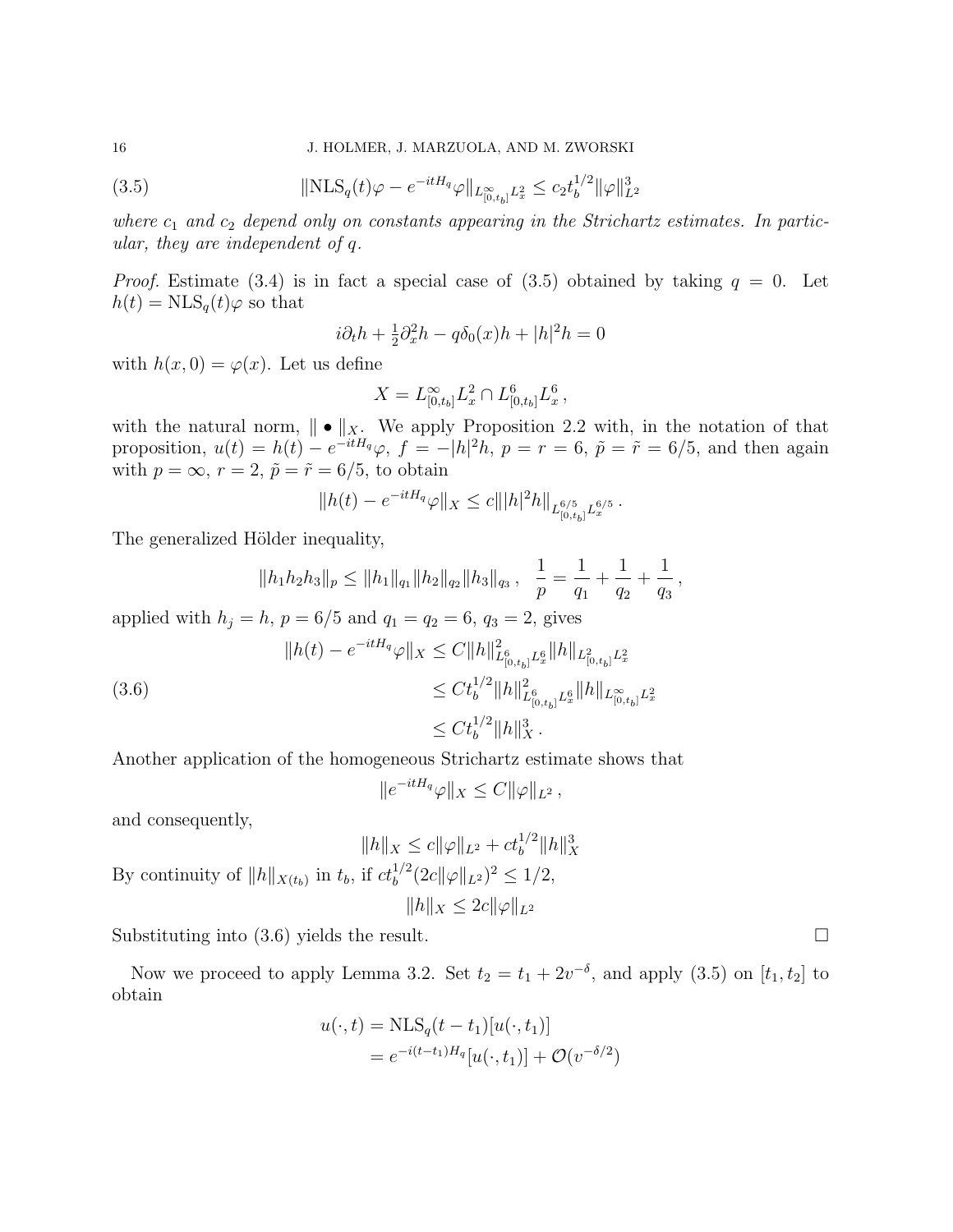By combining this with (3.1),

(3.7) 
$$
u(\cdot,t) = e^{-it_1v^2/2}e^{it_1/2}e^{-i(t-t_1)H_q}[e^{ixv}\mathrm{sech}(x-x_0-t_1v)] + \mathcal{O}(v^{-\delta/2})
$$

By Proposition 2.3 with  $\theta(x) = 1$  for  $x \le -1$  and  $\theta(x) = 0$  for  $x \ge 0$ ,  $\varphi(x) = \operatorname{sech}(x)$ , and  $x_0$  replaced by  $x_0 + t_1v$ ,

(3.8)  
\n
$$
e^{-i(t_2-t_1)H_q}[e^{ixv}\text{sech}(x-x_0-vt_1)](x)
$$
\n
$$
= t(v)e^{-i(t_2-t_1)H_0}[e^{ixv}\text{sech}(x-x_0-vt_1)](x)
$$
\n
$$
+ r(v)e^{-i(t_2-t_1)H_0}[e^{-ixv}\text{sech}(x+x_0+vt_1)](x)
$$
\n
$$
+ \mathcal{O}(v^{-1})
$$

By combining (3.7), (3.8) and (3.4),

$$
u(\cdot, t) = t(v)e^{-it_1v^2/2}e^{it_1/2}NLS_0(t_2 - t_1)[e^{ixv}\mathrm{sech}(x - x_0 - vt_1)](x)
$$
  
+  $r(v)e^{-it_1v^2/2}e^{it_1/2}NLS_0(t_2 - t_1)[e^{-ixv}\mathrm{sech}(x + x_0 + vt_1)](x)$   
+  $\mathcal{O}(v^{-\delta/2})$ 

By noting that

$$
NLS_0(t_2 - t_1)[e^{ixv}\text{sech}(x - x_0 - t_1v)]
$$
  
=  $e^{-i(t_2 - t_1)v^2/2}e^{i(t_2 - t_1)/2}e^{ixv}\text{sech}(x - x_0 - t_2v)$ 

and

$$
NLS_0(t_2 - t_1)[e^{-ixv}\text{sech}(x + x_0 + t_1v)]
$$
  
=  $e^{-i(t_2 - t_1)v^2/2}e^{i(t_2 - t_1)/2}e^{-ixv}\text{sech}(x + x_0 + t_2v)$ 

we obtain (3.2).

3.3. **Phase 3.** Let  $t_3 = t_2 + (1 - \delta) \log v$ . Label

$$
u_{\rm tr}(x,t) = e^{-itv^2/2} e^{it_2/2} e^{ixv} NLS_0(t-t_2)[t(v)\text{sech}(x)](x-x_0-tv)
$$

for the transmitted (right-traveling) component and

$$
u_{ref}(x,t) = e^{-itv^2/2}e^{it_2/2}e^{-ixv}NLS_0(t-t_2)[r(v)\text{sech}(x)](x+x_0+tv)
$$

for the reflected (left-traveling) component. By Appendix A, for each  $k \in \mathbb{N}$ , there is a constant  $c(k) > 0$  and an exponent  $\sigma(k) > 0$  such that

$$
(3.9) \t\t\t\t\t\|u_{\text{tr}}(x,t)\|_{L_{x<0}^2} + \|u_{\text{ref}}(x,t)\|_{L_{x>0}^2} + |u_{\text{tr}}(0,t)| + |u_{\text{ref}}(0,t)| \le \frac{c(k)(\log v)^{\sigma(k)}}{v^{k(1-\delta)}}
$$

uniformly on the time interval  $[t_2, t_3]$ . We shall need the following perturbation lemma, again a consequence of the Strichartz estimates.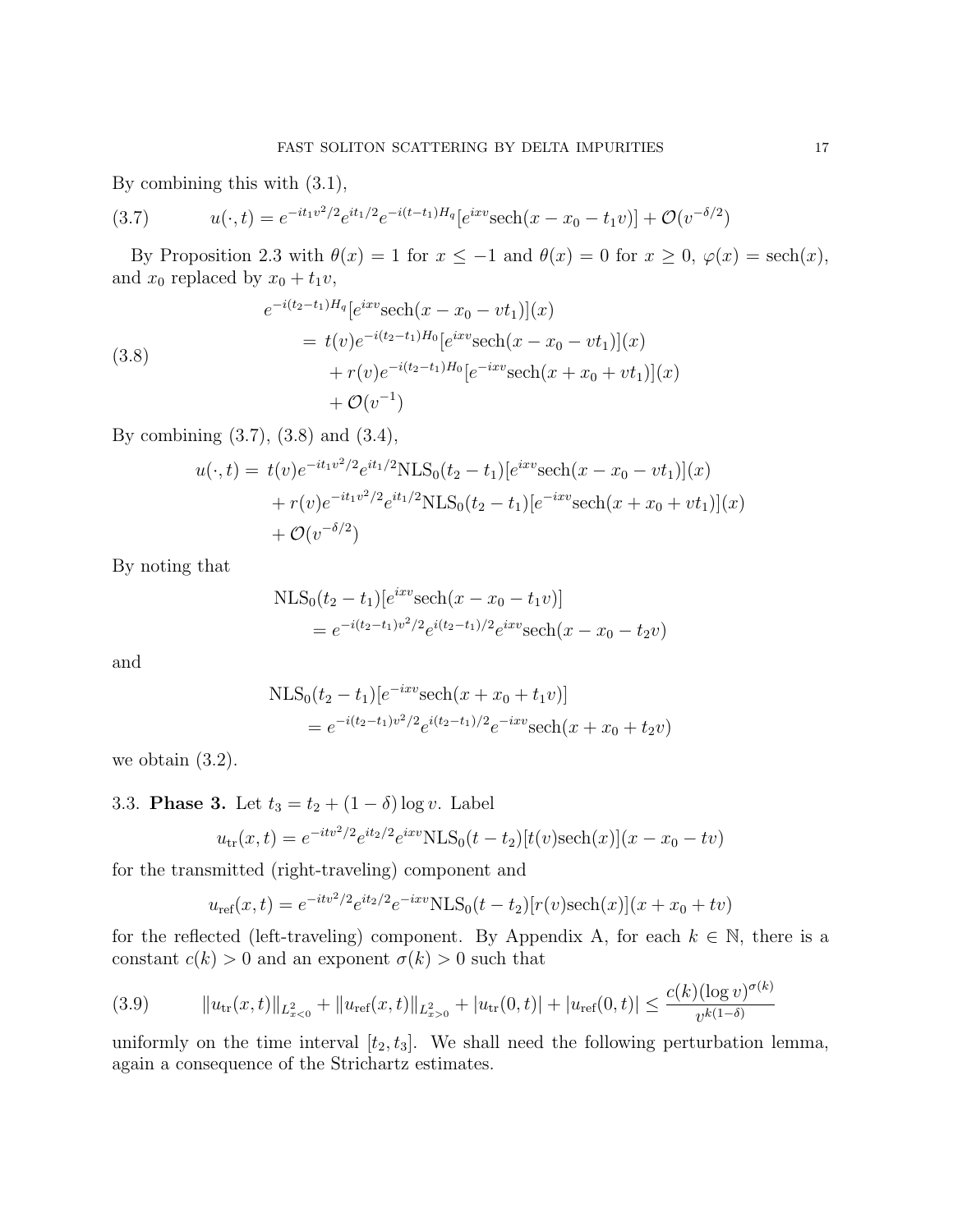**Lemma 3.3.** Let  $w = u - u_{\text{tr}} - u_{\text{ref}}$ . If  $t_a < t_b$ ,  $t_b - t_a \leq c_1$ , and

$$
||w(\cdot,t_a)||_{L_x^2} + \frac{c(k)\langle q\rangle(\log v)^{\sigma(k)}}{v^{k(1-\delta)}} \le 1,
$$

then

$$
||w||_{L_{[t_a,t_b]}^{\infty}L_x^2} \le c_2 \left(||w(\cdot,t_a)||_{L_x^2} + \frac{c(k)\langle q \rangle (\log v)^{\sigma(k)}}{v^{k(1-\delta)}}\right)
$$

The constants  $c_1$ ,  $c_2$  depend only on constants appearing in the Strichartz estimates and are in particular independent of q and v.

*Proof.* We write the equation satisfied by  $w$ :

$$
i\partial_t w + \frac{1}{2}\partial_x^2 w - q\delta_0(x)w
$$
  
=  $-|w + u_{tr} + u_{ref}|^2(w + u_{tr} + u_{ref}) + |u_{tr}|^2 u_{tr} + |u_{ref}|^2 u_{ref}$   
+  $q\delta_0(x)u_{tr} - q\delta_0(x)u_{ref}$   
=  $-|w|^2 w - (2(u_{tr} + u_{ref})|w|^2 + (\bar{u}_{tr} + \bar{u}_{ref})w^2) - (2|u_{tr} + u_{ref}|^2 w + (u_{tr} + u_{ref})^2 \bar{w})$   
-  $\underbrace{(u_{tr}^2 \bar{u}_{ref} + 2u_{ref}|u_{tr}|^2 + u_{ref}^2 \bar{u}_{tr} + 2u_{tr}|u_{ref}|^2)}_{tr-refinteraction} + \underbrace{q\delta_0(x)u_{tr}}_{tr-delta} - \underbrace{q\delta_0(x)u_{ref}}_{ref-delta}$ 

w is estimated using Proposition 2.2 and Proposition 2.2. The cubic, quadratic, and linear in w terms on the first line are estimated exactly as was done in the proof of Lemma 3.1. For the "tr – ref interaction terms" (taking  $u_{\text{ref}}|u_{\text{tr}}|^2$  as a representative example), we apply Proposition 2.2 with  $\tilde{p} = 4/3$ ,  $\tilde{r} = 1$  and estimate as

$$
(3.10) \t\t ||u_{ref}|u_{tr}|^{2}||_{L_{[t_{a},t_{b}]}^{4/3}L_{x}^{1}} \leq c(t_{b}-t_{a})^{3/4}||u_{tr}||_{L_{[t_{a},t_{b}]}^{\infty}L_{x}^{2}}||u_{ref}u_{tr}||_{L_{[t_{a},t_{b}]}^{\infty}L_{x}^{2}}
$$

 $||u_{tr}||_{L_x^2} =$  $2|t(v)|$  by mass conservation for the free nonlinear flow, and

$$
||u_{\text{tr}}u_{\text{ref}}||_{L_{[t_a,t_b]}^{\infty}L_x^2} \le ||u_{\text{tr}}u_{\text{ref}}||_{L_{[t_a,t_b]}^{\infty}L_{x<0}^2} + ||u_{\text{tr}}u_{\text{ref}}||_{L_{[t_a,t_b]}^{\infty}L_{x>0}^2}
$$
  

$$
\le ||u_{\text{ref}}||_{L_{[t_a,t_b]}^{\infty}L_x^{\infty}}||u_{\text{tr}}||_{L_{[t_a,t_b]}^{\infty}L_{x<0}^2} + ||u_{\text{tr}}||_{L_{[t_a,t_b]}^{\infty}L_x^{\infty}}||u_{\text{ref}}||_{L_{[t_a,t_b]}^{\infty}L_{x>0}^2}
$$

Now

$$
||u_{\text{ref}}||_{L_t^\infty L_x^\infty} = ||\text{NLS}_0(t)[r(v)\text{sech}](x)||_{L_t^\infty L_x^\infty}
$$
  
\n
$$
\leq ||\text{NLS}_0(t)[r(v)\text{sech}](x)||_{L_t^\infty L_x^2}^{1/2} ||\partial_x \text{NLS}_0(t)[r(v)\text{sech}](x)||_{L_t^\infty L_x^2}^{1/2}
$$
  
\n
$$
\leq c
$$

by mass and energy conservation of the free nonlinear flow. Similarly,  $||u_{tr}||_{L_r^{\infty}L_r^{\infty}} \leq c$ . By this and (3.9), the above yields

$$
||u_{\text{tr}} u_{\text{ref}}||_{L_{[t_a, t_b]}^{\infty} L_x^2} \le \frac{c(k) (\log v)^{\sigma(k)}}{v^{k(1-\delta)}}
$$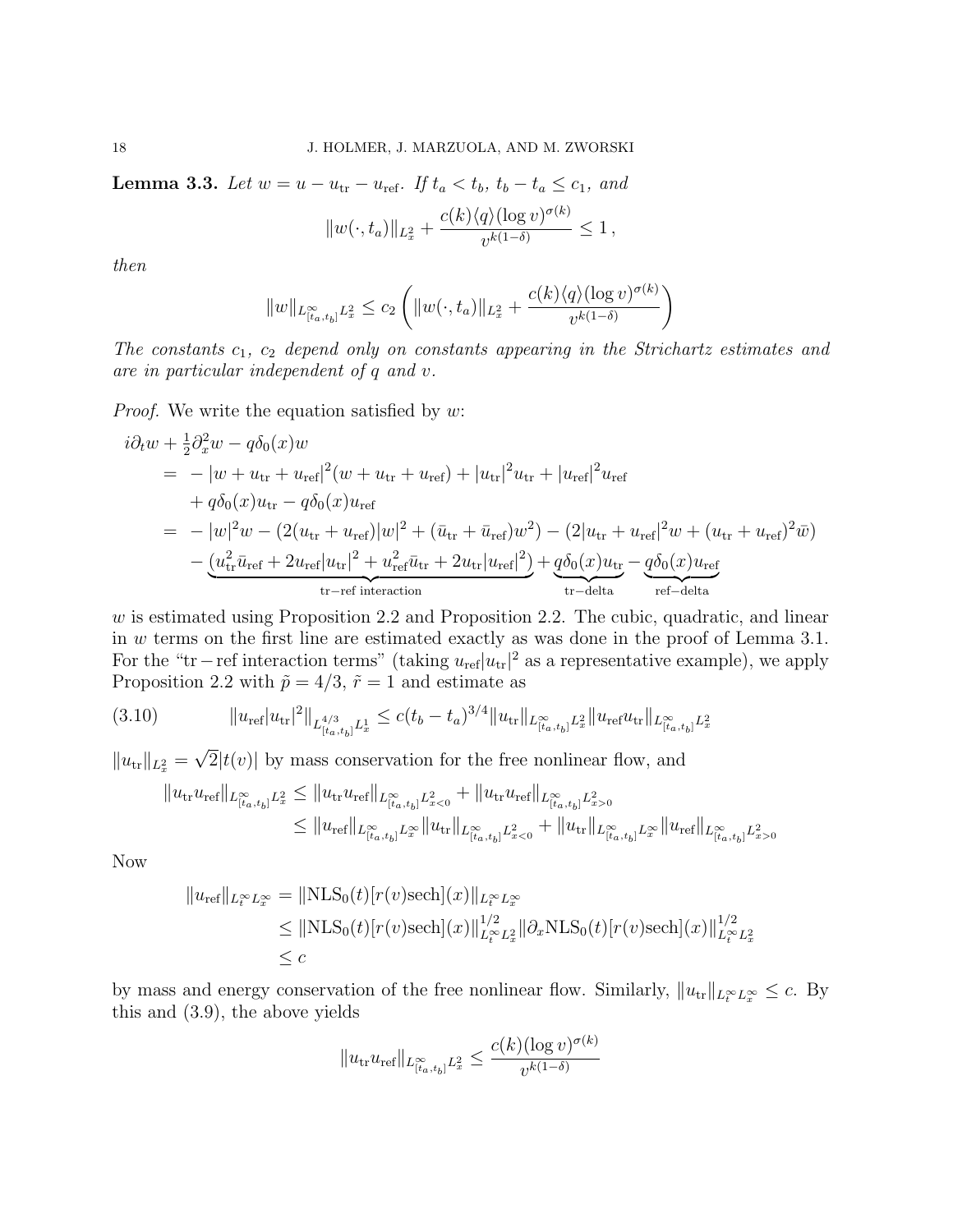Thus, by (3.10),

(3.11) 
$$
||u_{\text{ref}}|u_{\text{tr}}|^2||_{L_{[t_a, t_b]}^{4/3} L_x^1} \leq \frac{c(k)(\log v)^{\sigma(k)}}{v^{k(1-\delta)}}
$$

and similarly for all other "tr−ref interaction" terms. Now we address the "tr−delta" and "ref–delta" terms (working with  $q\delta_0(x)u_{tr}$  as the representative of both). By Proposition 2.2, we estimate as

$$
q||u_{\text{tr}}(0,t)||_{L_{[t_a,t_b]}^{4/3}} \leq c(t_b-t_a)^{3/4}q||u_{\text{tr}}(0,t)||_{L_{[t_a,t_b]}^{\infty}}
$$

By (3.9),

(3.12) 
$$
q \|u_{\text{tr}}(0,t)\|_{L_{[ta,t_b]}^{4/3}} \le c(k)q(t_b-t_a)^{3/4} \frac{(\log v)^{\sigma(k)}}{v^{k(1-\delta)}}
$$

Collecting  $(3.11)$ ,  $(3.12)$ , and the estimates for cubic, quadratic, and linear terms in w (as exposed in Lemma 3.1), we have, with  $||w||_X = ||w||_{L^{\infty}_{[t_a,t_b]}L^2_x} + ||w||_{L^6_{[t_a,t_b]}L^6_x}$ 

$$
||w||_X \le c||w(\cdot, t_a)||_{L^2} + c(t_b - t_a)^{1/2} (||w||_X + ||w||_X^2 + ||w||_X^3) + \frac{c(k)\langle q\rangle (\log v)^{\sigma(k)}}{v^{k(1-\delta)}}
$$

If  $c(t_b - t_a)^{1/2} \leq \frac{1}{2}$  $\frac{1}{2}$ , then the first-order w-term on the right side can be absorbed by the left, giving

$$
||w||_X \le 2c||w(\cdot, t_a)||_{L^2} + 2c(t_b - t_a)^{1/2} (||w||_X^2 + ||w||_X^3) + \frac{2c(k)\langle q \rangle (\log v)^{\sigma(k)}}{v^{k(1-\delta)}}
$$

By continuity of  $||w||_{X(t_b)}$  in  $t_b$ , if

$$
2c(t_b - t_a)^{1/2} \left( 4c \|w(\cdot, t_a)\|_{L^2} + \frac{4c(k)\langle q \rangle (\log v)^{\sigma(k)}}{v^{k(1-\delta)}} \right) \le \frac{1}{2}
$$

we have

$$
||w||_X \le 4c||w(\cdot, t_a)||_{L^2} + \frac{4c(k)\langle q\rangle(\log v)^{\sigma(k)}}{v^{k(1-\delta)}}
$$

completing the proof.  $\Box$ 

Assume that  $\alpha = q/v$  has been fixed. Choose  $k = k(\delta)$  large so that  $k(1 - \delta) \geq 3$ . Then the coefficient appearing in Lemma 3.3 is bounded by

$$
\frac{c(k)\langle q\rangle(\log v)^{\sigma(k)}}{v^{k(1-\delta)}} \le c(k)\left\langle \frac{q}{v} \right\rangle \frac{(\log v)^{\sigma(k)}}{v^2}
$$

Now take v sufficiently large in terms of  $\langle q/v \rangle$  and k (thus in terms of  $\delta$ ) so that the above is bounded by  $v^{-1}$ .

Now we implement Lemma 3.3. For convenience of exposition, we take  $c_1 = 1, c_2 = 2$ . Let  $\ell$  be the integer such that  $\ell < (1 - \delta) \log v < \ell + 1$ . We then apply Lemma 3.3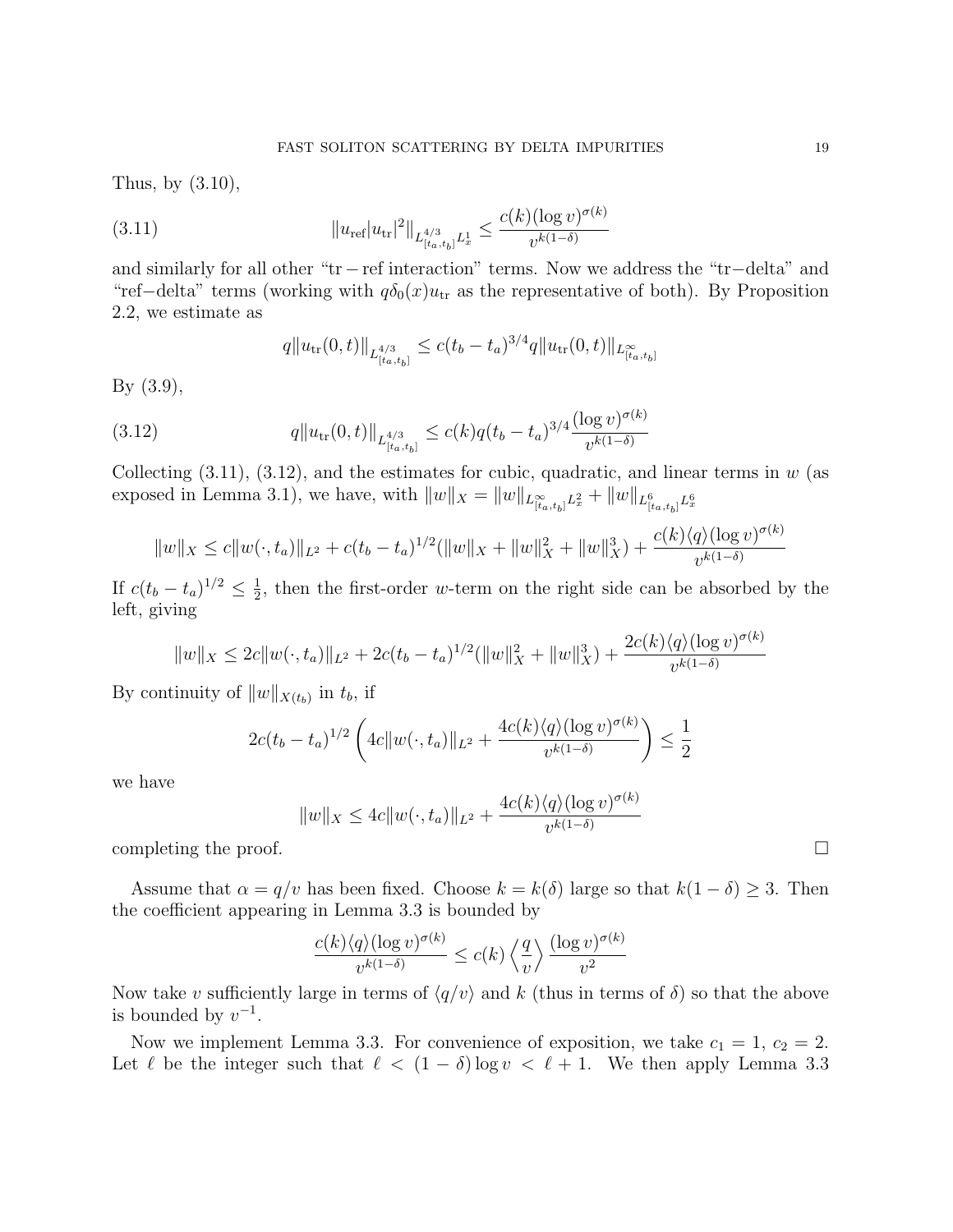successively on the intervals  $[t_2, t_2 + 1], \ldots, [t_2 + \ell - 1, t_2 + \ell]$  as follows. Applying Lemma 3.3 on  $[t_2, t_2 + 1]$ , we obtain

$$
||w(\cdot,t)||_{L_{[t_2,t_2+1]}^{\infty}L_x^2} \leq 2(||w(\cdot,t_2)||_{L_x^2} + v^{-1})
$$

Applying Lemma 3.3 on  $[t_2 + 1, t_2 + 2]$  and combining with the above estimate,

$$
||w(\cdot,t)||_{L^{\infty}_{[t_2+1,t_2+2]}L^2_x} \leq 2^2 ||w(\cdot,t_2)||_{L^2_x} + (2^2+2)v^{-1}
$$

Continuing up to the  $\ell$ -th step and then collecting all of the above estimates,

$$
||w(\cdot,t)||_{L^{\infty}_{[t_2,t_3]}L^{2}_{x}} \leq 2^{\ell}||w(\cdot,t_2)||_{L^{2}_{x}} + (2^{\ell} + \cdots + 2)v^{-1}
$$

Since  $||w(\cdot, t_2)||_{L_x^2} \le v^{-\delta/2}$  and  $2^{\ell} \le v^{1-\delta}$ ,

$$
(3.13) \t\t\t\t\t \|w(\cdot,t)\|_{L_{[t_2,t_3]}^{\infty}L_x^2} \leq c v^{1-\frac{3}{2}\delta}
$$

thus proving (3.3).

Now we complete the proof of the main theorem and obtain  $(1.6)$ . By  $(3.13)$  and  $(3.9)$ ,

$$
(3.14) \t\t ||u(\cdot,t) - u_{tr}(\cdot,t)||_{L_{x>0}^2} \le ||w(\cdot,t)||_{L_{x>0}^2} + ||u_{ref}(\cdot,t)||_{L_{x>0}^2} \le c v^{1-\frac{3}{2}\delta}
$$

Since  $||u_{tr}(\cdot, t)||_{L_x^2} = t(v)$ , (3.9) implies  $||u_{tr}(\cdot, t)||_{L_{x>0}^2} = t(v) + \mathcal{O}(v^{1-\frac{3}{2}\delta})$ , which combined with (3.14) gives (1.6) and proves Theorem 1.

## 4. Resolution of outgoing waves

In this section, we prove Theorem 2. We note that the proof of Theorem 1 presented in §3 in fact provided a more complete long-time description of the solution:

(4.1) 
$$
u(x,t) = e^{-itv^2/2} e^{it_2/2} e^{ixv} \text{NLS}_0(t - t_2) [t(v) \text{sech}](x - x_0 - tv) + e^{-itv^2/2} e^{it_2/2} e^{-ixv} \text{NLS}_0(t - t_2) [r(v) \text{sech}](x + x_0 + tv) + \mathcal{O}_{L_x^2}(v^{1-\frac{3}{2}\delta}), \qquad \frac{|x_0|}{v} + v^{-\delta} \le t \le c(1 - \delta) \log v
$$

where  $t(v)$ ,  $r(v)$  are defined in (2.2) and  $NLS_0(t)\varphi$  denotes the solution to the NLS equation  $i\partial_t h + \frac{1}{2}$  $\frac{1}{2}\partial_x^2 h + |h|^2 h = 0$  (without potential) and initial data  $h(x, 0) = \varphi(x)$ . It thus suffices to obtain the resolution of  $NLS_0(t - t_2)[t(v)\text{sech}]$  and  $NLS_0(t - t_2)[r(v)\text{sech}]$  into solitons plus radiation decaying in  $L_x^{\infty}$ . By the phase invariance of the free nonlinear flow

$$
NLS_0(t - t_2)[t(v)\text{sech}] = \frac{t(v)}{|t(v)|} NLS_0(t - t_2)[|t(v)|\text{sech}]
$$

and similarly for  $NLS_0(t - t_2)[r(v)\text{sech}]$ . Since  $0 \leq |t(v)|, |r(v)| \leq 1$ , we apply asymptotics (B.1) proved of Appendix B using the inverse scattering method. When  $|t(v)|$  or  $|r(v)|$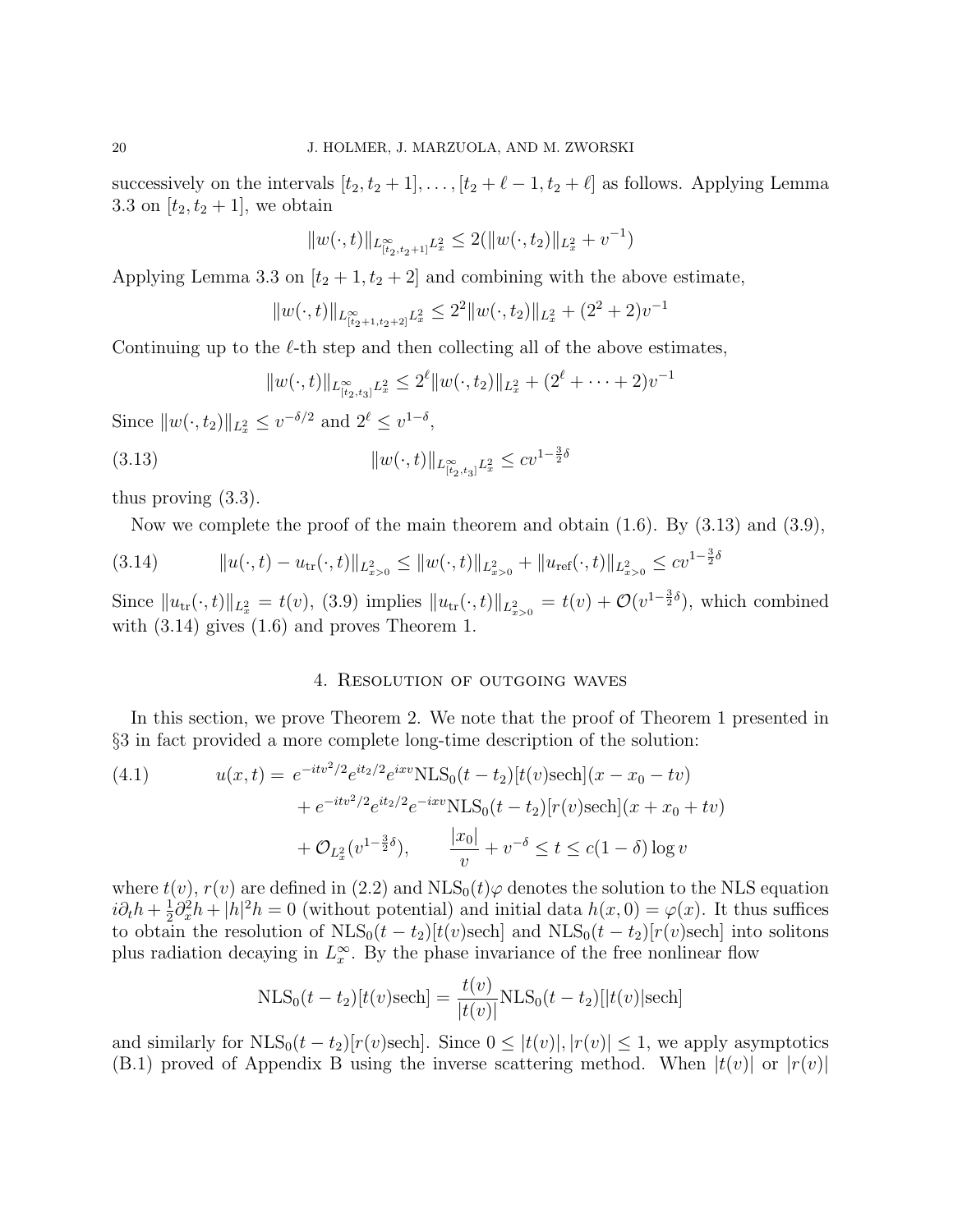is equal to  $1/2$  we use the result of  $[12]$  recalled in  $(B.2)$ . The result obtained by these substitutions differs from that stated in Theorem 2 by a factor of

(4.2) 
$$
\exp\left(i\frac{1-A_T^2}{2}\cdot v^{-\delta}\right)
$$

for  $u_T(x,t)$ , owing to the fact that  $t_2 = |x_0|/v + v^{-\delta}$ . But (4.2) differs from 1 by ~  $v^{-\delta}$ , and thus omitting it only introduces a discrepancy of  $v^{-\delta}$  in both  $L_x^2$  and  $L_x^{\infty}$ . There is a similar inconsequential disparity in the  $u_R(x, t)$  part.

#### Appendix A. Spatial localization of the free nonlinear propagation

Let  $\varphi \in \mathcal{S}$  and

(A.1) 
$$
\begin{cases} i\partial_t h + \frac{1}{2}\partial_x^2 h + |h|^2 h = 0, \\ h(x, 0) = \varphi(x). \end{cases}
$$

**Notational conventions.** We denote  $\partial_x$  by  $\partial$  hereafter. The x and t dependence of  $h(x, t)$ will be routinely dropped. The constants  $c(k)$ ,  $\sigma(k)$ , and the polynomials  $g_{\gamma}(t)$  that appear below may change (enlarge) from one line to the next without comment. The constants  $c(k)$  depend on the fixed function  $\varphi \in \mathcal{S}$ .

The solution  $h$  satisfies conservation of mass and conservation of energy, which means that the integrals

$$
E_0 = \int_{\mathbb{R}} |h|^2 dx \, , \quad E_2 = -\int_{\mathbb{R}} (|\partial h|^2 - |h|^4) dx \, ,
$$

are independent of time t. Since  $||h||_{L^{\infty}}^2 \le ||h||_{L^2} ||\partial h||_{L^2}$ , we have  $||h||_{L^4}^4 \le ||h||_{L^2}^3 ||\partial h||_{L^2}$ and it follows from the  $E_2$  and  $E_0$  conservation that  $\|\partial h\|_{L^2} \leq c$ , where c depends on  $\|\varphi\|_{L^2}$ and  $\|\partial \varphi\|_{L^2}$ .

In fact, there are an infinite number of conserved integrals,  $E<sub>k</sub>$ , with integrands defined inductively as follows

(A.2) 
$$
f_0 = |h|^2, \quad f_{k+1} = h\partial\left(\frac{1}{h}f_k\right) + \sum_{j_1+j_2=k-1} f_{j_1}f_{j_2},
$$

see [17, §8] for a proof of this fact (rescaling time and putting  $\kappa = 2$  produces an agreement with our slightly different convention). The inductive definition of  $f_k$  and the Sobolev embedding theorem can now be used to show that, for  $\ell \geq 2$ ,

(A.3) 
$$
E_{2\ell} = (-1)^{\ell} \int_{\mathbb{R}} |\partial^{\ell}h(x)|^2 dx + \mathcal{O}((1 + ||h||_{H_x^{\ell-1}})^{2\ell+2}),
$$

and hence for  $\ell \geq 0$ , we have

$$
(A.4) \t\t\t\t ||\partial^{\ell}h||_{L^2} \le c(\ell)
$$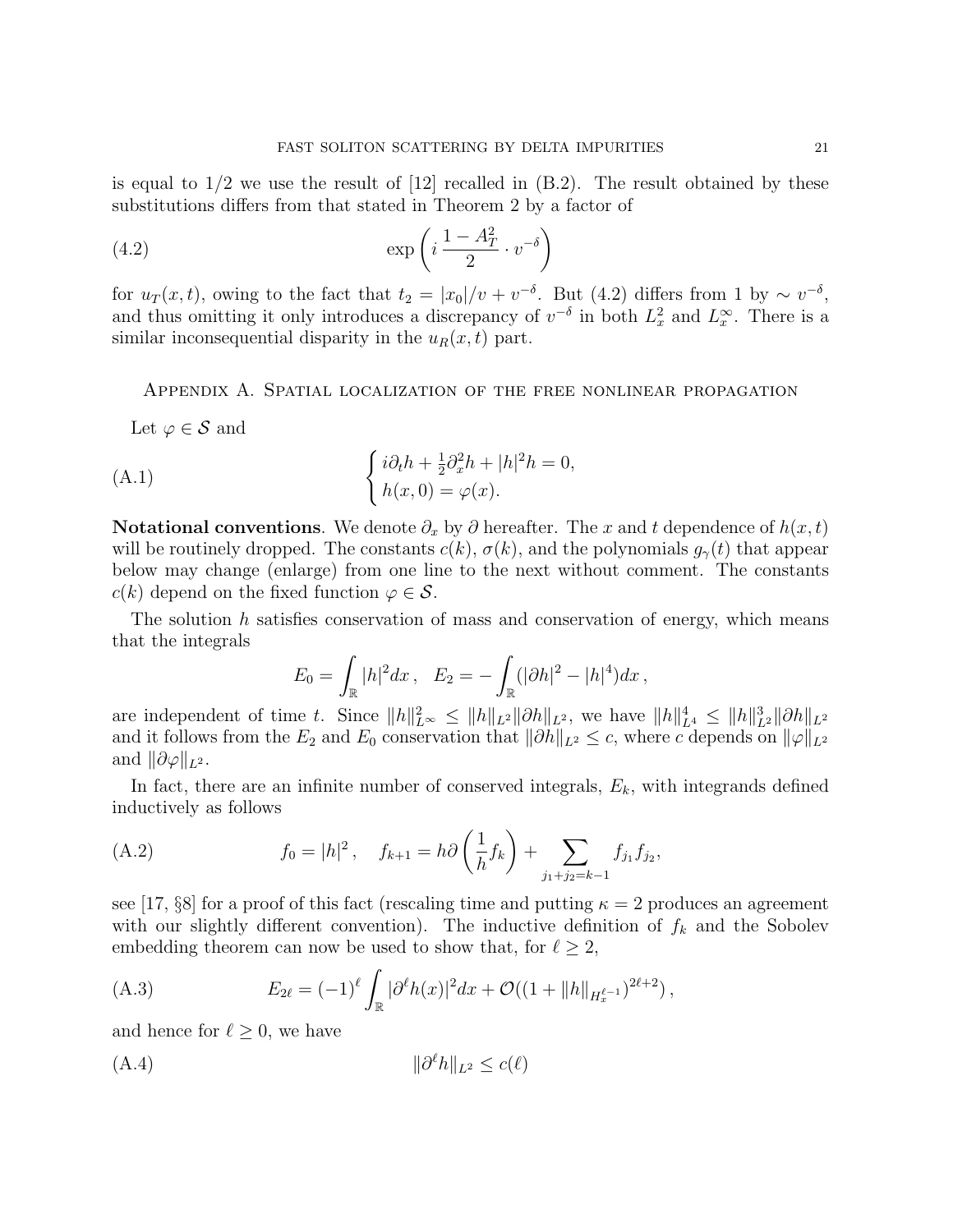where  $c(\ell)$  depends upon Sobolev norms of the initial data  $\varphi$  of at most order  $\ell$ . We now elaborate on how to obtain (A.3). An inductive argument using (A.2) shows that for  $k \geq 0$ ,  $f_k$  is of the form

(A.5) 
$$
f_k = h \partial^k \bar{h} + h \sum_{j \ge 1, 2j \le k} p(2j + 1, k - 2j)
$$

where  $p(n, m)$  indicates a linear combination of terms of degree n and *cumulative* order m, or more precisely terms of the form

(A.6) 
$$
\partial^{\alpha_1} \tilde{h} \, \partial^{\alpha_2} \tilde{h} \cdots \partial^{\alpha_n} \tilde{h}, \quad \alpha_1 + \cdots + \alpha_n = m
$$

and  $\tilde{h}$  is either h or  $\bar{h}$ . To prove (A.3) for  $\ell \geq 2$ , one uses (A.5) for  $k = 2\ell$  and it only remains to verify that for any  $n \geq 4$  and  $m \leq 2\ell - 2$ ,

$$
\int p(n,m) dx \le ||h||_{H^{\ell-1}}^n
$$

We now show this. Note that in  $(A.6)$ , we may assume without loss of generality that  $\alpha_1 \leq \alpha_2 \leq \cdots \leq \alpha_n.$ 

**Case 1.**  $\alpha_n \leq \ell - 1$ . It follows that  $\alpha_j \leq \ell - 2$  for all  $j \leq n - 2$  and  $\alpha_{n-1} \leq \ell - 1$ . We estimate as:

$$
\left| \int \partial^{\alpha_1} \tilde{h} \, \partial^{\alpha_2} \tilde{h} \cdots \partial^{\alpha_n} \tilde{h} \, dx \right| \leq \left( \prod_{j=1}^{n-2} \|\partial^{\alpha_j} h\|_{L^{\infty}} \right) \|\partial^{\alpha_{n-1}} h\|_{L^2} \|\partial^{\alpha_n} h\|_{L^2} \leq c \|h\|_{H^{\ell-1}}^n
$$

by Sobolev embedding.

**Case 2.**  $\alpha_n \geq \ell$ . In this case, we begin by integrating by parts to obtain

(A.8) 
$$
(-1)^{\alpha_n - \ell + 1} \int \partial^{\alpha_n - \ell + 1} (\partial^{\alpha_1} \tilde{h} \cdots \partial^{\alpha_{n-1}} \tilde{h}) \partial^{\ell - 1} \tilde{h} dx
$$

The Leibniz rule expansion is

(A.9) 
$$
\partial^{\alpha_n-\ell+1}(\partial^{\alpha_1}\tilde{h}\cdots\partial^{\alpha_{n-1}}\tilde{h})=\sum c_{\mu}\partial^{\mu_1+\alpha_1}\tilde{h}\cdots\partial^{\mu_{n-1}+\alpha_{n-1}}\tilde{h}
$$

where the sum is over  $(n - 1)$ -tuples  $\mu$  such that  $\mu_1 + \cdots + \mu_{n-1} = \alpha_n - \ell + 1$  and  $c_{\mu}$  is some constant depending on  $\mu$ . By adding the  $\alpha$  and  $\mu$  constraints, we obtain that  $(\mu_1+\alpha_1)+\cdots+(\mu_{n-1}+\alpha_{n-1})\leq \ell-1$  and thus there is at most one index  $j_*$   $(1\leq j_*\leq n-1)$ such that  $\mu_{j_*} + \alpha_{j_*} = \ell - 1$  and for all remaining  $j$   $(1 \leq j \leq n - 1, j \neq j_*)$  we have  $\mu_j + \alpha_j \leq \ell - 2$ . (If no such  $j_*$  exists, take  $j_*$  to be any fixed index  $1 \leq j_* \leq n - 1$ .) By substituting  $(A.9)$  into  $(A.8)$ , we estimate as

$$
\left| \int \partial^{\alpha_1} \tilde{h} \, \partial^{\alpha_2} \tilde{h} \cdots \partial^{\alpha_n} \tilde{h} \, dx \right| \leq \left( \prod_{j=1, j \neq j_*}^{n-1} \|\partial^{\mu_j + \alpha_j} h\|_{L^{\infty}} \right) \|\partial^{\mu_{j_*} + \alpha_{j_*}} h\|_{L^2} \|\partial^{\ell - 1} h\|_{L^2} \leq c \|h\|_{H^{\ell - 1}}^n
$$

again by Sobolev embedding. This concludes the proof of  $(A.7)$ , thus  $(A.3)$ , and thus  $(A.4)$ .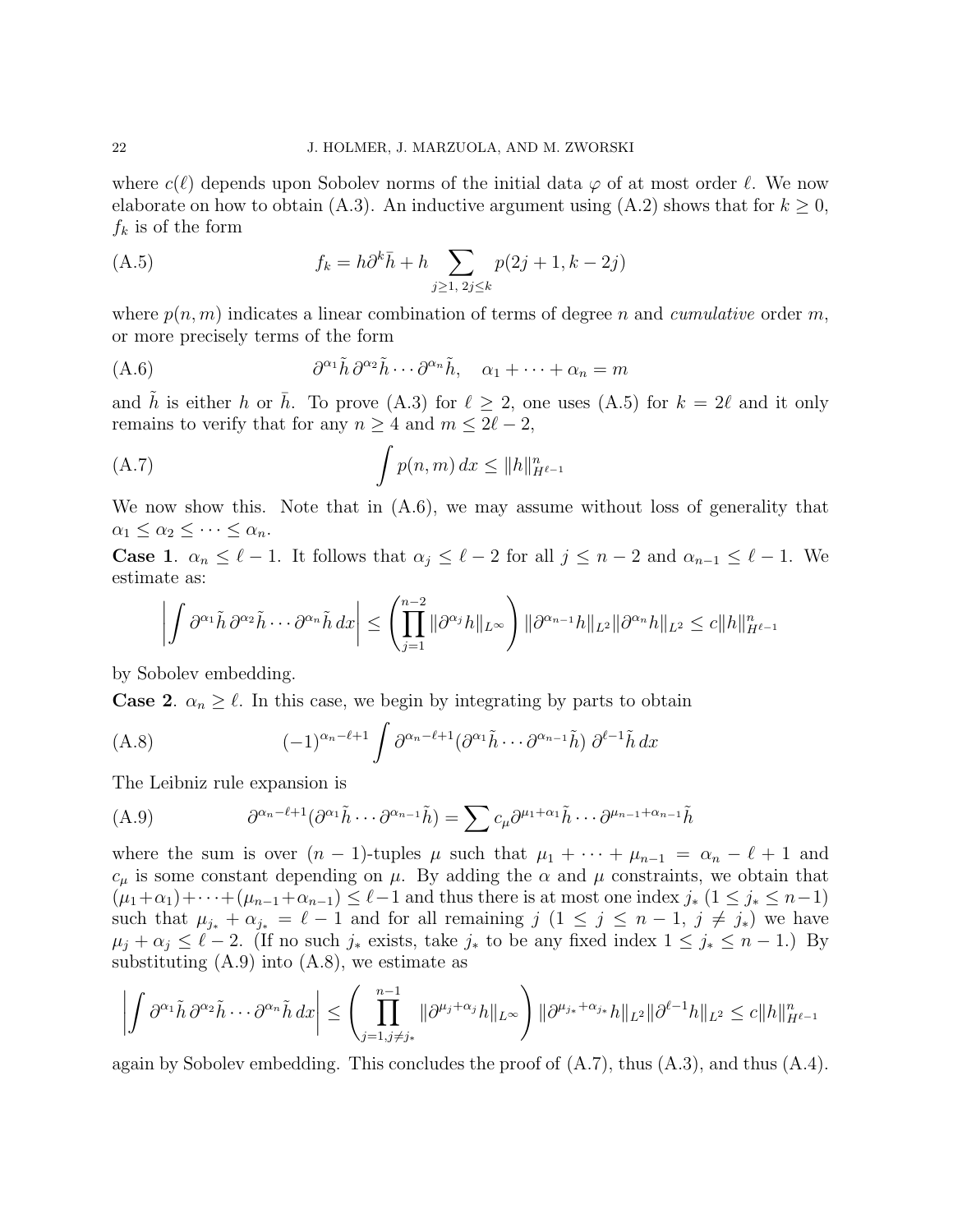Using that the commutator  $[(x + it\partial), i\partial_t + \frac{1}{2}]$  $\frac{1}{2}\partial^2$  = 0 and some integration by parts manipulations, we have the pseudoconformal conservation law:

$$
\int_x |(x+it\partial)h(x,t)|^2 dx - t^2 \int_x |h(x,t)|^4 dx + \int_0^t s \int_x |h(x,s)|^4 dx ds = \int_x |x\varphi(x)|^2 dx.
$$

From this, (A.4) for  $\ell = 0, 1$ , and the Gagliardo-Nirenberg estimate  $||h||_{L^4}^4 \le ||h||_{L^2}^3 ||\partial h||_{L^2}$ , we have

$$
||xh||_{L^2} \le c\langle t \rangle
$$

where c depends on  $||x\varphi||_{L^2}$ ,  $||\varphi||_{L^2}$ , and  $||\partial \varphi||_{L^2}$ . We want to show that more generally, for each  $k \in \mathbb{Z}, k \geq 0$ , we have

(A.10) 
$$
||x^{\alpha}\partial^{\beta}h||_{L^{2}} \le c(k)\langle t\rangle^{\sigma(k)} \quad \text{for } \alpha + \beta = k, \ \alpha, \beta \ge 0, \ \alpha, \beta \in \mathbb{Z}
$$

Here  $c(k)$  is a constant depending on k and weighted Sobolev norms of the initial data  $\varphi$ (up to order 2k), and  $\sigma(k)$  is a positive exponent depending upon k. We are not concerned with obtaining the optimal value of  $\sigma(k)$ ; the mere fact that the bound in  $(A.10)$  is powerlike in t, as opposed to exponential in t, suffices for our purposes. In our proof, both  $c(k)$ and  $\sigma(k)$  will be increasing with k, and will go to  $+\infty$  as  $k \to +\infty$ .

Let  $\Lambda_0 = \partial$  and  $\Lambda_1 = (x+it\partial)$ . Note that both operators have the commutator property

(A.11) 
$$
[\Lambda_j, (i\partial_t + \frac{1}{2}\partial^2)] = 0, \quad j = 0, 1.
$$

We first claim that for each  $k \geq 0$ , there exists a constant  $c(k) > 0$  and an exponent  $\sigma(k) > 0$  such that

(A.12) 
$$
\|\Lambda_{j_1}\Lambda_{j_2}\cdots\Lambda_{j_k}h\|_{L^2}\leq c(k)\langle t\rangle^{\sigma(k)} \text{ for all } j_1,\ldots j_k\in\{0,1\}.
$$

When we wish to consider a composition of the form  $\Lambda_{j_1}\Lambda_{j_2}\cdots\Lambda_{j_k}$  and do not care to report whether each operator in the composition is  $\Lambda_0$  or  $\Lambda_1$ , we will instead write the composition as  $\Lambda^k$ . We prove (A.12) by induction on k. When  $k = 0$ , (A.12) is just the mass conservation law. Suppose that  $(A.12)$  holds for  $0, \ldots, k-1$ ; we aim to prove it holds for k. The main ingredient (in addition to the inductive hypothesis) is  $(A.4)$ . Fix  $j_1, \ldots j_k \in$  $\{0,1\}$ , and apply the operator  $\Lambda_{j_1}\cdots\Lambda_{j_k}$  to the equation, pair with  $-i\Lambda_{j_1}\cdots\Lambda_{j_k}h$ , integrate in  $x$ , take twice the real part, and appeal to  $(A.11)$  to obtain

(A.13) 
$$
\partial_t \|\Lambda_{j_1}\cdots\Lambda_{j_k}h\|_{L^2}^2 = 2 \operatorname{Re} i \int \Lambda_{j_1}\cdots\Lambda_{j_k} |h|^2 h \ \overline{\Lambda_{j_1}\cdots\Lambda_{j_k}h} dx
$$

Note that

$$
\Lambda_0 F(h, \bar{h})h = \partial F(h, \bar{h}) h + F(h, \bar{h}) \Lambda_0 h
$$

and

$$
\Lambda_1 F(h, \bar{h})h = it\partial F(h, \bar{h}) h + F(h, \bar{h}) \Lambda_1 h
$$

Both of these product rules take the form

$$
\Lambda |h|^2 h = g(t)\partial F(h,\bar{h}) h + F(h,\bar{h}) \Lambda h
$$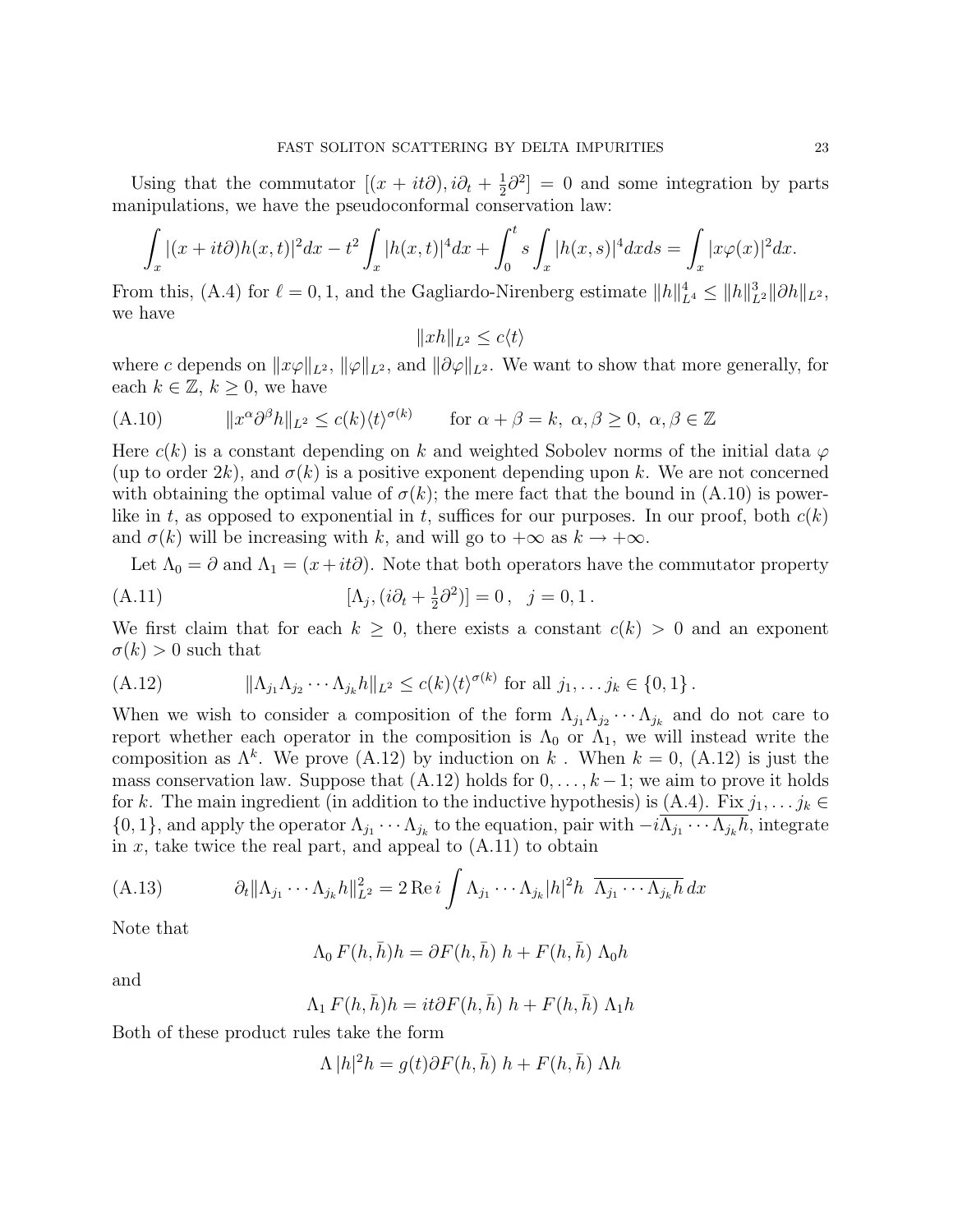where  $q(t)$  is a polynomial in t of degree  $\leq 1$ . Thus we see that

$$
\Lambda_{j_1}\cdots\Lambda_{j_k}|h|^2h=|h|^2\Lambda_{j_1}\cdots\Lambda_{j_k}h+\sum_{\substack{\gamma_1+\gamma_2=k\\\gamma_2\leq k-1}}g_{\gamma}(t)\partial^{\gamma_1}|h|^2\Lambda^{\gamma_2}h
$$

where  $g_{\gamma}(t)$  is a polynomial in t. Substituting into (A.13), we obtain two terms: the first is zero since it is the real part of a purely imaginary number; the second is estimated by the Hölder inequality to obtain:

$$
|\partial_t \|\Lambda_{j_1}\cdots\Lambda_{j_k}h\|_{L^2}^2|\leq c(k)\langle t\rangle^{\sigma(k)}\left(\sup_{j\leq k-1}\|\partial^j|h|^2\|_{L^\infty}\right)\left(\sup_{j\leq k-1}\|\Lambda^jh\|_{L^2}\right)\|\Lambda_{j_1}\cdots\Lambda_{j_k}h\|_{L^2}
$$

By Sobolev embedding estimates, (A.4), and the induction hypothesis, we have

$$
|\partial_t \|\Lambda_{j_1}\cdots\Lambda_{j_k} h\|_{L^2}^2| \leq c(k) \langle t \rangle^{\sigma(k)} \|\Lambda_{j_1}\cdots\Lambda_{j_k} h\|_{L^2}
$$

from which (A.12) follows.

Now to deduce (A.10) from (A.12), we just note that since  $x = \Lambda_1 - it\Lambda_0$ , there are polynomials  $g_i(t)$  such that the following relation holds:

$$
x^{\alpha}\partial^{\beta} = \sum_{j \in \{0,1\}^{\alpha+\beta}} g_j(t)\Lambda_{j_1} \cdots \Lambda_{j_{\alpha+\beta}}
$$

Let us now consider the application of (A.10) to obtain (3.9) in the Phase 3 analysis. We have  $x_0 + tv \ge v^{1-\delta}$  for  $t \ge t_2$ . If  $x < 0$ , then

$$
v^{k(1-\delta)} \le (x_0 + tv)^k \le |x - x_0 - tv|^k
$$

Thus

$$
v^{k(1-\delta)} \|u_{\text{tr}}(x,t)\|_{L_{x<0}^2} \le \| (x-x_0-tv)^k \text{NLS}_0(t-t_2) [t(v) \text{sech}] (x-x_0-tv) \|_{L_x^2}
$$
  
=  $||x^k \text{NLS}_0(t-t_2) [t(v) \text{sech}] (x) \|_{L_x^2}$   
 $\le c(k) \langle t-t_2 \rangle^{\sigma(k)}$ 

by (A.10), which gives the first estimate in (3.9). The second is obtained similarly. To obtain the third, we note that for  $t \geq t_2$ ,

$$
|u_{\rm tr}(0,t)|^2 = |\text{NLS}_0(t-t_2)[t(v)\text{sech}](-x_0-tv)|^2
$$
  
= 
$$
-\int_{-\infty}^0 \partial_x |\text{NLS}_0(t-t_2)[t(v)\text{sech}](x-x_0-tv)|^2 dx
$$

and this can be estimated by

 $\|\text{NLS}_0(t-t_2)[t(v)\text{sech}](x-x_0-tv)\|_{L^2_{x<0}} \|\partial_x \text{NLS}_0(t-t_2)[t(v)\text{sech}](x-x_0-tv)\|_{L^2_{x<0}}.$ Using (A.10) as before establishes

$$
v^{k(1-\delta)} \|\partial_x^j \text{NLS}_0(t - t_2)[t(v)\text{sech}](x - x_0 - tv)\|_{L^2_{x<0}} \le c(k + j)(t - t_2)^{\sigma(k + j)}
$$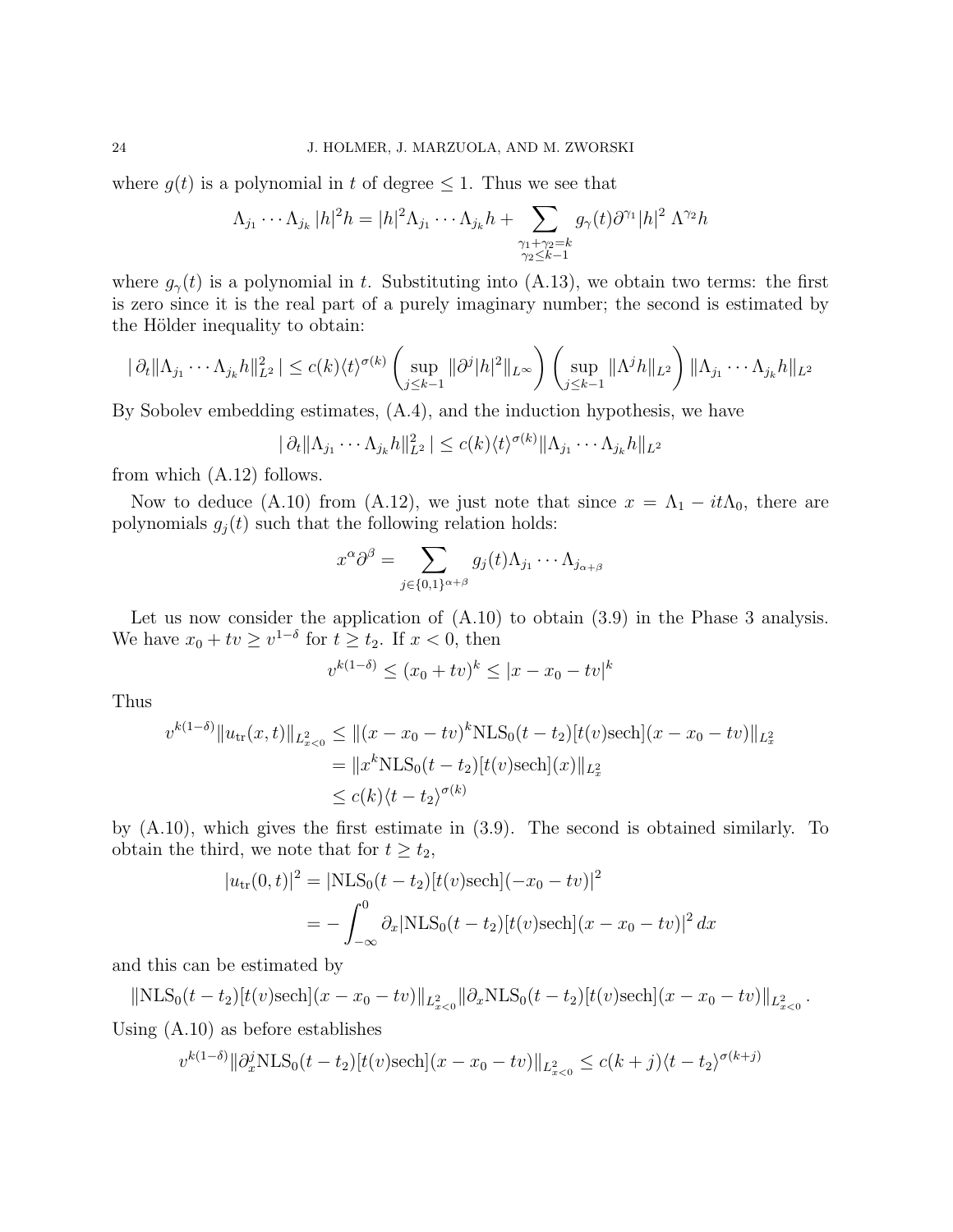Replacing  $(c(k)c(k+1))^{1/2}$  by  $c(k)$  and  $\frac{1}{2}(\sigma(k) + \sigma(k+1))$  by  $\sigma(k)$ , we obtain the bound (3.9). Finally, we note that the fourth bound in (3.9) is similar to the third.

APPENDIX B. FREE NONLINEAR EVOLUTION OF  $\alpha$  sech

This appendix is devoted to showing that for  $0 < \alpha < 1$ 

(B.1) NLS<sub>0</sub>(
$$
\alpha
$$
sech) = 
$$
\begin{cases} NLS_0((2\alpha - 1)\text{sech}((2\alpha - 1)\bullet)) + \mathcal{O}_{L^{\infty}}(t^{-\frac{1}{2}}) & 1/2 < \alpha < 1, \\ \mathcal{O}_{L^{\infty}}(t^{-\frac{1}{2}}) & 0 < \alpha < 1/2. \end{cases}
$$

A more precise understanding of error terms is possible thanks to advances in the study asymptotics for integrable nonlinear waves [4], [12]. Since we do not know an exact reference for (B.1) we present a proof of this simpler asymptotic result. It is based on the now classical work on the inverse scattering method initiated for NLS by Zakharov-Shabat [17] – see [4],[5] for discussion and references. For the reader's convenience, especially in view of different conventions used in different sources for our argument, we review all the needed aspects of the method.

In the case of  $\alpha = 1/2$  we can use the result of [12] to conclude that

(B.2) NLS<sub>0</sub>(
$$
\alpha
$$
sech) =  $\mathcal{O}_{L^{\infty}}((\log t/t)^{\frac{1}{2}})$ .

A slightly inaccurate statement similar to (B.1) was given in [15] and the calculation of the scattering matrix in that paper was our starting point in obtaining (B.1).

B.1. Inverse scattering method. We present a quick review of this celebrated method. Thus, let us consider two operators acting on  $\mathcal{S}'(\mathbb{R};\mathbb{C}^2)$ :

$$
L = -iJ\partial_x + iJQ, \quad A = J\partial_x^2 - \frac{1}{2}JQ_x - JQ\partial_x - \frac{1}{2}Q^2J,
$$

where

$$
Q = Q(t, x) = \begin{bmatrix} 0 & u(t, x) \\ -\overline{u(t, x)} & 0 \end{bmatrix}, \quad u(t, \bullet) \in \mathcal{S}(\mathbb{R}), \qquad J = \begin{bmatrix} -1 & 0 \\ 0 & 1 \end{bmatrix}.
$$

Then

$$
[L, A] = -\frac{i}{2}Q_{xx} + iQ^3
$$

which is checked by using

$$
JQJ = -Q, \quad J^2 = I, \quad Q^2 = \begin{bmatrix} -|u|^2 & 0\\ 0 & -|u|^2 \end{bmatrix}.
$$

It is now the case that

(B.3) 
$$
\partial_t L = i[L, A] \iff i\partial_t u + \frac{1}{2}\partial_x^2 u + |u|^2 u = 0,
$$

and, since we are solving NLS, we assume that these equivalent equations hold.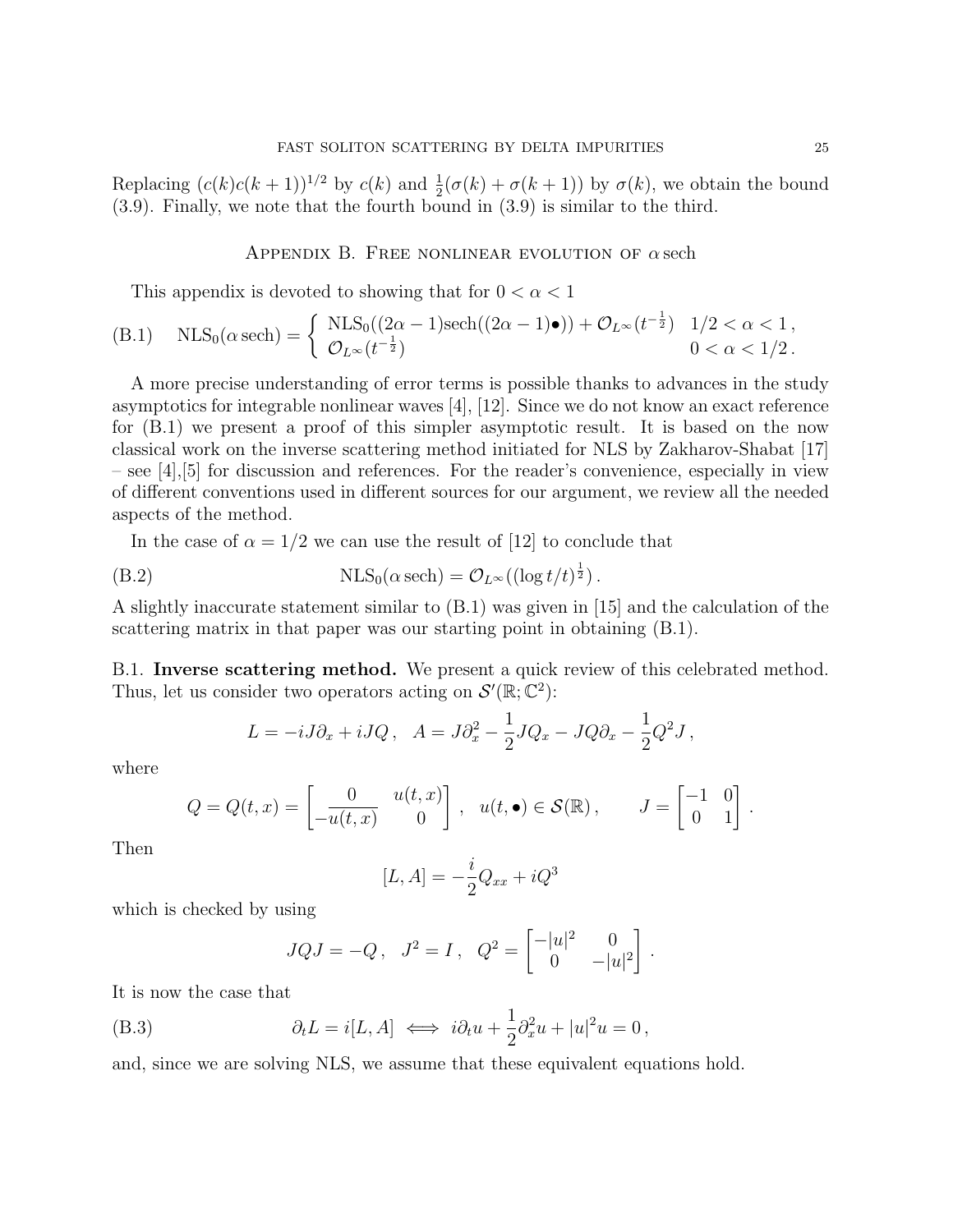We now consider scattering theory for the time dependent operator L. For that we introduce special solutions to  $L\psi = \lambda \psi$  with prescribed asymptotic behaviour:

(B.4)  
\n
$$
\bar{\psi}(x,\lambda) \simeq \begin{bmatrix} e^{-ix\lambda} \\ 0 \end{bmatrix}, \quad \psi(x,\lambda) \simeq \begin{bmatrix} 0 \\ e^{ix\lambda} \end{bmatrix}, \quad x \longrightarrow +\infty
$$
\n
$$
\varphi(x,\lambda) \simeq \begin{bmatrix} e^{-ix\lambda} \\ 0 \end{bmatrix}, \quad \bar{\varphi}(x,\lambda) \simeq \begin{bmatrix} 0 \\ e^{ix\lambda} \end{bmatrix}, \quad x \longrightarrow -\infty,
$$

see instance [5, Sect.I.5]. Here for vector valued functions,  $\bar{\varphi} \stackrel{\text{def}}{=} [\bar{\varphi}_2, -\bar{\varphi}_1]^t$ , if  $\varphi = [\varphi_1, \varphi_2]^t$ . Each pair of solutions forms a basis for the solution set and, for  $\lambda \in \mathbb{R}$ ,

(B.5)  
\n
$$
\varphi(x,\lambda) = a(\lambda)\bar{\psi}(x,\lambda) + b(\lambda)\psi(x,\lambda),
$$
\n
$$
\bar{\varphi}(x,\lambda) = \bar{a}(\lambda)\psi(x,\lambda) - \bar{b}(\lambda)\bar{\psi}(x,\lambda),
$$
\n
$$
|a(\lambda)|^2 + |b(\lambda)|^2 = 1.
$$

Another consequence comes from (B.3). If  $L(t)\psi(t) = \lambda \psi(t)$  then we see that

$$
(L - \lambda)(i\partial_t \psi - A\psi) = 0
$$

and hence

$$
i\partial_t \psi(t) - A\psi(t) = c_1(t)\psi(t) + c_2\bar{\psi}(t).
$$

Now we note that for  $u(t, \bullet) \in \mathcal{S}(\mathbb{R})$ ,  $A \simeq J \partial_x^2$ , as  $|x| \to \infty$ , and the asymptotic behaviour (B.4) gives  $c_1(t) \equiv \lambda^2$ ,  $c_2(t) \equiv 0$ . More generally we conclude that

(B.6) 
$$
i\partial_t \psi = (A + \lambda^2)\psi, \quad i\partial_t \bar{\psi} = (A - \lambda^2)\bar{\psi},
$$

$$
i\partial_t \varphi = (A + \lambda^2)\varphi, \quad i\partial_t \bar{\varphi} = (A - \lambda^2)\bar{\varphi}.
$$

The solutions  $\psi$  and  $\varphi$  have analytic extensions in  $\lambda$  to the upper half plane and  $\bar{\psi}$  and  $\bar{\varphi}$ to the lower half plane. Same is true for  $a(\lambda)$  and  $\overline{a(\lambda)}$  respectively. Except in very special cases (such as our potential  $\alpha$  sechx)  $b(\lambda)$  does not have an analytic extension off the real axis. The reflection coefficient is defined as

$$
r(\lambda) = \frac{b(\lambda)}{a(\lambda)}.
$$

We assume that  $a(\lambda)$  has at most one zero and that it can only lie in Im  $\lambda > 0$ , Re  $\lambda = 0$ . That zero,  $\lambda_0$ , corresponds to an  $L^2$  eigenfuction of L, and at  $\lambda = \lambda_0$ , the two solutions are proportional:

(B.7) 
$$
\varphi(x,\lambda_0)=\gamma_0\psi(x,\lambda_0).
$$

The scattering data is given by the triple

(B.8) 
$$
u(t,x) \longmapsto \{r(\lambda,t), \lambda_0, \gamma_0(t)\}.
$$

The evolution of the scattering data is easily obtained from (B.6):

(B.9) 
$$
r(\lambda, t) = e^{2it\lambda^2} r(\lambda, 0), \quad \gamma_0(t) = e^{2it\lambda^2} \gamma_0(0).
$$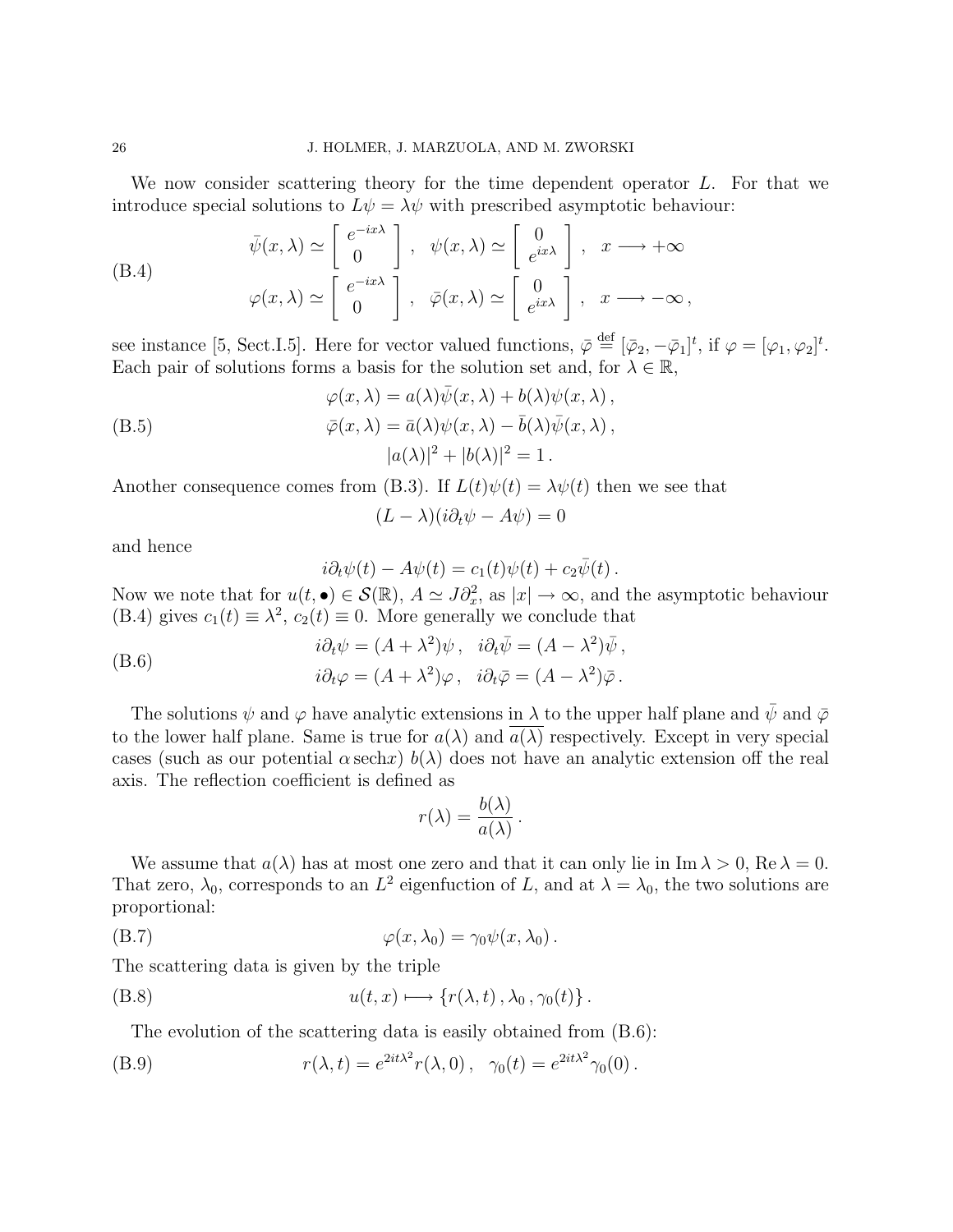In fact, we can use  $(B.5)$   $(B.6)$  to see

$$
(A - \lambda^2)\varphi = i\partial_t\varphi = i\partial_t a\bar{\psi} + ai\partial_t \bar{\psi} + i\partial_t b\psi + bi\partial_t \psi
$$
  
=  $i\partial_t a\bar{\psi} + (i\partial_t b + 2\lambda^2 b)\psi + (A - \lambda^2)\varphi$ .

Independence of  $\psi$  and  $\bar{\psi}$  shows that, remarkably,

$$
\partial_t a(\lambda, t) = 0 \,, \quad \partial_t b(\lambda, t) = 2i\lambda^2 b(\lambda, t) \,,
$$

which gives the first part of  $(B.9)$ . From  $(B.7)$  we see that,

$$
\gamma_0(A - \lambda^2)\psi(\lambda_0) = i\partial_t\varphi(\lambda_0) = i\partial_t\gamma_0\psi(\lambda_0) + \gamma_0(A + \lambda^2)\psi(\lambda_0),
$$

so that,

$$
\partial_t \gamma_0(t) = 2i\lambda^2 \gamma_0(t) \,.
$$

That gives (B.9). The justification of this formal calculation depends on  $u(t, \bullet) \in \mathcal{S}(\mathbb{R})$ and we refer to, for instance, [5, Section I.7] for a full proof.

B.2. The Riemann Hilbert problem. It is now universally acknowledged that the best way to obtain long time asymptotics for the inverse of (B.8) and (B.9) is by solving a Riemann-Hilbert problem [4], [5, Chapter II]. To recall this method let us consider the following matrix valued function of  $\lambda \in \mathbb{C} \setminus \mathbb{R}$ , depending parametrically on  $x \in \mathbb{R}$ :

(B.10) 
$$
\Psi(\lambda, x) \stackrel{\text{def}}{=} \begin{cases} [a(\lambda)^{-1} \varphi(x, \lambda) e^{i\lambda x}, \psi(x, \lambda) e^{-i\lambda x}], & \text{Im } \lambda > 0 \\ [a \overline{\psi}(x, \lambda) e^{i\lambda x}, \overline{a}(\overline{\lambda})^{-1} \overline{\varphi}(x, \lambda) e^{-i\lambda x}], & \text{Im } \lambda < 0 \end{cases}
$$

The properties of  $\psi$  and  $\varphi$  (see for instance [5, Section I.5]) imply that

(B.11) 
$$
\Psi(\lambda) = I + \mathcal{O}(|\lambda|^{-1}), \quad |\lambda| \to \infty,
$$

where the decay rate may depend on x, uniformly in compact sets. From  $(B.5)$  we see that

$$
\Psi(\lambda + i0, x) = [\bar{\psi}(x, \lambda)e^{i\lambda x}, \psi(x, \lambda)e^{-i\lambda x}] \begin{bmatrix} 1 & 0 \\ r(\lambda)e^{2i(\lambda x + \lambda^2 t)} & 1 \end{bmatrix},
$$
  
\n
$$
\Psi(\lambda - i0, x) = [\bar{\psi}(x, \lambda)e^{i\lambda x}, \psi(x, \lambda)e^{-i\lambda x}] \begin{bmatrix} 1 & -\bar{r}(\lambda)e^{-2i(\lambda x + \lambda^2 t)} \\ 0 & 1 \end{bmatrix}, \lambda \in \mathbb{R}.
$$

Hence, the boundary values of  $\Psi(\lambda)$  satisfy

(B.12) 
$$
\Psi(\lambda + i0) = \Psi(\lambda - i0)V_{x,t}(\lambda), \quad \lambda \in \mathbb{R},
$$

$$
V_{x,t} \stackrel{\text{def}}{=} \begin{bmatrix} 1 + |r(\lambda)|^2 & \bar{r}(\lambda)e^{-2i(\lambda x + \lambda^2 t)} \\ r(\lambda)e^{2i(\lambda x + \lambda^2 t)} & 1 \end{bmatrix}
$$

If  $a(\lambda)$  has no zeros in Im  $\lambda \geq 0$  then the Riemann-Hilbert problem is to construct  $\Psi(\lambda)$ satisfying (B.11) and (B.12). Liouville's theorem readily shows that it is unique. If  $a(\lambda)$ has a zero in Im  $\lambda > 0$ , and in our presentation we allow at most one,  $\lambda_0$ , we have to

.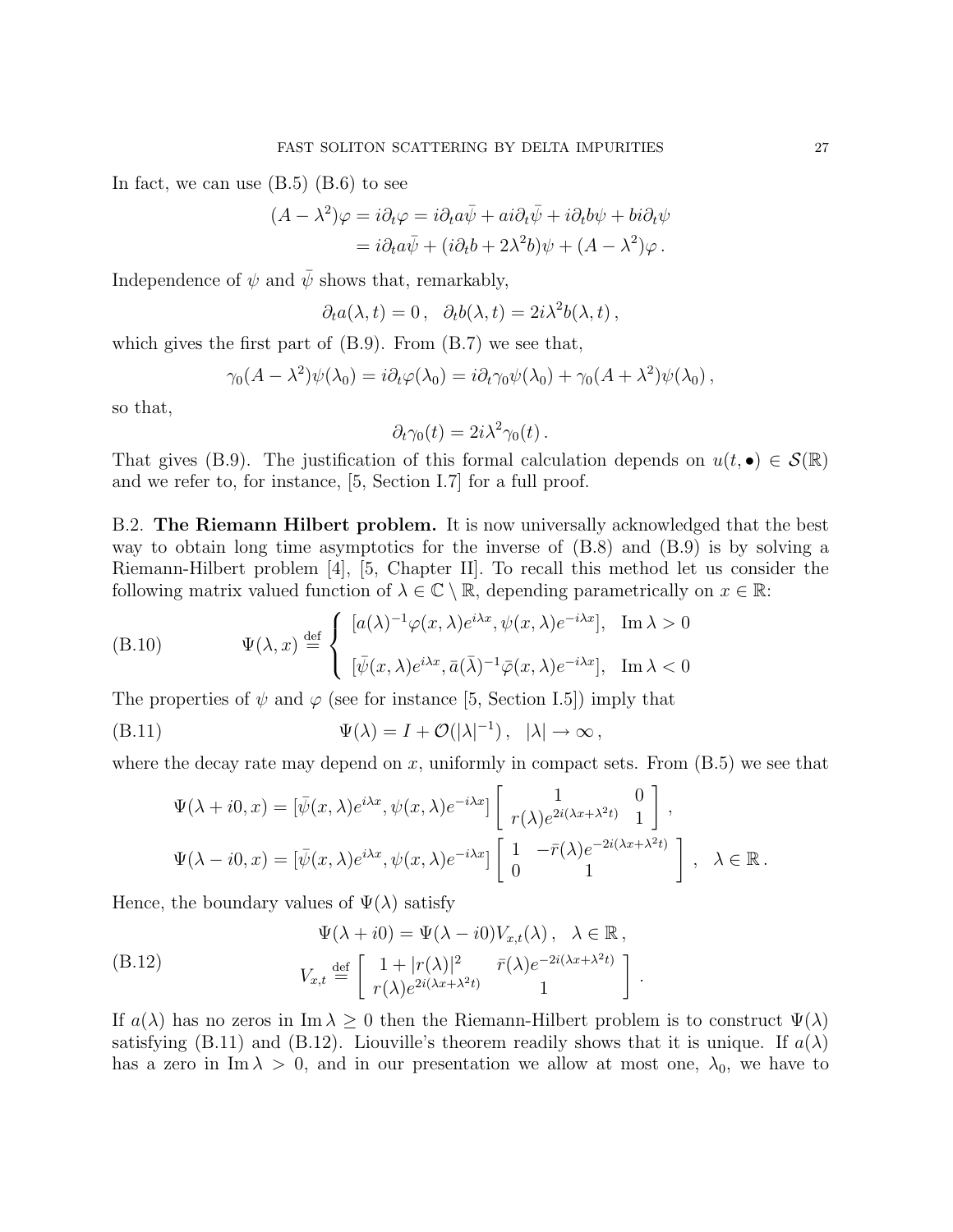consider a Riemann-Hilbert problem in which  $\Psi(\lambda)$  is allowed to have singularities at  $\lambda_0$ and  $\bar{\lambda}_0$ . The structure of that singularity can be seen in (B.10):

(B.13) 
$$
\operatorname{Res}_{\lambda=\lambda_0} \Psi = \Psi(\lambda_0) \begin{bmatrix} 0 & 0 \\ e^{2i\lambda_0 x} \gamma'_0 & 0 \end{bmatrix},
$$

$$
\operatorname{Res}_{\lambda=\bar{\lambda}_0} \Psi = \Psi(\bar{\lambda}_0) \begin{bmatrix} 0 & e^{-2i\bar{\lambda_0}x} \overline{\gamma}'_0 \\ 0 & 0 \end{bmatrix}, \quad \gamma'_0 \stackrel{\text{def}}{=} \frac{\gamma_0}{a'(\lambda_0)}.
$$

Since  $a(\lambda)$  can be reconstructed from  $r(\lambda)$  and  $\lambda_0$  (see for instance [5, Chapter I, (6.23)]; in our case it will be explicit) the Riemann-Hilbert problem in the case of one singularity is to find  $\Psi$  which in addition to  $(B.11)$  and  $(B.12)$  satisfies  $(B.13)$ .

A standard way to read off  $u(t, x)$  from  $\Psi(\lambda, x)$  follows from high frequency asymptotics of  $\psi(x, \lambda)$  (see for instance [17, (18)]):

(B.14) 
$$
\psi(x,\lambda)e^{-i\lambda x} \simeq \left[\begin{array}{c}1\\0\end{array}\right] + \frac{1}{2i\lambda}\left[\begin{array}{c}u(t,x)\\ \int_x^\infty |u(t,y)|^2 dy\end{array}\right] + \mathcal{O}\left(\frac{1}{|\lambda|^2}\right),
$$

so that

(B.15) 
$$
u(x,t) = \lim_{\lambda \to \infty} 2i\lambda \Psi_{12}(\lambda, x).
$$

We conclude this brief review by describing a reduction of the problem with prescribed singularities (B.13) to a problem with  $\Psi$  analytic in  $\mathbb{C} \setminus \mathbb{R}$ . To do that we follow [5, Section II.2] by considering a reformulation of the Riemann-Hilbert problem:

$$
G_{\pm}(\lambda)^{\mp 1} \stackrel{\text{def}}{=} \Psi(\lambda) \begin{bmatrix} 1 & 0 \\ 0 & a_{\pm}(\lambda)^{\mp 1} \end{bmatrix}, a_{+}(\lambda) \stackrel{\text{def}}{=} a(\lambda), a_{-}(\lambda) \stackrel{\text{def}}{=} \bar{a}(\bar{\lambda}), \pm \text{Im}\,\lambda > 0,
$$
  

$$
G_{+}(\lambda + i0)G_{-}(\lambda - i0) = G(\lambda), G(\lambda) \stackrel{\text{def}}{=} \begin{bmatrix} 1 & -\bar{b}(\lambda) \\ -b(\lambda) & 1 \end{bmatrix}.
$$

The operators  $G_{\pm}(\lambda)$  are now analytic in Im  $\lambda \pm > 0$  (in fact,  $G^*_{+}(\lambda) = G_{-}(\bar{\lambda})$ ) but their ranks drop precisely at  $\lambda = \lambda_0$  and  $\bar{\lambda}_0$  respectively. The condition (B.13) becomes

(B.16) 
$$
\operatorname{Im} G_{+}(\lambda_{0}) = \operatorname{span}_{\mathbb{C}} \left[ \begin{array}{c} 1 \\ \gamma_{0} e^{2i\lambda_{0}x} \end{array} \right], \text{ } \operatorname{ker} G_{-}(\bar{\lambda}_{0}) = \operatorname{span}_{\mathbb{C}} \left[ \begin{array}{c} -\bar{\gamma}_{0} e^{-2i\bar{\lambda}_{0}x} \\ 1 \end{array} \right].
$$

We now look for  $B(\lambda)$ , analytic in Im  $\lambda > 0$ , with  $B(\lambda)^{-1}$  analytic in Im  $\lambda < 0$ ,  $B(\lambda) =$  $I + \mathcal{O}(1/|\lambda|)$ , and such that

$$
\widetilde{G}_{+}(\lambda) \stackrel{\text{def}}{=} G_{+}(\lambda)B(\lambda)^{-1}, \quad \widetilde{G}_{-}(\lambda) = B(\lambda)G_{+}(\lambda), \quad \pm \operatorname{Im} \lambda > 0,
$$

are nonsingular matrices. We note this requires  $B(\lambda)^{-1}$  to have a pole at  $\lambda_0$  and  $B(\lambda)$ , at  $\bar{\lambda}_0$ . That is natural since we are adding to the ranks of  $G_{\pm}(\lambda)$ . The condition (B.16) mean that

$$
(B.17)
$$

$$
\operatorname{Im} B(\lambda_0) = \operatorname{span}_{\mathbb{C}} \widetilde{G}_+^{-1}(\lambda_0) \left[ \begin{array}{c} 1 \\ \gamma_0 e^{2i\lambda_0 x} \end{array} \right], \quad \ker B(\bar{\lambda}_0) = \operatorname{span}_{\mathbb{C}} \widetilde{G}_-(\bar{\lambda}_0) \left[ \begin{array}{c} -\bar{\gamma}_0 e^{-2i\bar{\lambda}_0 x} \\ 1 \end{array} \right].
$$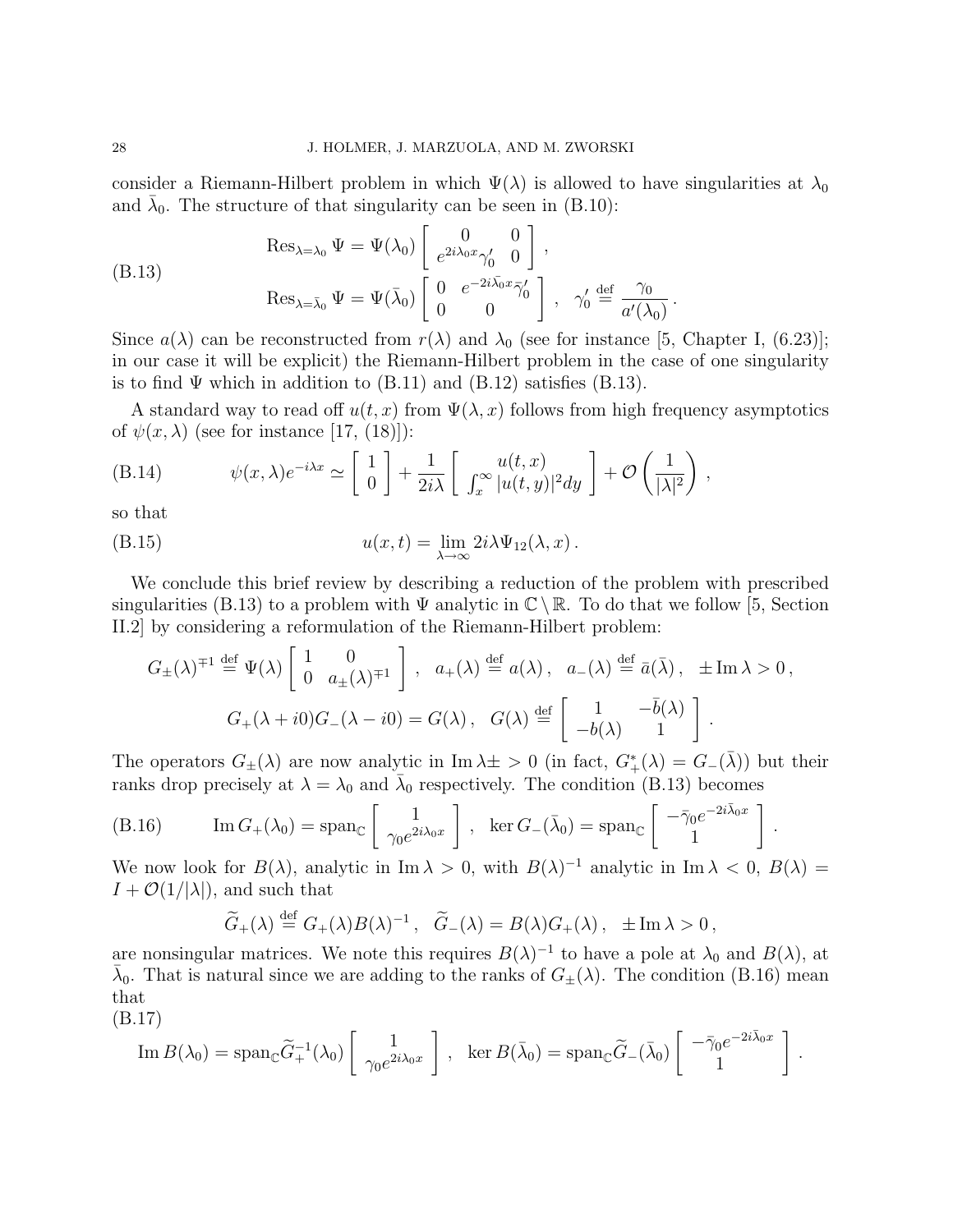This determines  $B(\lambda)$  uniquely as a *Blaschke-Potapov factor*:

$$
B(\lambda) = I + \frac{\bar{\lambda}_0 - \lambda_0}{\lambda - \bar{\lambda}_0} P, \quad P^* = P, \quad P^2 = P,
$$
  
(B.18)  

$$
P = \frac{1}{1 + |\beta|^2} \begin{bmatrix} |\beta|^2 & \beta \\ \bar{\beta} & 1 \end{bmatrix}, \quad \beta(x) = \frac{\widetilde{G}_-^{(11)}(\bar{\lambda}_0, x)\gamma_0 e^{-2i\bar{\lambda}_0 x} + \widetilde{G}_-^{(12)}(\bar{\lambda}_0, x)}{\widetilde{G}_-^{(21)}(\bar{\lambda}_0, x)\gamma_0 e^{-2i\bar{\lambda}_0 x} + \widetilde{G}_-^{(22)}(\bar{\lambda}_0, x)},
$$

see [5, Chapter II, (2.17)-(2.27)].

Hence to solve the Riemann-Hilbert problem (B.12),(B.13) we first solve the problem (B.19)  $\widetilde{\Psi}(\lambda + i0) = \widetilde{\Psi}(\lambda - i0)V_{x,t}(\lambda)$ ,  $\widetilde{\Psi} = I + \mathcal{O}(1/|\lambda|)$ ,  $\widetilde{\Psi}$  analytic in  $\mathbb{C} \setminus \mathbb{R}$ . We then define

$$
\widetilde{G}_{-}(\lambda) = \widetilde{\Psi}(\lambda) \left[ \begin{array}{cc} 1 & 0 \\ 0 & \bar{a}(\bar{\lambda})^{\mp 1} \end{array} \right], \quad \widetilde{G}_{+}(\lambda) = \widetilde{G}_{-}(\bar{\lambda})^{\ast}, \quad \text{Im } \lambda < 0,
$$

from which, using (B.18), we construct  $B(\lambda)$ . Then

(B.20) 
$$
\Psi(\lambda) = B(\lambda)^{-1} \widetilde{\Psi}(\lambda),
$$

and we can finally use  $(B.15)$  to obtain  $u(t, x)$ . In particular the long time behaviour of  $u(t, x)$  is determined by the longtime behaviour of  $\Psi(\lambda)$ .

B.3. Manakov ansatz. The basic structure of the long time behaviour of  $\widetilde{\Psi}$  solving (B.19) can be obtained from the *Manakov ansatz* for the solution of  $(B.19)$  – see [4, Section 2] and references given there. To describe it we define

$$
m_{\pm}(\lambda, x, t) \stackrel{\text{def}}{=} \frac{1}{2\pi i} \int_{\mathbb{R}} \frac{r_{\pm}(\zeta)\delta(\zeta + i0)^{\pm 1}\delta(\zeta - i0)^{\pm 1}}{\zeta - \lambda} e^{\mp 2(it\zeta^2 + x\zeta)} d\zeta,
$$

where  $r_+(\zeta) = r(\zeta), r_-(\zeta) = \bar{r}(\zeta)$ , and

$$
\delta(\lambda, x, t) \stackrel{\text{def}}{=} \exp\left\{\frac{1}{2\pi i} \int_{-\infty}^{-x/2t} \frac{\log(1+|r(\zeta)|^2)}{\zeta - \lambda} d\zeta\right\},\,
$$

solves a scalar Riemann-Hilbert problem,

$$
\delta(\zeta + i0) = \begin{cases} \delta(\zeta - i0)(1+|r(\zeta)|^2), & \zeta < -x/2t \\ \delta(\zeta - i0), & \zeta > -x/2t, \end{cases}
$$

see [3, Proposition 2.12] for a detailed list of properties of  $\delta(z)$  (stated in the defocusing case  $log(1 - |r(\zeta)|^2)$ . The Manakov ansatz is then given by

(B.21) 
$$
\widehat{\Psi}(\lambda, x, t) \stackrel{\text{def}}{=} \begin{bmatrix} 1 & m_{+}(\lambda, x, t) \\ m_{-}(\lambda, x, t) & 1 \end{bmatrix} \begin{bmatrix} \delta(\lambda, x, t) & 1 \\ 1 & \delta(\lambda, x, t)^{-1} \end{bmatrix}.
$$

To see the properties of  $\widehat{\Psi}$  we use the following elementary lemma: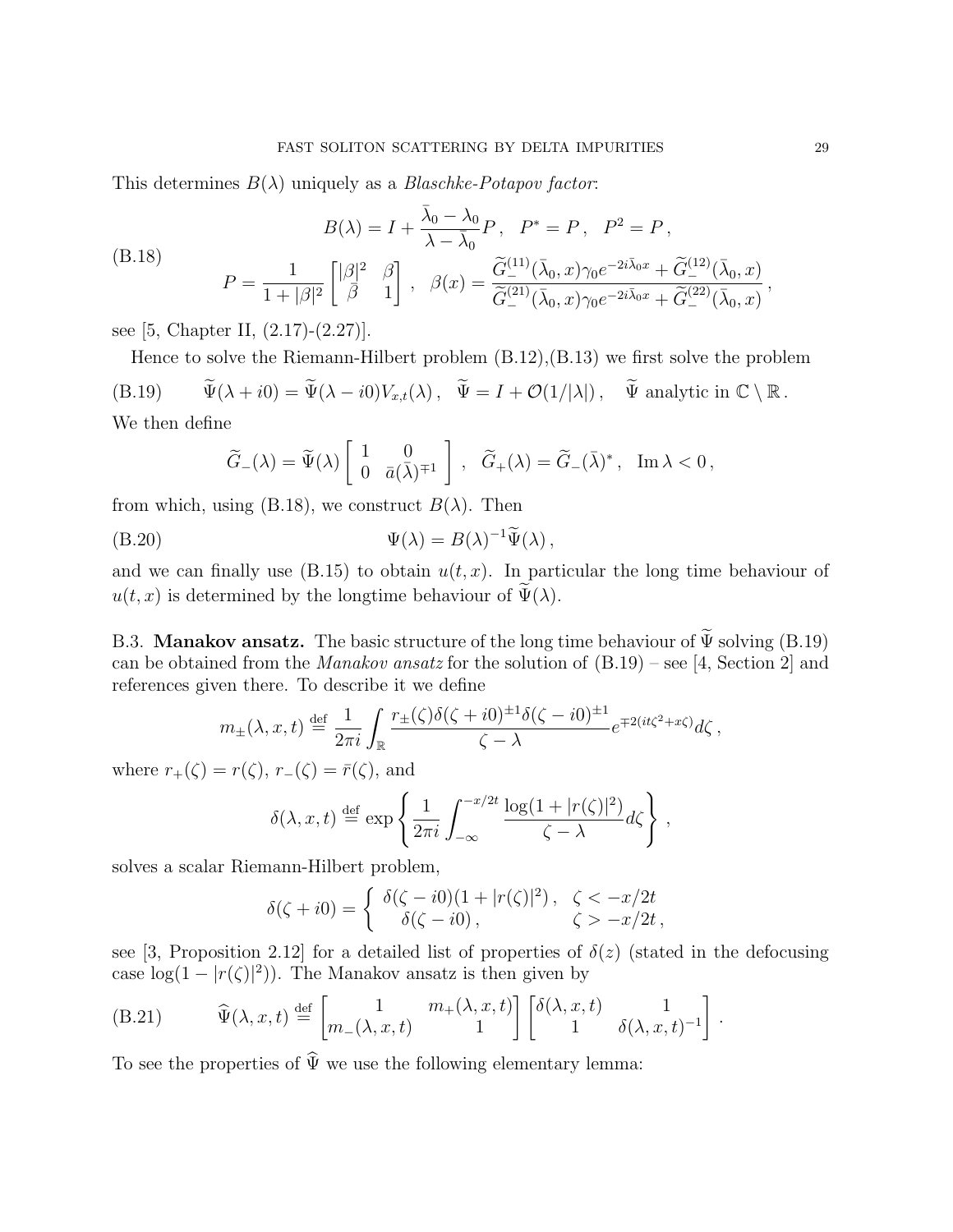**Lemma B.1.** Suppose that  $f \in C^{\infty}((0, \mathbb{R}))$ ,  $f' \in L^{1}([0, \infty))$ ,  $x^{k} f^{(l)} \in L^{\infty}([1, \infty))$ , for all k and l. Then, as  $\lambda \to \pm \infty$ ,

$$
\frac{1}{2\pi i} \int_0^\infty \frac{f(y)e^{i\lambda y^2}}{y - x - i0} = \begin{cases} f(x)e^{i\lambda x^2} + \mathcal{O}(|\lambda|^{-\frac{1}{2}}|x|^{-1}) & x > 0 \text{ and } \lambda > 0\\ \mathcal{O}(|\lambda|^{-\frac{1}{2}}|x|^{-1}) & otherwise. \end{cases}
$$

Using this lemma one checks that

$$
\widehat{\Psi}(\lambda - i0, x, t)^{-1} \widehat{\Psi}(\lambda + i0, x, t) = V_{x,t}(\lambda) + \mathcal{O}\left(\frac{1}{\sqrt{t}|\lambda + x/2t|}\right),
$$

from which it follows as in [4, Section 2] that

$$
\widetilde{\Psi}(\lambda) = (I + \mathcal{O}(1/\sqrt{t})) \widehat{\Psi}(\lambda).
$$

If we defined  $\tilde{u}(t, x)$  by putting  $\Psi$  in (B.15) this shows that  $\tilde{u}(t, x) = \mathcal{O}(1)$ √  $(t)$ , and in fact a more precise statement can be obtained by using the second component in (B.14).

We can now use (B.18) to obtain an approximation to  $B(\lambda)$  as  $t \to \infty$ :

$$
B(\lambda) = \widehat{B}(\lambda) + \mathcal{O}(t^{-1/2}|\lambda|^{-1}), \quad \widehat{B}(\lambda) = I - \frac{\bar{\lambda}_0 - \lambda_0}{\lambda - \bar{\lambda}_0} \widehat{P},
$$

where  $\widehat{P}$  is as in (B.18) with β replaced by

$$
\hat{\beta} = \gamma_0 \exp(-2\bar{\lambda}_0 x) \exp\left\{\frac{1}{\pi i} \int_{-\infty}^0 \frac{\log(1+|r(\zeta)|^2)}{\zeta - \lambda_0} d\zeta\right\}.
$$

Hence to obtain a long time approximation for a solution we apply the procedure of [5, Section II.5 to  $B_0(\lambda)$  since that corresponds to using (B.15) with

$$
\Psi(\lambda) = B(\lambda)^{-1} \widetilde{\Psi}(\lambda) = B(\lambda)^{-1} (I + \mathcal{O}(t^{-1/2})) \widehat{\Psi}(\lambda) = B_0(\lambda)^{-1} (I + \mathcal{O}(t^{-1/2}|\lambda|^{-1})).
$$

This gives

**Lemma B.2.** Suppose that  $u(0, \bullet) \in \mathcal{S}(\mathbb{R})$  and that the scattering data (B.8) for  $u(0, \bullet)$  is given by  $r(\lambda)$ ,  $\gamma_0$  and  $\lambda_0$ , Im  $\lambda > 0$ . Then

(B.22) 
$$
u(x,t) = e^{i\varphi_0} NLS_0 \left( e^{2i \operatorname{Re} \lambda_0 \bullet} 2 \operatorname{Im} \lambda_0 \operatorname{sech} (2 \operatorname{Im} \lambda_0 (\bullet - x_0)) \right) + \mathcal{O}_{L^{\infty}}(t^{-1/2}),
$$

where

$$
x_0 = \frac{1}{2 \operatorname{Im} \lambda_0} \left( \log |\gamma_0| - \log |a'(\lambda_0)| - \log (2 \operatorname{Im} \lambda_0) - \frac{\operatorname{Im} \lambda_0}{\pi} \int_{-\infty}^0 \frac{\log (1 + |r(\zeta)|^2)}{(\zeta - \operatorname{Re} \lambda_0)^2 + \lambda_0^2} d\zeta \right) ,
$$

and

$$
\varphi_0 = \arg \gamma_0 - \arg a'(\lambda_0) + \frac{1}{\pi} \int_{-\infty}^0 \frac{\log(1+|r(\zeta)|^2)}{(\zeta - \text{Re }\lambda_0)^2 + \lambda_0^2} (\zeta - \text{Re }\lambda_0) d\zeta.
$$

We state this important result as a lemma to stress the fact that a better error estimates seem available if more advanced methods [3],[4] are used.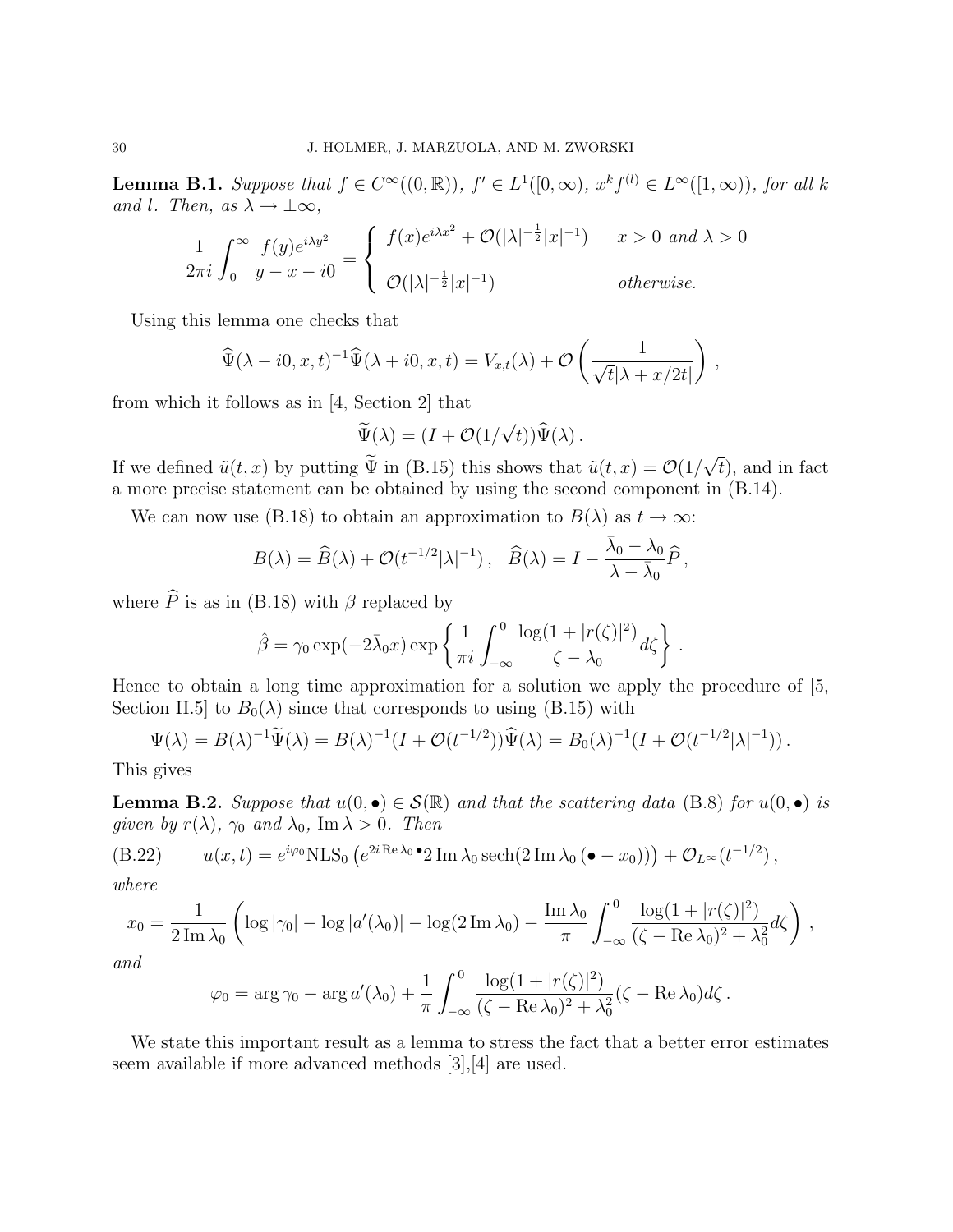B.4. Scattering matrix. We now apply Lemma B.2 to obtain (B.1). For that we need to find the scattering data (B.8) for  $u(0, x) = \alpha$  see hx. That is done by a well known computation [15],[14, Sect.3.4] which reappears in many scattering theories, from the free S-matrix in automorphic scattering, to Eckhardt barriers in quantum chemistry. We quote the results:

$$
a(\lambda) = \frac{\Gamma(\frac{1}{2} - i\lambda)}{\Gamma(\frac{1}{2} + \alpha - i\lambda)\Gamma(\frac{1}{2} - \alpha - i\lambda)}, \quad b(\lambda) = i\frac{\sin \pi \alpha}{\cosh \pi \lambda}, \quad r(\lambda) = \frac{b(\lambda)}{a(\lambda)}.
$$

We note that in this special case b and r are meromorphic in  $\mathbb C$  (with infinitely many "nonphysical" poles). Also,

$$
\lambda_0 = 2\alpha - 1 \quad \text{if } 1/2 < \alpha < 1 \,, \quad \text{and} \quad \gamma_0 = b(\lambda_0) = i \,.
$$

We need to compute  $x_0$  and  $\varphi_0$ . In general when  $u(0, x)$  is even then  $x_0 = 0$  by symmetry considerations. Here we see it by using  $[5, Chapter II, (2.6)]$  which shows that

$$
\log |a'(\lambda_0)| = \log(2 \operatorname{Im} \lambda_0) + \frac{\operatorname{Im} \lambda_0}{2\pi} \int_{-\infty}^{\infty} \frac{\log(1+|r(\zeta)|^2)}{\zeta^2 + \operatorname{Im} \lambda_0^2} d\zeta
$$

$$
= \frac{\operatorname{Im} \lambda_0}{\pi} \int_{-\infty}^{0} \frac{\log(1+|r(\zeta)|^2)}{\zeta^2 + \operatorname{Im} \lambda_0^2} d\zeta.
$$

Thus the formula in Lemma B.2 results in  $x_0 = 0$ . To compute  $\varphi_0$  we need to find the following integral

$$
\int_0^\infty \log\left(1+\frac{\sin^2\pi\alpha}{\cosh^2\pi\zeta}\right) \frac{\zeta}{\zeta^2+(2\alpha-1)^2}d\zeta\,,\ \ 1/2<\alpha<1\,.
$$

#### **REFERENCES**

- [1] J. C. Bronski and R. L. Jerrard, Soliton dynamics in a potential, Math. Res. Lett. 7(2000), 329-342.
- [2] X.D. Cao and B.A. Malomed, Soliton-defect collisions in the nonlinear Schrödinger equation, Physics Letters A 206(1995), 177–182.
- [3] P.A. Deift and X. Zhou, Long-time asymptotics for solutions of the NLS equation with initial data in weighted Sobolev spaces, Comm. Pure Appl. Math.  $56$  (2003), 1029–1077.
- [4] P.A. Deift, A.R. Its, and X. Zhou, Long-time asymptotics for integrable nonlinear wave equations, in Important developments in soliton theory, 181–204, Springer Ser. Nonlinear Dynam., Springer, Berlin, 1993.
- [5] L.D. Faddeev and L.A. Takhtajan, Hamiltonian Methods in the Theory of Solitons, Part One Springer Verlag, 1987.
- $[6]$  A. Floer and A. Weinstein, Nonspreading wave packets for the cubic Schrödinger equation with a bounded potential, J. Funct. Anal. 69(1986), 397–408.
- [7] J. Frölich, S. Gustafson, B.L.G. Jonsson, and I.M. Sigal, Solitary wave dynamics in an external potential, Comm. Math. Physics, 250(2005), 613–642.
- [8] R.H. Goodman, P.J. Holmes, and M.I. Weinstein, Strong NLS soliton-defect interactions, Physica D 192(2004), 215–248.
- [9] J. Holmer, J. Marzuola, and M. Zworski, Numerical study of soliton scattering by delta impurities, in preparation.